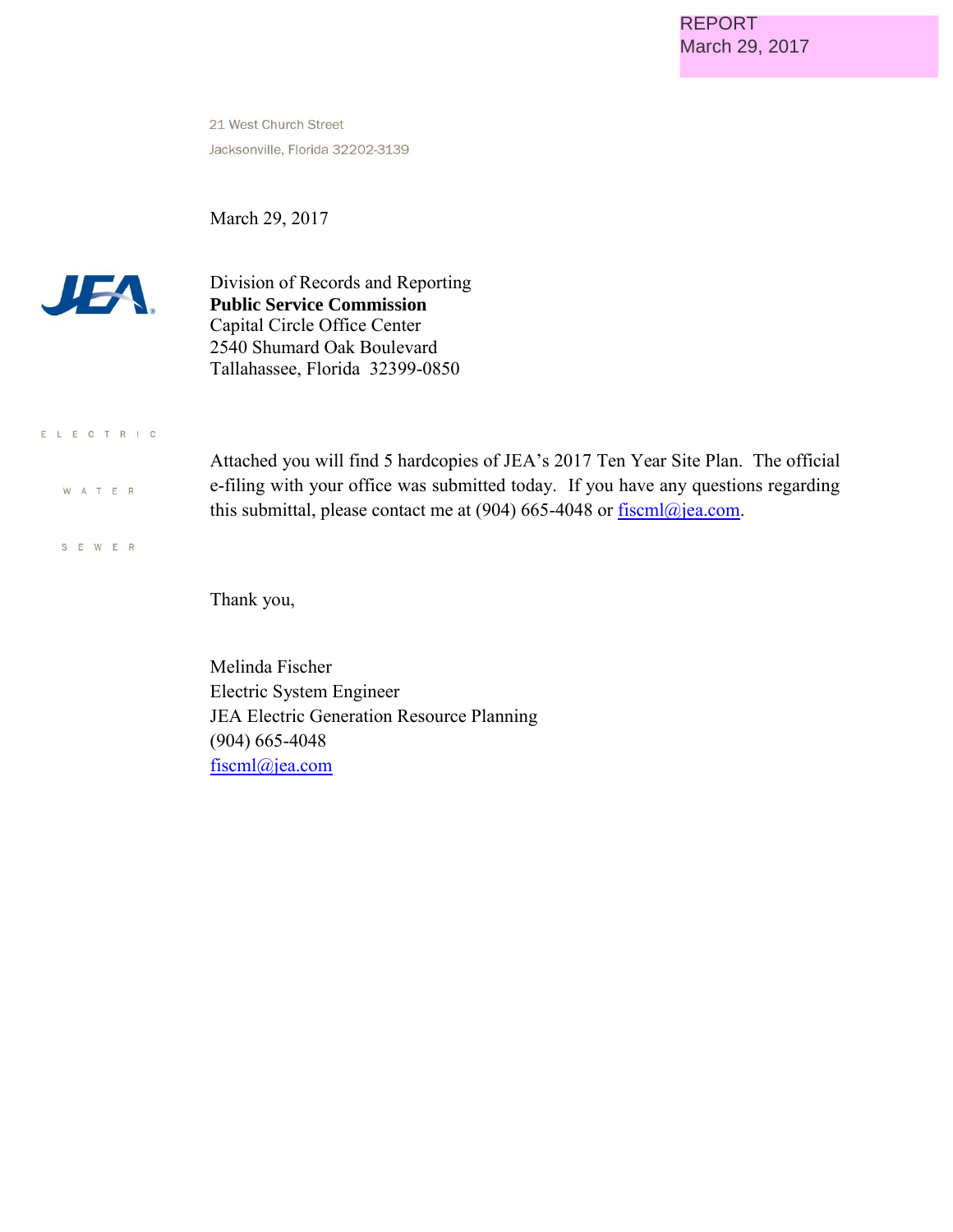

# Building Community®

# April 2017 TEN YEAR SITE PLAN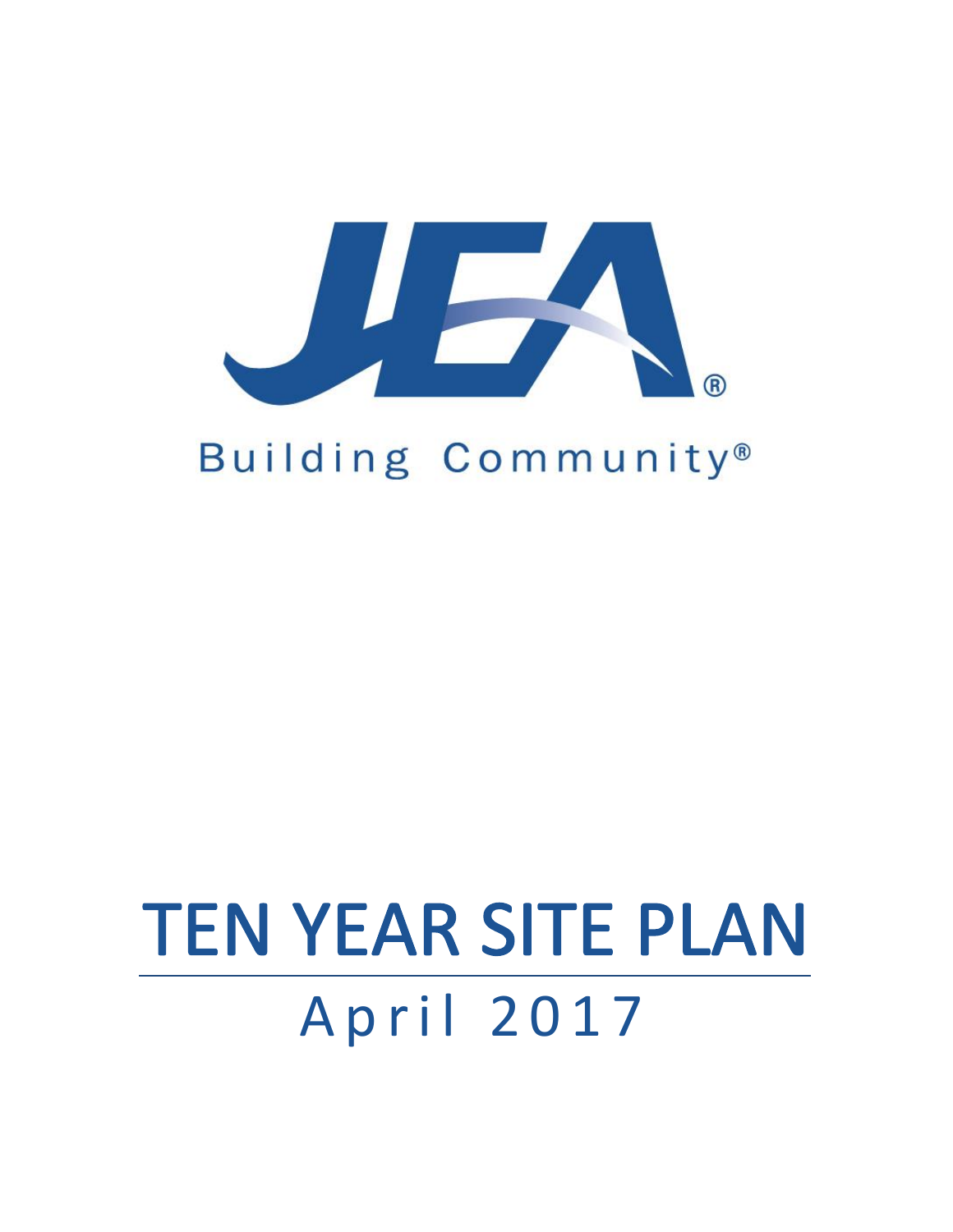#### **Table of Contents**

| 1. |                   |                                           |  |  |  |  |  |  |
|----|-------------------|-------------------------------------------|--|--|--|--|--|--|
|    | 1.1               |                                           |  |  |  |  |  |  |
|    |                   | 1.1.1<br>1.1.2<br>1.1.3                   |  |  |  |  |  |  |
|    | 1.2               |                                           |  |  |  |  |  |  |
|    |                   | 1.2.1<br>1.2.2<br>1.2.3<br>1.2.4          |  |  |  |  |  |  |
|    | 1.3               |                                           |  |  |  |  |  |  |
|    |                   | 1.3.1<br>1.3.2                            |  |  |  |  |  |  |
|    | 1.4               |                                           |  |  |  |  |  |  |
|    |                   | 1.4.1<br>1.4.2<br>1.4.3                   |  |  |  |  |  |  |
| 2. |                   |                                           |  |  |  |  |  |  |
|    | 2.1<br>2.2<br>2.3 |                                           |  |  |  |  |  |  |
| 3. |                   |                                           |  |  |  |  |  |  |
|    | 3.1<br>3.2        |                                           |  |  |  |  |  |  |
| 4. |                   |                                           |  |  |  |  |  |  |
|    | 4.1<br>4.2        |                                           |  |  |  |  |  |  |
|    |                   | 4.2.1<br>4.2.2<br>4.2.3<br>4.2.4<br>4.2.5 |  |  |  |  |  |  |
| 5. |                   |                                           |  |  |  |  |  |  |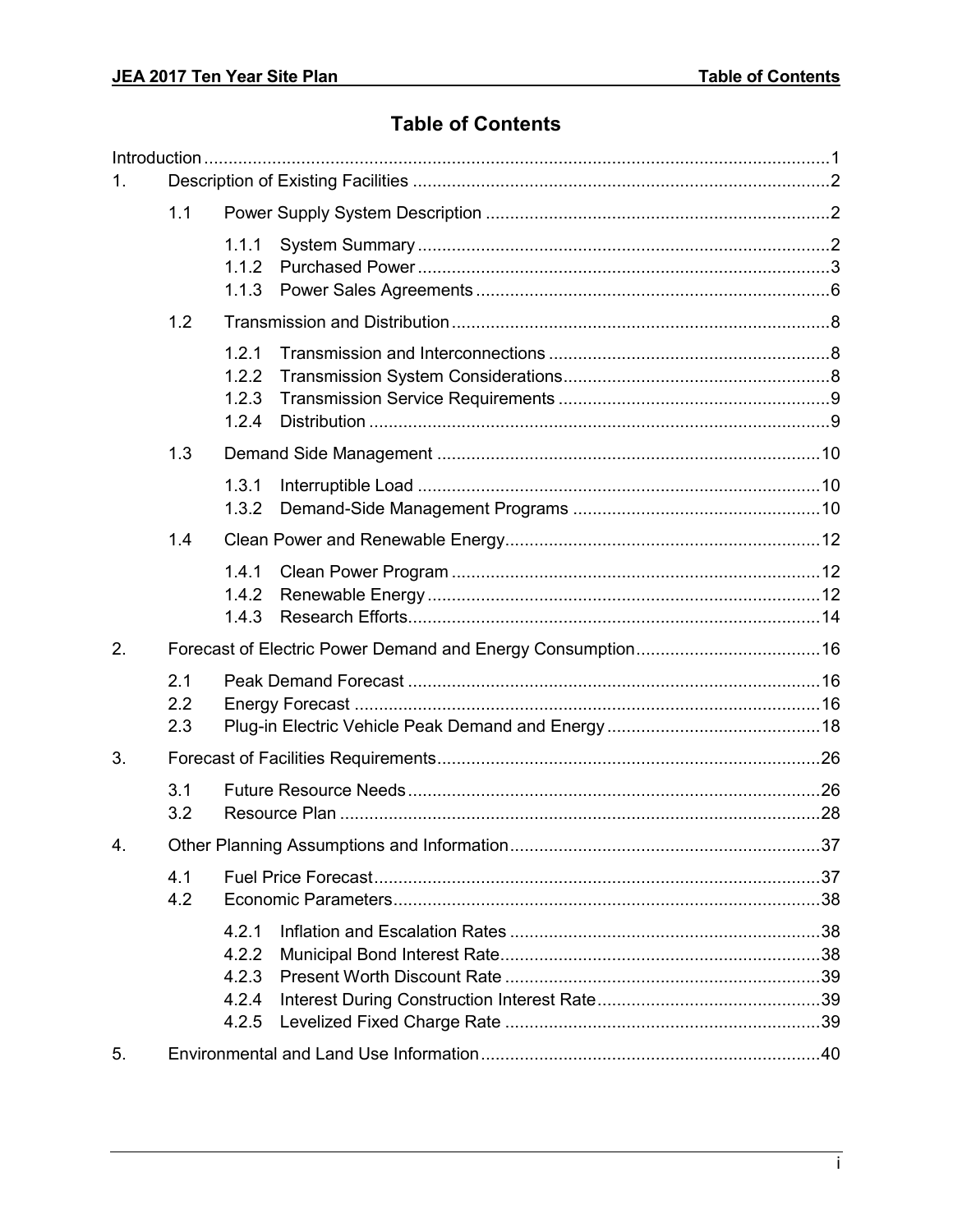# **List of Tables and Figures**

## **List of Schedules**

| Schedule 2.1: History and Forecast of Energy Consumption and Number of Customers 20 |     |
|-------------------------------------------------------------------------------------|-----|
| Schedule 2.2: History and Forecast of Energy Consumption and Number of Customers 21 |     |
|                                                                                     |     |
|                                                                                     |     |
|                                                                                     |     |
| Schedule 4: Previous Year Actual and Two Year Forecast of Peak Demand and Net       |     |
|                                                                                     |     |
|                                                                                     |     |
|                                                                                     |     |
| Schedule 7.1: Summer Forecast of Capacity, Demand, and Scheduled Maintenance at     | .33 |
| Schedule 7.2: Winter Forecast of Capacity, Demand, and Scheduled Maintenance at     |     |
| Schedule 8: Planned and Prospective Generating Facility Additions and Changes34     |     |
| Schedule 9: Status Report and Specifications of Proposed Generating Facilities35    |     |
| Schedule 10: Status Report and Specification of Proposed Directly Associated        |     |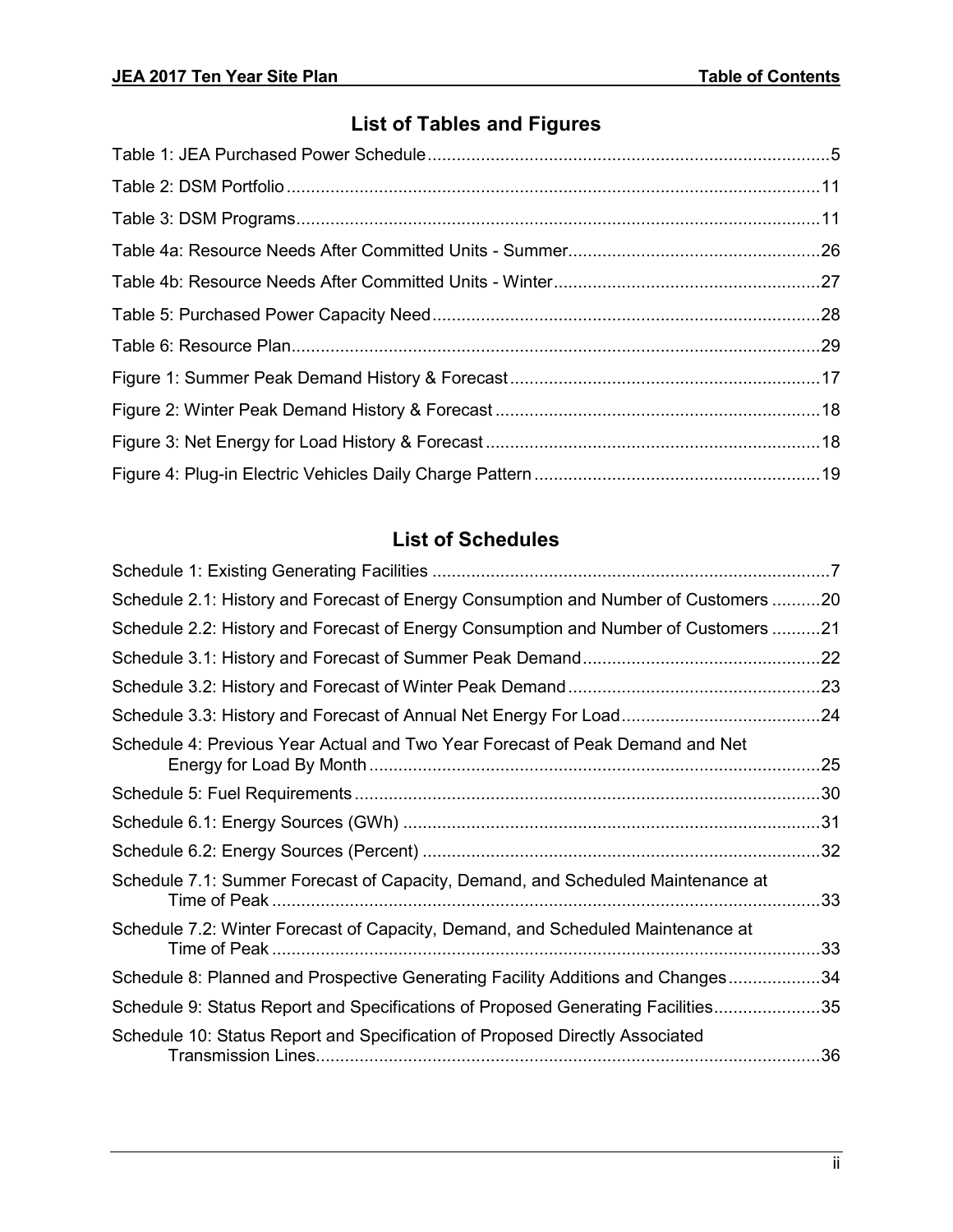#### **List of Abbreviations**

#### **Type of Generation Units**

- CA Combined Cycle Steam Turbine Portion, Waste Heat Boiler (only)
- CC Combined Cycle
- CT Combined Cycle Combustion Turbine Portion
- GT Combustion Turbine
- FC Fluidized Bed Combustion
- IC Internal Combustion
- ST Steam Turbine, Boiler, Non-Nuclear

#### **Status of Generation Units**

- FC Existing generator planned for conversion to another fuel or energy source
- M Generating unit put in deactivated shutdown status
- P Planned, not under construction
- RT Existing generator scheduled to be retired
- RP Proposed for repowering or life extension
- TS Construction complete, not yet in commercial operation
- U Under construction, less than 50% complete
- V Under construction, more than 50% complete

#### **Types of Fuel**

- BIT Bituminous Coal
- FO2 No. 2 Fuel Oil
- FO6 No. 6 Fuel Oil
- MTE Methane
- NG Natural Gas
- SUB Sub-bituminous Coal
- PC Petroleum Coke
- WH Waste Heat

#### **Fuel Transportation Methods**

PL Pipeline RR Railroad TK Truck WA Water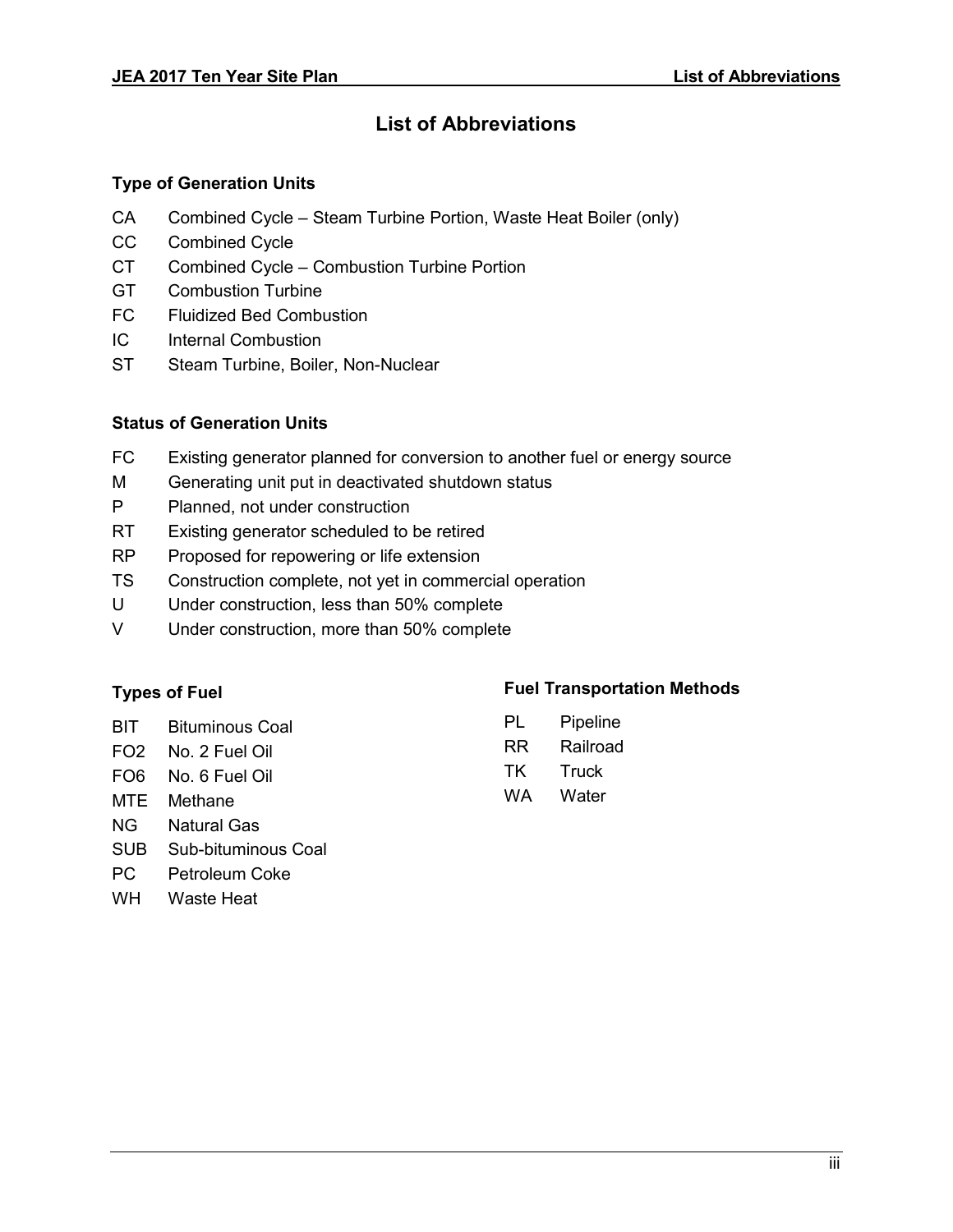# **Introduction**

<span id="page-5-0"></span>The Florida Public Service Commission (FPSC) is responsible for ensuring that Florida's electric utilities plan, develop, and maintain a coordinated electric power grid throughout the state. The FPSC must also ensure that electric system reliability and integrity is maintained, that adequate electricity at a reasonable cost is provided, and that plant additions are cost-effective. In order to carry out these responsibilities, the FPSC must have information sufficient to assure that an adequate, reliable, and cost-effective supply of electricity is planned and provided.

The Ten-Year Site Plan (TYSP) provides information and data that will facilitate the FPSC's review. This TYSP provides information related to JEA's power supply strategy to adequately meet the forecasted needs of our customers for the planning period from January 1, 2017 to December 31, 2026. This power supply strategy maintains a balance of reliability, environmental stewardship, and low cost to the consumers.

This TYSP does not address any system changes that may be required in order to comply with the Environmental Protection Agency's Clean Power Plan (CPP) Rule.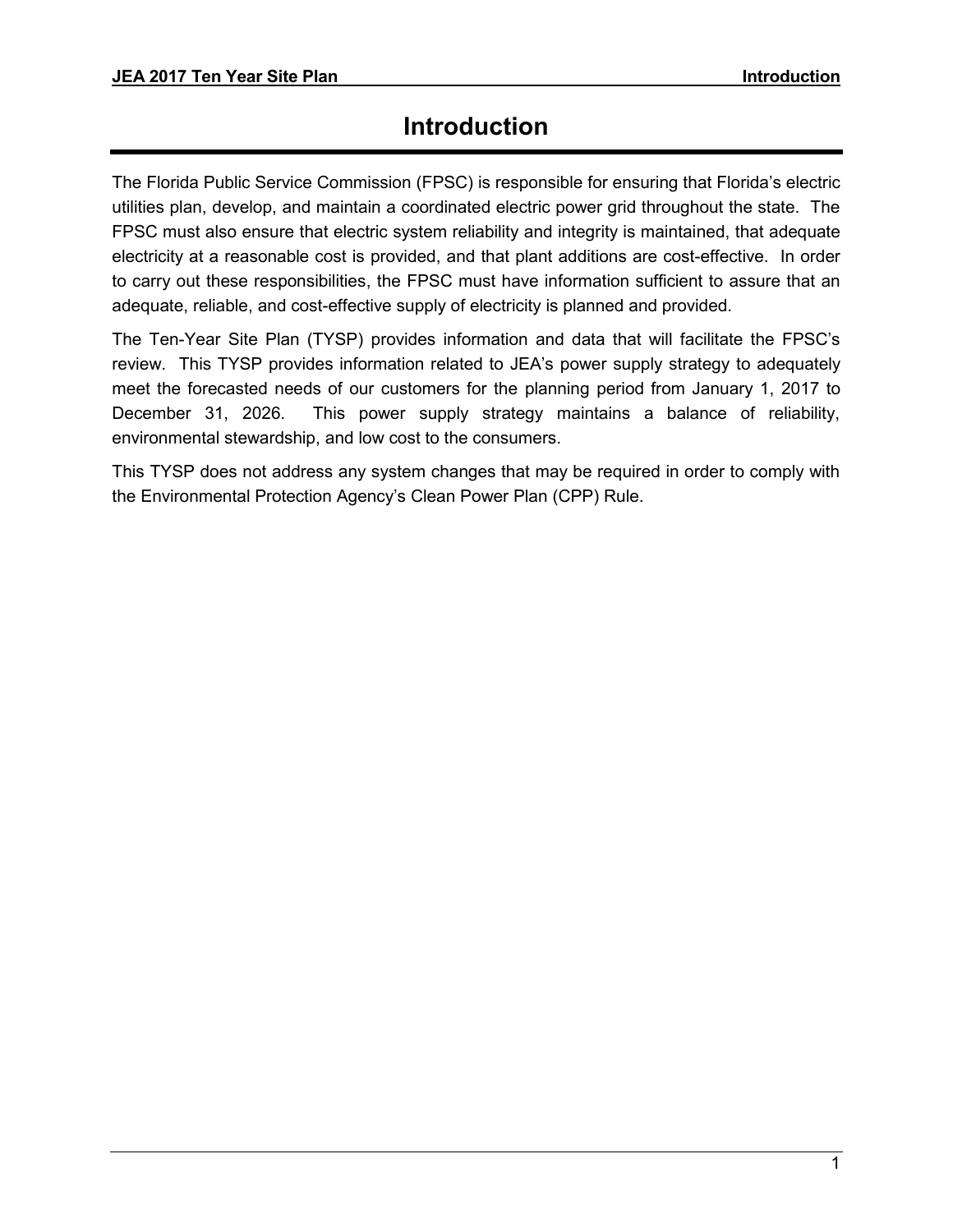# **1. Description of Existing Facilities**

## **1.1 Power Supply System Description**

#### <span id="page-6-2"></span><span id="page-6-1"></span><span id="page-6-0"></span>**1.1.1 System Summary**

JEA is the eighth largest municipally owned electric utility in the United States in terms of number of customers. JEA's electric service area covers most of Duval County and portions of Clay and St. Johns Counties. JEA's service area covers approximately 900 square miles and serves approximately 450,000 customers.

JEA consists of three financially separate entities: the JEA Electric System, the St. Johns River Power Park bulk power system, and the Robert W. Scherer bulk power system. The total projected net capability of JEA's generation system for 2017 is 4,110 MW for winter and 3,769 MW for summer. Details of the existing facilities are displayed in TYSP Schedule 1.

#### **1.1.1.1 The JEA Electric System**

The JEA Electric System consists of generating facilities located on four plant sites within the City of Jacksonville (The City); the J. Dillon Kennedy Generating Station (Kennedy), the Northside Generating Station (Northside), the Brandy Branch Generating Station (Brandy Branch), and the Greenland Energy Center (GEC).

Collectively, these plants consist of two dual-fired (petroleum coke/coal) Circulating Fluidized Bed steam turbine-generator units (Northside steam Units 1 and 2); one dual-fired (oil/gas) steam turbine-generator unit (Northside steam Unit 3); five dual-fired (gas/diesel) combustion turbine-generator units (Kennedy GT7 and GT8, and Brandy Branch GT1, CT2, and CT3); two natural gas-fired combustion turbine-generator units (GEC GT1 and GT2); four diesel-fired combustion turbine-generator units (Northside GTs 3, 4, 5, and 6); and one combined cycle heat recovery steam generator unit (Brandy Branch steam Unit 4).

#### **1.1.1.2 The Bulk Power Systems**

#### **1.1.1.2.1 St. John's River Power Park**

The St. Johns River Power Park (SJRPP) is jointly owned by JEA (80 percent) and Florida Power and Light (20 percent). SJRPP consists of two nominal 638 MW bituminous coal fired units located north of the Northside Generating Station in Jacksonville, Florida. Unit 1 began commercial operation in March 1987 and Unit 2 followed in May 1988. The two units have operated efficiently since commercial operation.

Although JEA is the majority owner of SJRPP, both owners are entitled to 50 percent of the output of SJRPP. Since Florida Power and Light (FPL) ownership is only 20 percent, JEA has agreed to sell, and FPL has agreed to purchase, on a "take-or-pay" basis, 37.5 percent of JEA's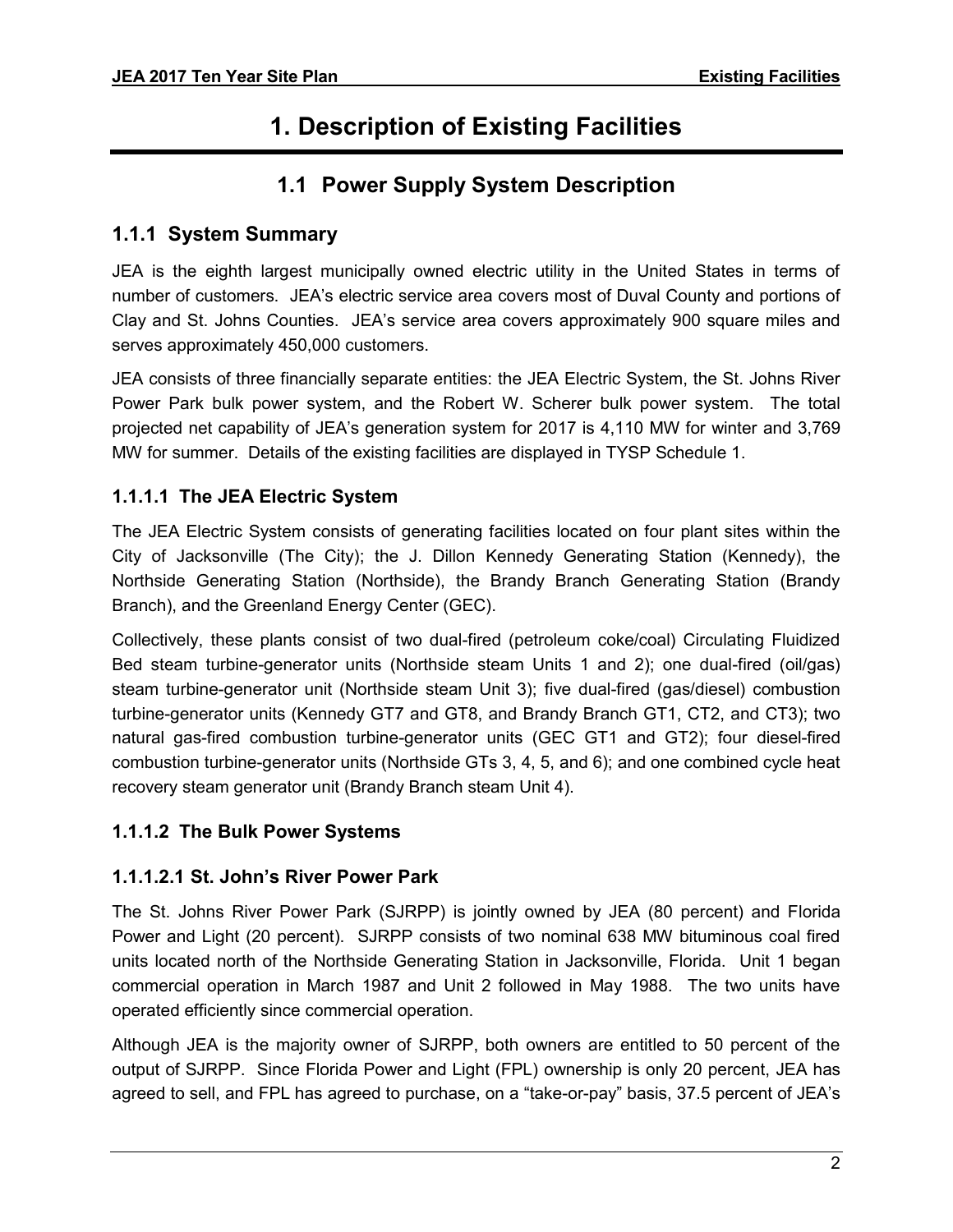80 percent share of the generating capacity and related energy of SJRPP. Contractually, the sale would continue until the earlier of the Joint Ownership Agreement expiration in October 2021 or the realization of the sale limit which was expected to occur June 2019. In March 2017, JEA and FPL announced a tentative agreement to decommission SJRPP in January 2018. Definitive agreements related to plant closure are being developed. Final JEA and FPL approval of the agreements are expected later in 2017. For the purpose of this TYSP, JEA reflects a January 2018 decommissioning of SJRPP.

#### **1.1.1.2.2 Robert W. Scherer Generating Station**

Robert W. Scherer Unit 4 is a coal-fired generating unit with a net output of 846 MW located in Monroe County, Georgia. JEA and FPL have purchased an undivided interest of this unit from Georgia Power Company. JEA has a 23.6 percent ownership interest in Unit 4 (200 net MW) and proportionate ownership interests in associated common facilities and the associated coal stockpile. JEA has firm transmission service for delivering the energy output from this unit to JEA's system.

#### <span id="page-7-0"></span>**1.1.2 Purchased Power**

#### **1.1.2.1 Trail Ridge Landfill**

In 2006, JEA entered into a purchase power agreement (PPA) with Trail Ridge Energy, LLC (TRE) to receive up to 9 net MW of firm renewable generation capacity utilizing the methane gas from the City's Trail Ridge landfill located in western Duval County (the "Phase One Purchase"). The TRE gas-to-energy facility began commercial operation December 6, 2008 for a ten year term ending December 2018.

JEA and TRE executed an amendment to this purchase power agreement on March 9, 2011 to include additional capacity. The "Phase Two Purchase" amendment included up to 9 additional net MW. Landfill Energy Systems (LES) has developed the Sarasota County Landfill in Nokomis, Florida (up to 6 net MW) to serve part of this Phase Two agreement. This portion of the Phase Two purchase began February 2015.

#### **1.1.2.2 Solar Generation**

#### **1.1.2.2.1 Jacksonville Solar**

In May 2009, JEA entered into a purchase power agreement with Jacksonville Solar, LLC (Jax Solar) to receive up to 12 MW (AC rating) of as-available renewable energy from the solar plant located in western Duval County. The Jacksonville Solar facility consists of approximately 200,000 photovoltaic panels on a 100 acre site and was forecasted to produce an average of 22,340 megawatt-hours (MWh) of electricity per year. The Jacksonville Solar plant began commercial operation at full designed capacity September 30, 2010. Jax Solar generated 20,531 MWh in calendar year 2016.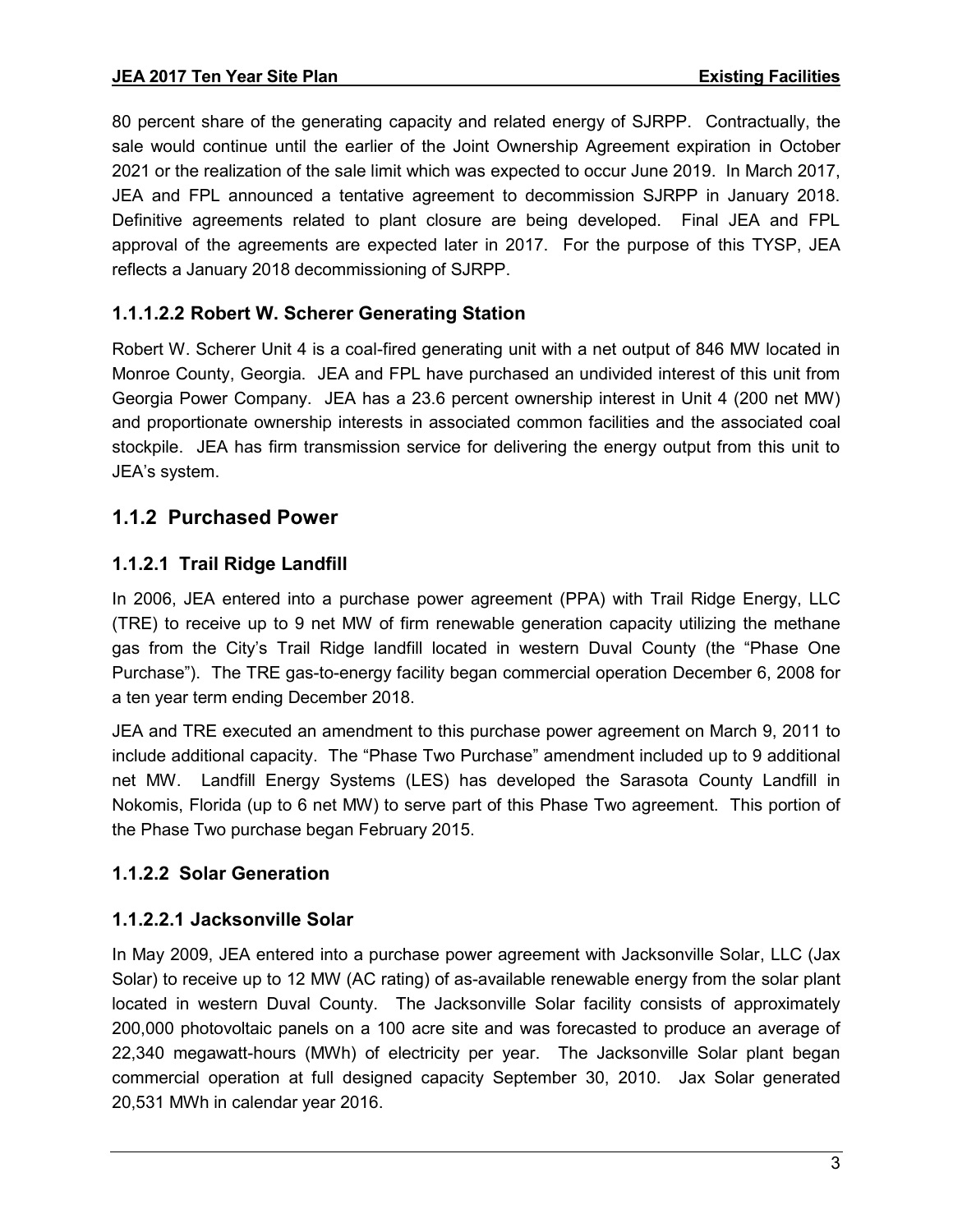#### **1.1.2.2.2 New Solar Purchase Power Agreements**

In 2014, JEA's Board approved a Solar Photovoltaic Initiative that supports up to 38 additional MW (AC). If fully subscribed, this will bring JEA's solar portfolio to 50 MW. The additional energy will be acquired through Purchase Power Agreements.

JEA issued Solar PV RFPs in December 2014 and April 2015 to solicit PPA proposals to satisfy the adopted 2014 Solar Policy. JEA awarded a total of 31.5 MW of solar PV power purchase contracts with terms of 20-25 years to various vendors. Of the awarded contracts, only seven agreements have been finalized for a total of 27 MW. All these solar facilities are expected to be completed and operational by 2018.

#### **1.1.2.3 Nuclear Generation**

JEA's Board has established targets to acquire 10 percent of JEA's energy requirements from nuclear sources by 2018 and up to 30 percent by 2030. In March 2008, the JEA Board of Directors approved the pursuit of nuclear energy partnerships as part of a strategy for greater regulatory and fuel diversification. Meeting these targets will result in a smaller carbon footprint for JEA's customers.

In June 2008, JEA entered into a 20 year purchase power agreement (PPA) with the Municipal Electric Authority of Georgia (MEAG) for a portion of MEAG's entitlement to Vogtle Units 3 and 4. These two new nuclear units are under construction at the existing Plant Vogtle location in Burke County, GA. Under this PPA, JEA is entitled to a total of 206 MW of firm capacity from these units. After accounting for transmission losses, JEA is anticipating to receive a total of 200 MW of net firm capacity from these units. The current schedule makes available to JEA 100 net MW of capacity beginning June 1, 2019 from Unit 3 and an additional 100 net MW beginning June 1, 2020 from Unit 4. Table 1 lists JEA's current purchased power contracts.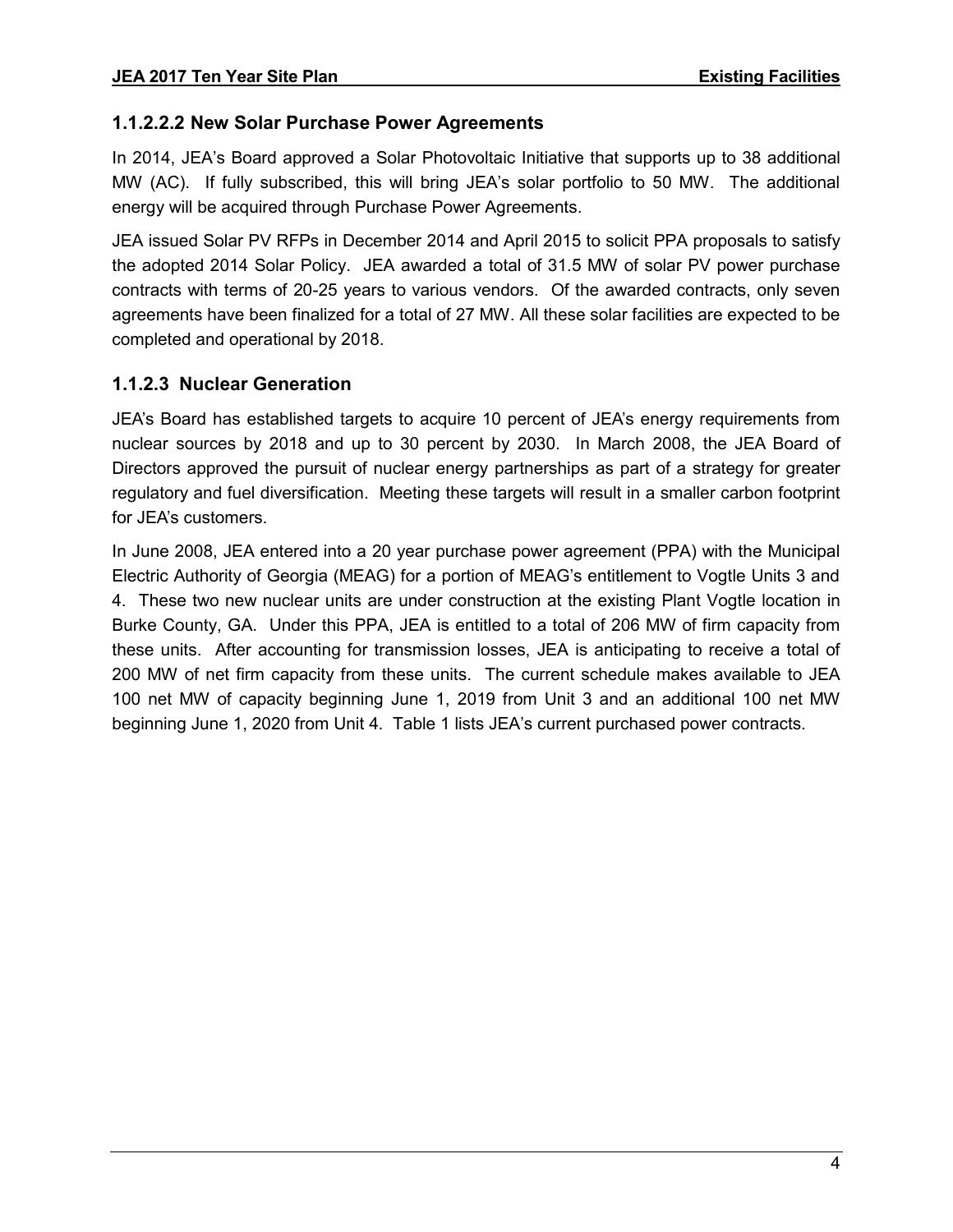| <b>Contract</b>             |        | <b>Start Date</b>              | <b>End Date</b>    | MW <sup>(1)</sup> | <b>Product</b><br><b>Type</b> |
|-----------------------------|--------|--------------------------------|--------------------|-------------------|-------------------------------|
| <b>LES</b>                  |        | December 6, 2008               | December 5, 2018   | 9                 | Annual                        |
| <b>Trail Ridge</b>          | Ш      | February 1, 2014               | November 30, 2026  | 6                 | Annual                        |
| <b>MEAG</b>                 | Unit 3 | June 1, 2019                   | June 1, 2039       | 100               | Annual                        |
| <b>Plant Vogtle</b>         | Unit 4 | June 1, 2020                   | June 1, 2040       | 100               | Annual                        |
| Jacksonville Solar          |        | September 30, 2010             | September 30, 2040 | 12                | Annual                        |
| <b>Montgomery Solar</b>     |        | May 2017                       | May 2042           | 7                 | Annual                        |
| <b>Old Plank Road Solar</b> |        | August 2017                    | August 2037        | 3                 | Annual                        |
| <b>Blair Site Solar</b>     |        | December 2017<br>December 2037 |                    | 4                 | Annual                        |
| <b>Imeson Solar</b>         |        | December 2017                  | December 2037      | 5                 | Annual                        |
| <b>Simmons Road Solar</b>   |        | December 2017                  | December 2037      | 2                 | Annual                        |
| <b>Old Kings Solar</b>      |        | December 2017                  | December 2037      | 1                 | Annual                        |
| <b>Starratt Solar</b>       |        | December 2017                  | December 2037      | 5                 | Annual                        |

**Table 1:** JEA Purchased Power Schedule

 $(1)$  Capacity level may vary over contract term.

#### **1.1.2.4 Cogeneration**

Cogeneration facilities help meet the energy needs of JEA's system on an as-available, non-firm basis. Since these facilities are considered energy only resources, they are not forecasted to contribute firm capacity to JEA's reserve margin requirements.

Currently, JEA has contracts with one customer-owned qualifying facility (QF), as defined in the Public Utilities Regulatory Policy Act of 1978. Anheuser Busch has a total installed summer rated capacity of 8 MW and winter rated capacity of 9 MW.

In 2014, JEA established a Distributed Generation (DG) Policy which provides requirements for customer-owned electric generators connecting to the JEA electric grid. This policy is applicable to all nonrenewable customer-owned generation, and to all renewable customerowned generation that does not qualify under the JEA Net Metering Policy. All systems under this policy will fall into one of the following gross power rating categories:

- $\bullet$  DG-1 Nonrenewable < 50 kW
- $\bullet$  DG-2 Nonrenewable 50 kW  $\leq$  DG  $\leq$  2 MW
- DG-3D All over 2 MW with distribution level connection to JEA
- DG-3T All DG over 2 MW with transmission level connection to JEA

A purchase power agreement is required to connect to JEA under this policy and pricing is based on the category of subscription which is also defined in this policy.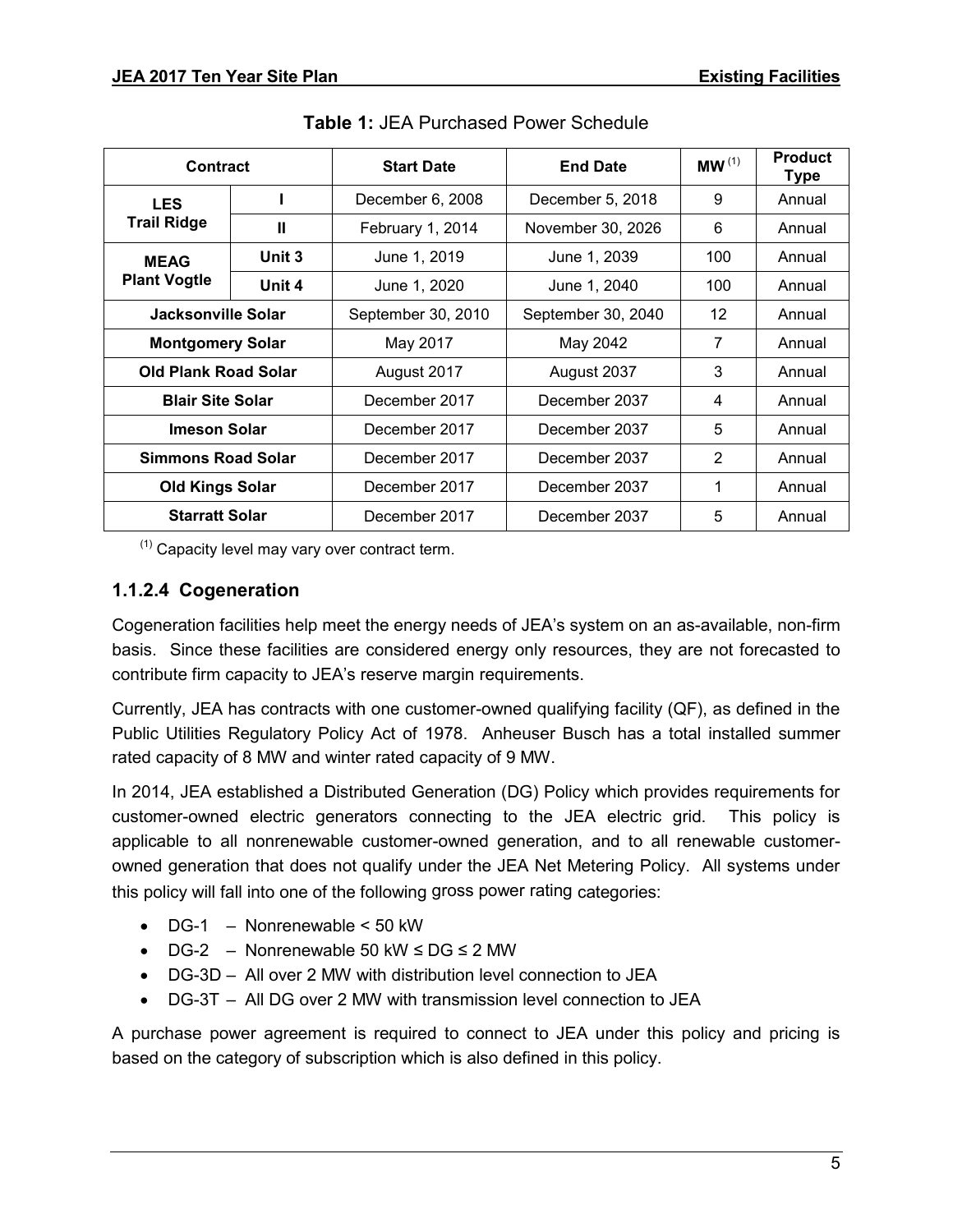#### <span id="page-10-0"></span>**1.1.3 Power Sales Agreements**

#### **1.1.3.1 Florida Public Utilities Company**

JEA has furnished wholesale power to Florida Public Utilities Company (FPU) for resale to the City of Fernandina Beach in Nassau County, north of Jacksonville, since the 1970s. In September 2006, JEA and FPU entered into a 10 year agreement for JEA to supply FPU all of their system energy requirements. This agreement began January 1, 2008, and is expected to end December 31, 2017. In calendar year 2016, JEA supplied FPU annual peak demand of 82 MW and total energy of 266 GWh, 3.0 percent of JEA's annual peak demand and 2.1 percent of JEA's total system energy requirement. For the purpose of this TYSP, the power sales agreement to FPU ends on December 31, 2017.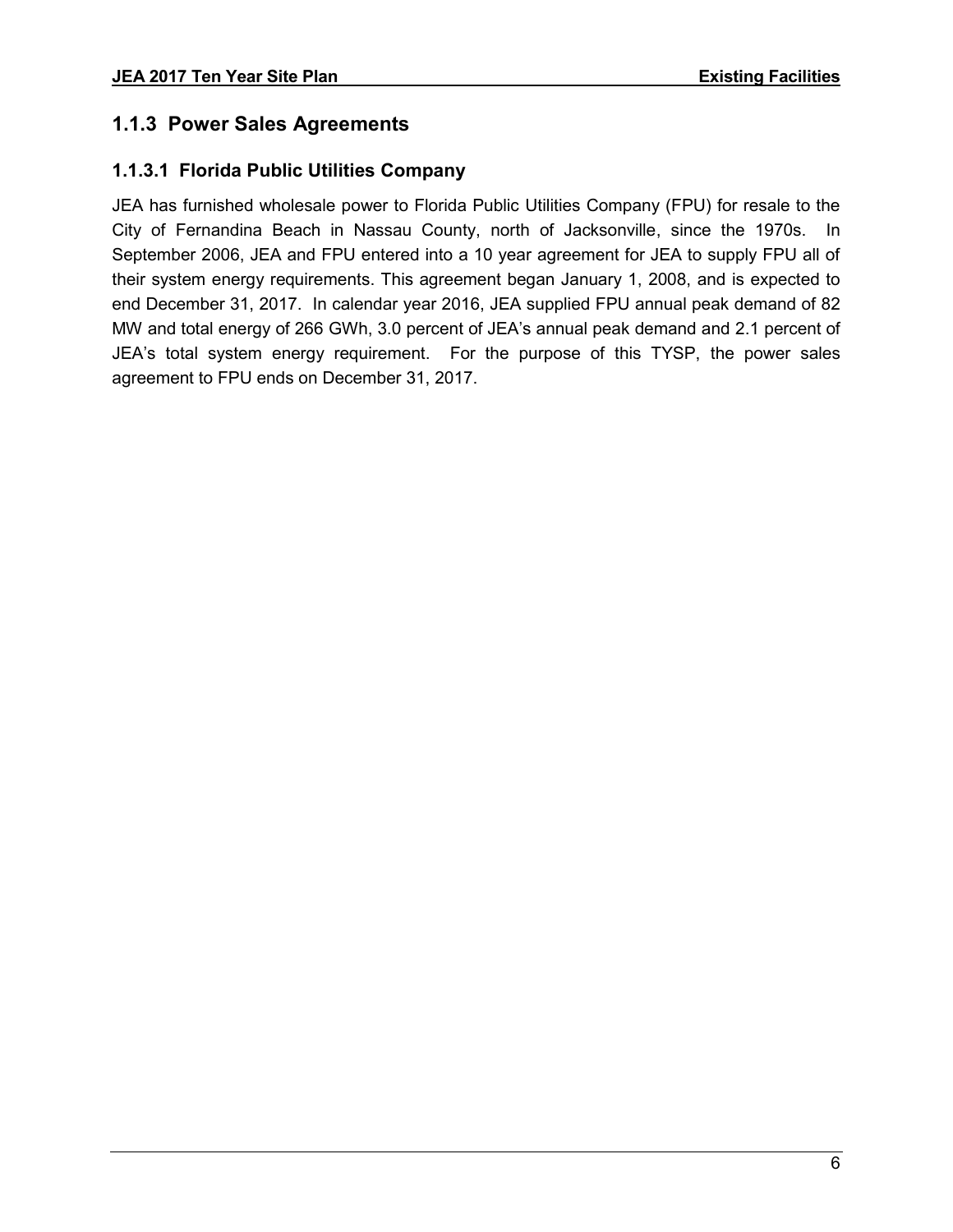| (1)                            | (2)            | (3)      | (4)                 | (5)                         | (6)             | (7)                      | (8)       | (9)                    | (10)                        | (11)              | (12)   | (13)      | (14)          | (15) |
|--------------------------------|----------------|----------|---------------------|-----------------------------|-----------------|--------------------------|-----------|------------------------|-----------------------------|-------------------|--------|-----------|---------------|------|
| Plant<br>Name                  | Unit<br>Number | Location | Unit<br><b>Type</b> | Fuel Type<br>Fuel Transport |                 | Commercial<br>In-Service |           | Expected<br>Retirement | Gen Max<br>Nameplate<br>(b) | Net MW Capability |        | Ownership | <b>Status</b> |      |
|                                |                |          |                     | Primary                     | Alt.            | Primary                  | Alt.      | Mo/Yr                  | Mo/Yr                       | kW                | Summer | Winter    |               |      |
| Kennedy                        |                |          |                     |                             |                 |                          |           |                        | 407,600                     | 300               | 382    |           |               |      |
|                                | 7              | 12-031   | GT                  | <b>NG</b>                   | FO <sub>2</sub> | PL                       | <b>WA</b> | 6/2000                 | (a)                         | 203,800           | 150    | 191       | Utility       |      |
|                                | 8              | 12-031   | GT                  | <b>NG</b>                   | FO <sub>2</sub> | PL                       | <b>WA</b> | 6/2009                 | (a)                         | 203,800           | 150    | 191       | Utility       |      |
| Northside                      |                |          |                     |                             |                 |                          |           |                        |                             | 1,512,100         | 1,322  | 1,356     |               |      |
|                                |                | 12-031   | <b>ST</b>           | PC                          | <b>BIT</b>      | WA                       | <b>RR</b> | 5/2003                 | (a)                         | 350,000           | 293    | 293       | Utility       |      |
|                                | $\overline{c}$ | 12-031   | <b>ST</b>           | PC                          | <b>BIT</b>      | <b>WA</b>                | <b>RR</b> | 4/2003                 | (a)                         | 350,000           | 293    | 293       | Utility       |      |
|                                | 3              | 12-031   | <b>ST</b>           | <b>NG</b>                   | FO <sub>6</sub> | PL                       | <b>WA</b> | 7/1977                 | (a)                         | 563,700           | 524    | 524       | Utility       |      |
|                                | 33-36          | 12-031   | GT                  | FO <sub>2</sub>             |                 | <b>WA</b>                | <b>TK</b> | 1/1975                 | (a)                         | 248,400           | 212    | 246       | Utility       |      |
| <b>Brandy Branch</b>           |                |          |                     |                             |                 |                          |           |                        |                             | 879,800           | 651    | 786       |               |      |
|                                |                | 12-031   | GT                  | <b>NG</b>                   | FO <sub>2</sub> | PL                       | TK        | 5/2001                 | (a)                         | 203,800           | 150    | 191       | Utility       |      |
|                                | 2              | 12-031   | <b>CT</b>           | <b>NG</b>                   | FO <sub>2</sub> | PL                       | <b>TK</b> | 5/2001                 | (a)                         | 203,800           | 150    | 186       | Utility       |      |
|                                | 3              | 12-031   | <b>CT</b>           | <b>NG</b>                   | FO <sub>2</sub> | PL                       | <b>TK</b> | 10/2001                | (a)                         | 203,800           | 150    | 186       | Utility       |      |
|                                | 4              | 12-031   | CA                  | WH                          |                 |                          |           | 1/2005                 | (a)                         | 268,400           | 201    | 223       | Utility       |      |
| <b>Greenland Energy Center</b> |                |          |                     |                             |                 |                          |           |                        |                             | 406,600           | 300    | 372       |               |      |
|                                |                | 12-031   | GT                  | <b>NG</b>                   |                 | PL                       |           | 6/2011                 | (a)                         | 203,800           | 150    | 186       | Utility       |      |
|                                | $\overline{2}$ | 12-031   | GT                  | <b>NG</b>                   |                 | PL                       |           | 6/2011                 | (a)                         | 203,800           | 150    | 186       | Utility       |      |
| St. Johns River Power Park     |                |          |                     |                             |                 |                          |           |                        |                             | 1,359,200         | 1,002  | 1,020     |               |      |
|                                |                | 12-031   | <b>ST</b>           | <b>BIT</b>                  | <b>PC</b>       | <b>WA</b>                | <b>RR</b> | 3/1987                 | 1/1/2018                    | 679,600           | 501    | 510       | Joint         | (c)  |
|                                | $\overline{2}$ | 12-031   | <b>ST</b>           | <b>BIT</b>                  | <b>PC</b>       | <b>WA</b>                | <b>RR</b> | 5/1988                 | 1/1/2018                    | 679,600           | 501    | 510       | Joint         | (c)  |
| Scherer                        |                |          |                     |                             |                 |                          |           |                        |                             |                   |        |           |               |      |
|                                | 4              | 13-207   | <b>ST</b>           | <b>BIT</b>                  |                 | <b>RR</b>                |           | 2/1989                 | (a)                         | 990,000           | 194    | 194       | Joint         | (d)  |
| <b>JEA System Total</b>        |                |          |                     |                             |                 |                          |           |                        |                             |                   | 3,769  | 4,110     |               | (e)  |

#### **Notes:**

(b) Generator Max Nameplate is total unit not ownership. (e) Numbers may not add due to rounding.

(a) Units expected to be maintained throughout the TYSP period. (d) Net capability reflects JEA's 23.64% ownership in Scherer 4.

(c) Net capability reflects JEA's 80% ownership of Power Park.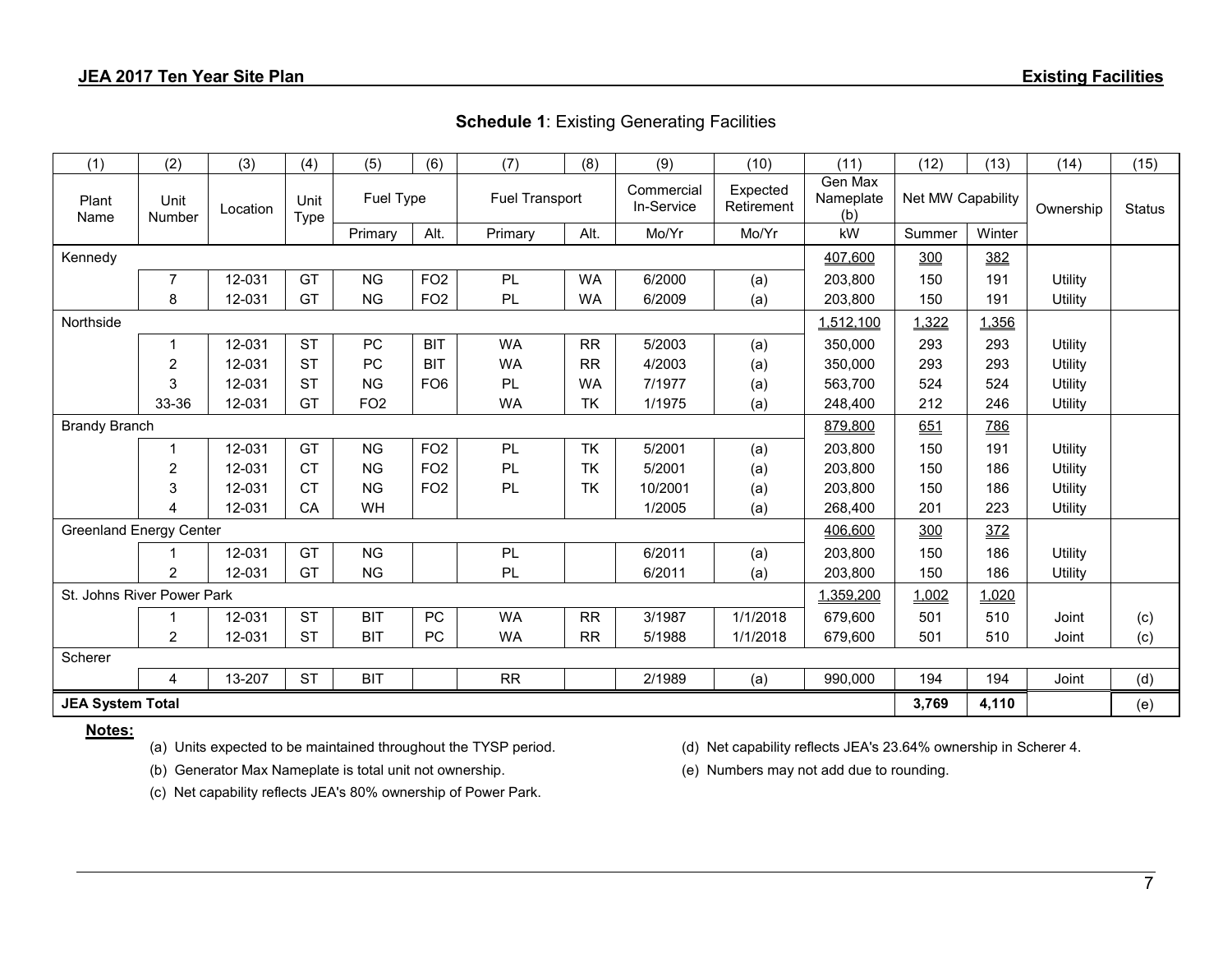## **1.2 Transmission and Distribution**

#### <span id="page-12-1"></span><span id="page-12-0"></span>**1.2.1 Transmission and Interconnections**

The JEA transmission system consists of 745 circuit-miles of bulk power transmission facilities operating at four voltage levels: 69 kV, 138 kV, 230 kV, and 500 kV.

The 500 kV transmission lines are jointly owned by JEA and FPL and complete the path, from FPL's Duval substation (to the west of JEA's system) to the Florida interconnect at the Georgia Integrated Transmission System (ITS). Along with JEA and FPL, Duke Energy Florida, and the City of Tallahassee each own transmission interconnections with the Georgia ITS. JEA's import entitlement over these transmission lines is 1,228 MW out of 3,200 MW.

The 230 kV and 138 kV transmission system provides a backbone around JEA's service territory, with one river crossing in the north and no river crossings in the south, leaving an open loop. The 69 kV transmission system extends from JEA's core urban load center to the northwest, northeast, east, and southwest to fill in the area not covered by the 230 kV and 138 kV transmission backbone.

JEA owns and operates four 230 kV tie-lines terminating at FPL's Duval substation in Duval County, one 230 kV tie-line terminating at FPL's Sampson substation (FPL metered tie-line) in St. Johns County, one 230 kV tie-line terminating at Seminole Electric Cooperative Incorporated's (SECI) Black Creek substation in Clay County, one 138 kV tie-line connecting Cedar Bay, an IPP located within JEA's bulk electric system, and one 138 kV interconnection with Beaches Energy Services' at JEA's Neptune Substation. This tie-line is owned and operated by Beaches Energy.

JEA also owns and operates a 138 kV transmission loop that extends from the 138 kV backbone north to the Nassau substation, where JEA delivers wholesale power to FPU for resale within the City of Fernandina Beach, Nassau County, Florida.

#### <span id="page-12-2"></span>**1.2.2 Transmission System Considerations**

JEA continues to evaluate and upgrade the bulk power transmission system as necessary to provide reliable electric service to its customers. In compliance with North American Electric Reliability Corporation (NERC) and Florida Reliability Coordinating Council's (FRCC) standards, JEA continually assesses the needs and options for increasing the capability of the transmission system.

JEA performs system assessments using JEA's published Transmission Planning Process in conjunction with and as an integral part of the FRCC's published Regional Transmission Planning Process. FRCC's published Regional Transmission Planning Process facilitates coordinated planning by all transmission providers, owners, and stakeholders within the FRCC Region. FRCC's members include investor owned utilities, municipal utilities, a federal power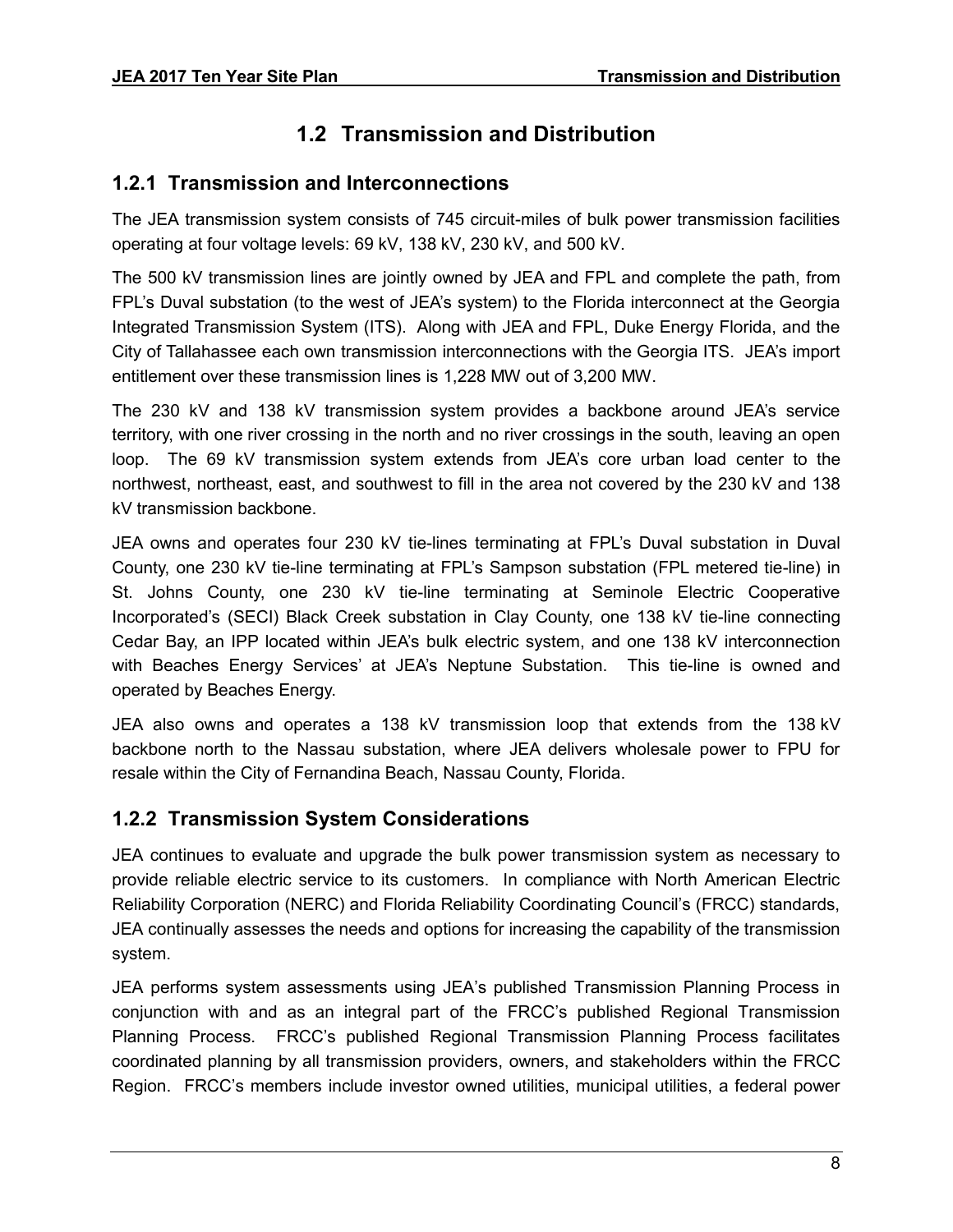agency, power marketers, and independent power producers. The FRCC Board of Directors has the responsibility to ensure that the FRCC Regional Transmission Planning Process is fully implemented. The FRCC Planning Committee, which includes representation by all FRCC members, directs the FRCC Transmission Working Group, in conjunction with the FRCC Staff, to conduct the necessary studies to fully implement the FRCC Regional Transmission Planning Process. The FRCC Regional Transmission Planning Process meets the principles of the Federal Energy Regulatory Commission (FERC) Final Rule in Docket No. RM05-35-000 for: (1) coordination, (2) openness, (3) transparency, (4) information exchange, (5) comparability, (6) dispute resolution, (7) regional coordination, (8) economic planning studies, and (9) cost allocation for new projects.

#### <span id="page-13-0"></span>**1.2.3 Transmission Service Requirements**

In addition to the obligation to serve native retail territorial load, JEA also has contractual obligations to provide transmission service for:

- the delivery of FPL's share of SJRPP energy output from the plant to FPL's interconnections,
- the delivery of Cedar Bay's energy output from the plant to FPL's interconnections; FPL purchased Cedar Bay and retired the generation in December 2016,
- the delivery of backup, non-firm, as-available tie capability for the Beaches Energy System.

JEA also engages in market transmission service obligations via the Open Access Same-time Information System (OASIS) where daily, weekly, monthly, and annual firm and non-firm transmission requests are submitted by potential transmission service subscribers.

#### <span id="page-13-1"></span>**1.2.4 Distribution**

The JEA distribution system operates at three primary voltage levels (4.16 kV, 13.2 kV, and 26.4 kV). The 26.4 kV system serves approximately 86 percent of JEA's load, including 75 percent of the 4.16 kV substations. The current standard is to serve all new distribution loads, except loads in the downtown network, with 26.4 kV systems. JEA has approximately 6600 miles of distribution circuits of which more than half is underground.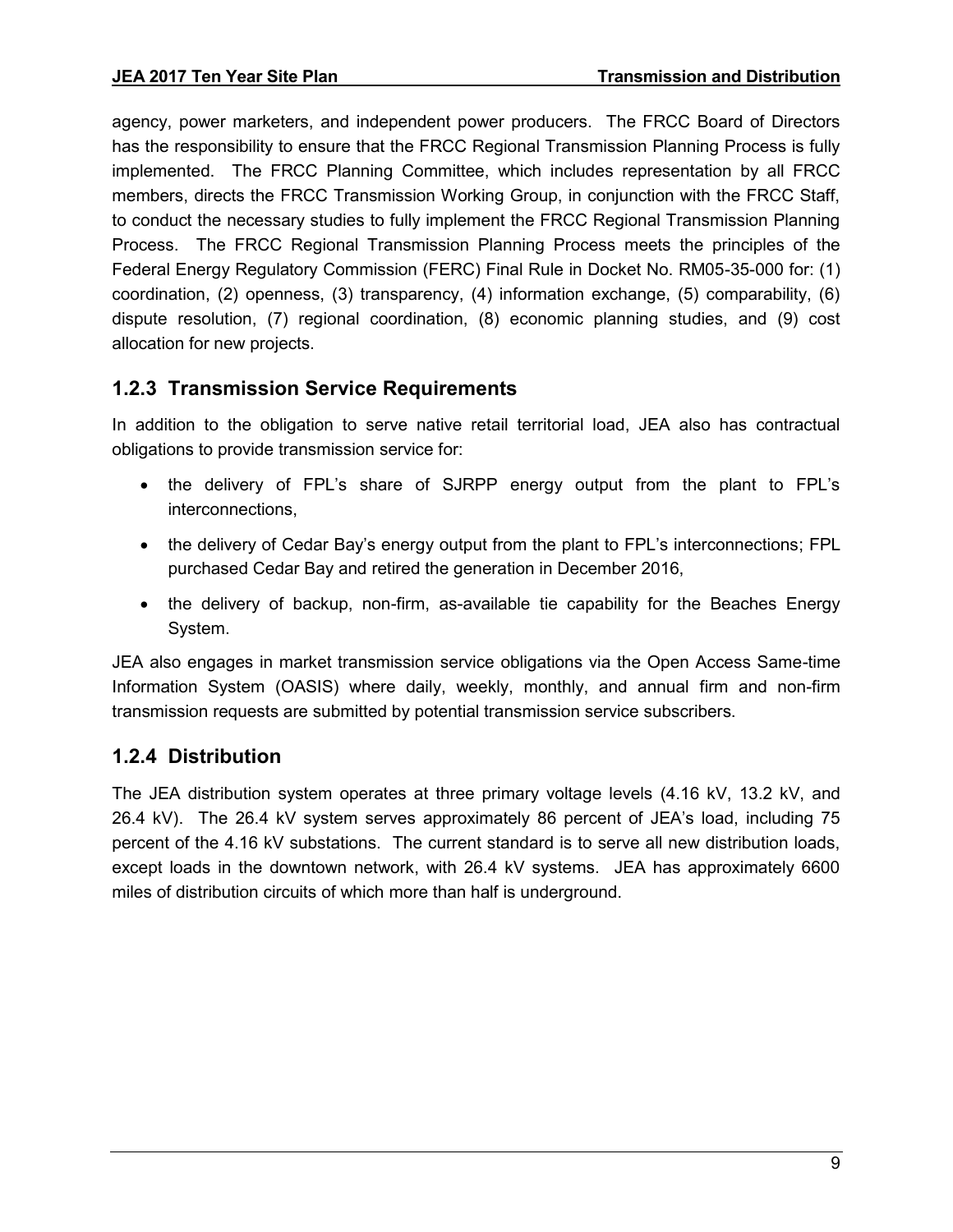## **1.3 Demand Side Management**

#### <span id="page-14-1"></span><span id="page-14-0"></span>**1.3.1 Interruptible Load**

JEA currently offers Interruptible and Curtailable Service to eligible industrial class customers with peak demands of 750 kW or higher. Customers who subscribe to the Interruptible Service are subject to interruption of their full nominated load during times of system emergencies, including supply shortages. Customers who subscribe to the Curtailable Service may elect to voluntarily curtail portions of their nominated load based on economic incentives. For the purposes of JEA's planning reserve requirements, only customer load nominated for Interruptible Service is treated as non-firm. This non-firm load reduces the need for capacity planning reserves to meet peak demands. JEA forecasts 106 MW of interruptible peak load in both summer and winter, and remains constant throughout the study period. For 2017, the interruptible load represents 3.6 percent of the total peak demand in the winter and 3.8 percent of the forecasted total peak demand in the summer.

#### <span id="page-14-2"></span>**1.3.2 Demand-Side Management Programs**

JEA continues to pursue a greater implementation of demand-side management programs where economically beneficial and to meet JEA's Florida Energy Efficiency and Conservation Act (FEECA) goals. JEA's demand-side management programs focus on improving the efficiency of customer end uses as well as improving the system load factor. To encourage efficient customer usage, JEA offers customers both education and economic incentives on more efficient end use technologies. For load factor improvement, JEA is planning the implementation of a Demand Rate Pilot program later this year with the intent of reducing peaks for residential customers. This pilot program is still in development and, as such, impacts are not reflected in Table 3. Electrification programs include on-road and off-road vehicles, forklifts, cranes and other industrial process technologies. JEA's forecast of annual incremental demand and energy reductions due to its current DSM energy efficiency programs is shown in Table 2. JEA's current and planned DSM programs are summarized by commercial and residential programs in Table 3.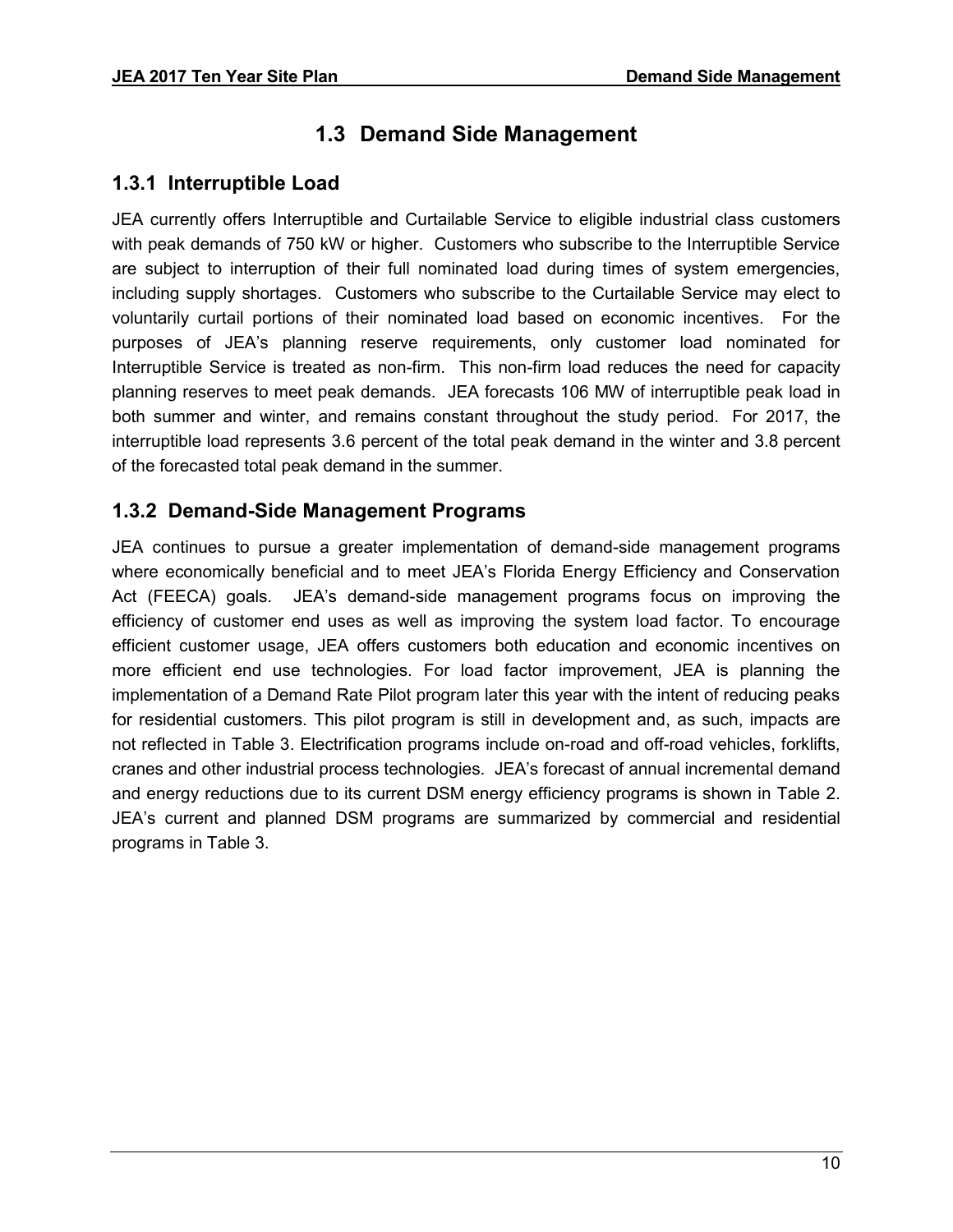| <b>ANNUAL</b><br><b>INCREMENTAL</b> |              | 2017 | 2018 | 2019 | 2020 | 2021 | 2022 | 2023 | 2024 | 2025 | 2026 |
|-------------------------------------|--------------|------|------|------|------|------|------|------|------|------|------|
| Annual                              | Residential  | 13.1 | 13.1 | 13.1 | 13.1 | 13.1 | 13.1 | 13.1 | 13.1 | 13.1 | 13.1 |
| <b>Energy</b>                       | Commercial   | 13.3 | 13.3 | 13.3 | 13.3 | 13.3 | 13.3 | 13.3 | 13.3 | 13.3 | 13.3 |
| (GWh)                               | <b>Total</b> | 26.4 | 26.4 | 26.4 | 26.4 | 26.4 | 26.4 | 26.4 | 26.4 | 26.4 | 26.4 |
| <b>Summer</b>                       | Residential  | 3.5  | 3.5  | 3.5  | 3.5  | 3.5  | 3.5  | 3.5  | 3.5  | 3.5  | 3.5  |
| <b>Peak</b>                         | Commercial   | 2.5  | 2.5  | 2.5  | 2.5  | 2.5  | 2.5  | 2.5  | 2.5  | 2.5  | 2.5  |
| (MW)                                | <b>Total</b> | 6.0  | 6.0  | 6.0  | 6.0  | 6.0  | 6.0  | 6.0  | 6.0  | 6.0  | 6.0  |
| Winter                              | Residential  | 2.8  | 2.8  | 2.8  | 2.8  | 2.8  | 2.8  | 2.8  | 2.8  | 2.8  | 2.8  |
| Peak                                | Commercial   | 1.9  | 1.9  | 1.9  | 1.9  | 1.9  | 1.9  | 1.9  | 1.9  | 1.9  | 1.9  |
| (MW)                                | <b>Total</b> | 4.7  | 4.7  | 4.7  | 4.7  | 4.7  | 4.7  | 4.7  | 4.7  | 4.7  | 4.7  |

#### **Table 3:** DSM Programs

| <b>Commercial Programs</b>                  | <b>Residential Programs</b>                  |
|---------------------------------------------|----------------------------------------------|
| <b>Commercial Energy Assessment Program</b> | Residential Energy Assessment Program        |
| <b>Commercial Energy Efficient Products</b> | <b>Residential Energy Efficient Products</b> |
| <b>Commercial Prescriptive Program</b>      | <b>Residential New Build</b>                 |
| <b>Custom Commercial Program</b>            | Residential Solar Water Heating              |
| <b>Commercial Solar Net Metering</b>        | <b>Residential Solar Net Metering</b>        |
| Small Business Direct Install Program       | Neighborhood Efficiency Program              |
| <b>Off-Road Electrification</b>             | <b>Residential Efficiency Upgrade</b>        |
| Demand Rate Pilot (On Hold)                 | <b>Electric Vehicles</b>                     |
|                                             | Demand Rate Pilot (In Planning)              |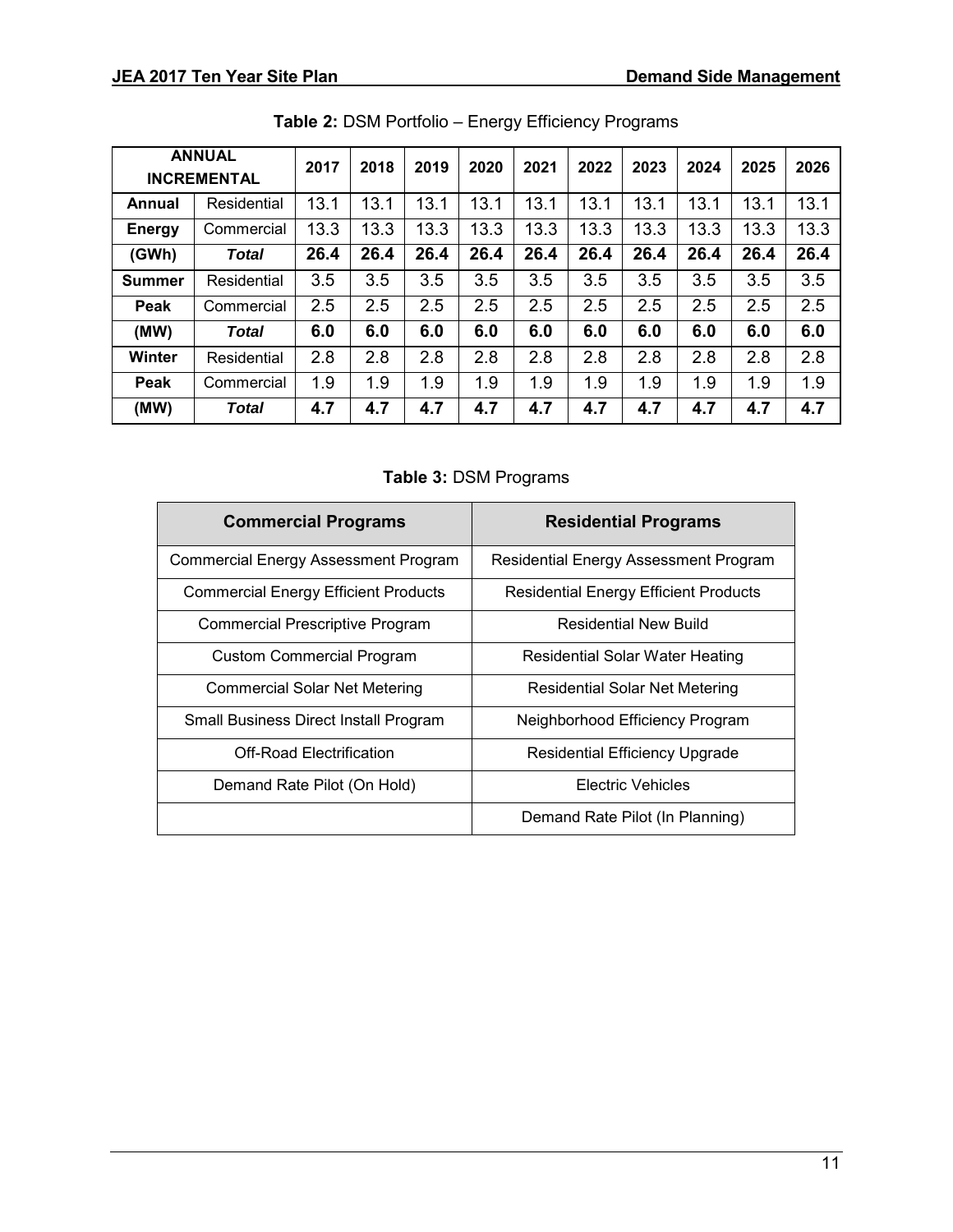## **1.4 Clean Power and Renewable Energy**

<span id="page-16-0"></span>JEA continues to investigate economic opportunities to incorporate clean power and renewable energy into JEA's power supply portfolio. To that end, JEA has implemented several clean power and renewable energy initiatives and continues to evaluate potential new initiatives.

#### <span id="page-16-1"></span>**1.4.1 Clean Power Program**

From 1999 - 2014, JEA worked with the Sierra Club of Northeast Florida (Sierra Club), the American Lung Association (ALA), and local environmental groups through routine Clean Power Program meetings, as established in JEA's "Clean Power Action Plan" as a means of providing guidance and recommendations to JEA in the development and implementation of the Clean Power Programs.

Since the conclusion of this program, JEA has continued to make considerable progress related to clean power initiatives. This progress includes installation of clean power systems, unit efficiency improvements, nuclear and solar purchase power agreements, legislative and public education activities, and research and development of clean power technologies.

#### <span id="page-16-2"></span>**1.4.2 Renewable Energy**

In 2005, JEA received a Sierra Club Clean Power Award for its voluntary commitment to increasing the use of solar, wind and other renewable or green power sources. Since that time, JEA has implemented new renewable energy projects and continues to explore additional opportunities to increase its utilization of renewable energy. JEA issued several Requests for Proposals (RFPs) for solar energy that resulted in new resources for JEA's portfolio. As discussed below, JEA's existing renewable energy sources include installation of solar photovoltaic (PV), solar thermal, and landfill gas capacity.

#### **1.4.2.1 Solar and the Solar Incentive**

JEA has installed 35 solar PV systems, totaling 222 kW, on public high schools in Duval County, as well as many of JEA's facilities, and the Jacksonville International Airport. To further promote the acceptance and installation of solar energy systems, JEA implemented the Solar Incentive Program in early 2002. This program continues to provide rebates for the installation of solar thermal systems.

In addition to the solar thermal system incentive program, JEA established a residential net metering program to encourage the use of customer-sited solar PV systems, which was revised as the Tier 1 & 2 Net Metering policy in 2009, to include all customer-owned renewable generation systems up to and equal to 100 kW. In 2011, JEA established the Tier 3 Net Metering Policy for customer-owned renewable generation systems greater than 100 kW up to 2 MW. The 2014 updated policy defines Tier 1 as 10 kW or less, Tier 2 as greater than 10 kW – 100 kW, and Tier 3 as greater than 100 kW – 2 MW. All customer-owned generation in excess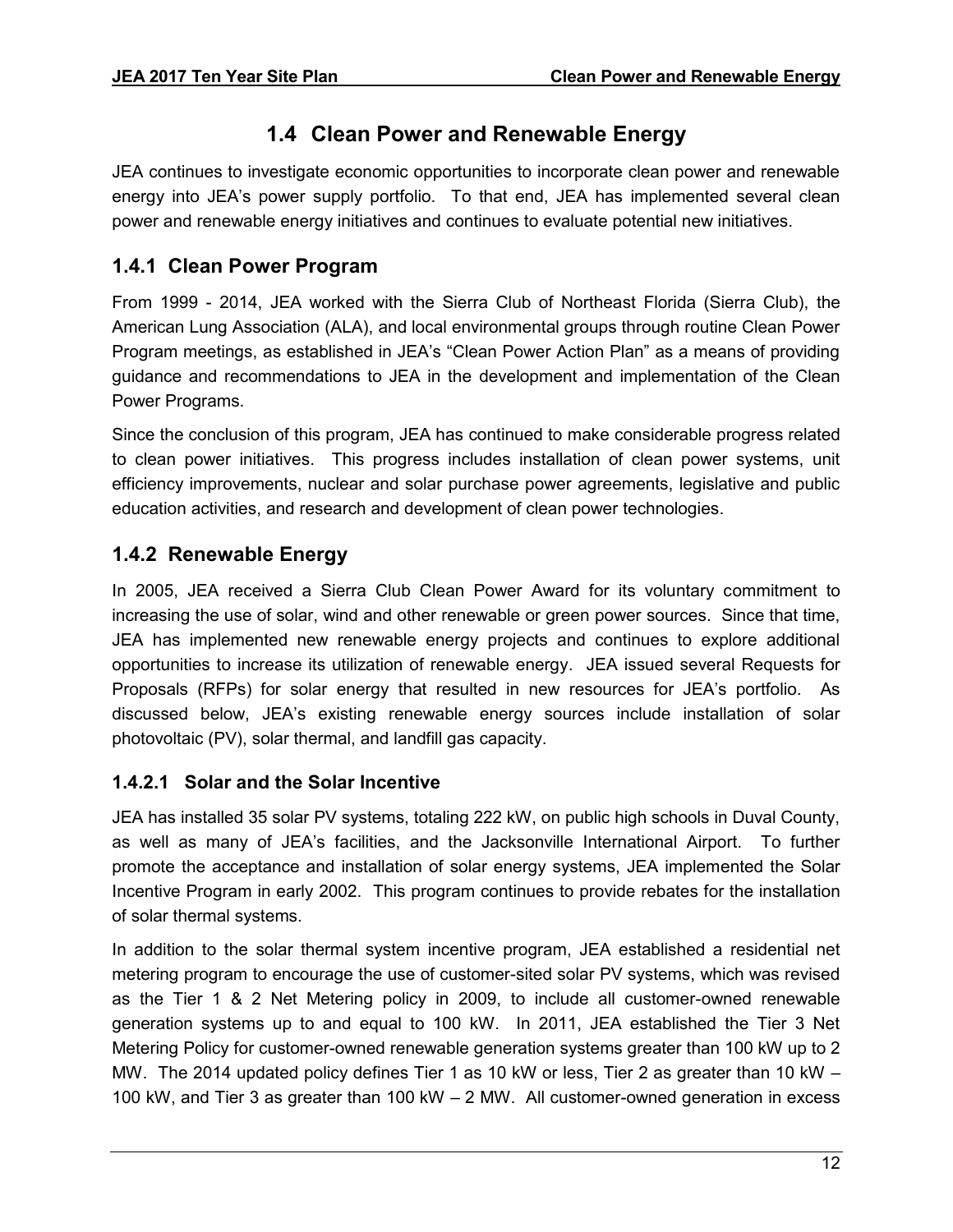of 2 MW is addressed in JEA's Distributed Generation Policy (see Section 1.1.2.4 Cogeneration). This net metering policy is capped at 10 MW for total generation, which is expected to be met by summer 2017. JEA is exploring options to create a viable solution for incoming solar customers after that cap has been reached.

JEA signed a purchase power agreement with Jacksonville Solar, LLC in May 2009 to provide energy from a 12 MW AC rated solar farm, which began operation in summer 2010 (see Section 1.1.2.2.1 Jacksonville Solar).

JEA issued three Solar PV RFPs between December 2014 and December 2015. JEA received a total of 73 bids and awarded 9 solar projects totaling 36.5 MW with terms between 20 to 30 years. Agreements have been finalized successfully for seven projects for a total of 27 MW. All these solar facilities are expected to be completed and operational by the beginning of 2018. One contract that was awarded was cancelled. JEA is still in contract negotiations on one other 5 MW project. Once signed, 32 of the possible 38 MW will have been subscribed.

#### **1.4.2.2 Landfill Gas and Biogas**

JEA owned three internal combustion engine generators located at the Girvin Road landfill. This facility was placed into service in July 1997, and has been fueled by the methane gas produced by the landfill. The facility originally had four generators, with an aggregate net capacity of 3 MW. Since that time, gas generation has declined and one generator was removed and placed into service at the Buckman Wastewater Treatment facility and Girvin was decommissioned in 2014.

The JEA's Buckman Wastewater Treatment Plant previously dewatered and incinerated the sludge from the treatment process and disposed of the ash in a landfill. The current facility manages the sludge using three anaerobic digesters and one sludge dryer to produce a pelletized fertilizer product. The methane gas from the digesters can be used as a fuel for the sludge dryer and for the on-site 800 kW generator.

JEA signed a Power Purchase Agreement with Trail Ridge Energy, LLC (TRE) in 2006 (Phase One) for 9 net MW of the gas-to-energy facility at the Trail Ridge Landfill in Duval County. In 2011, JEA executed an amendment to the Power Purchase Agreement (Phase Two) to purchase 9 additional MW from a gas-to-energy facility. LES has developed the Sarasota County Landfill in Nokomis, Florida (up to 6 net MW) to serve part of this Phase Two agreement. This portion of the Phase Two purchase began February 2015 (see Section 1.1.2.1 Trail Ridge Landfill).

#### **1.4.2.3 Wind**

As part of its ongoing effort to utilize more sources of renewable energy, in 2004 JEA entered into a 20 year agreement with Nebraska Public Power District (NPPD) to participate in a wind generation project located in Ainsworth, Nebraska. JEA's participation in NPPD's wind generation project allows JEA to receive environmental credits (green tags) associated with this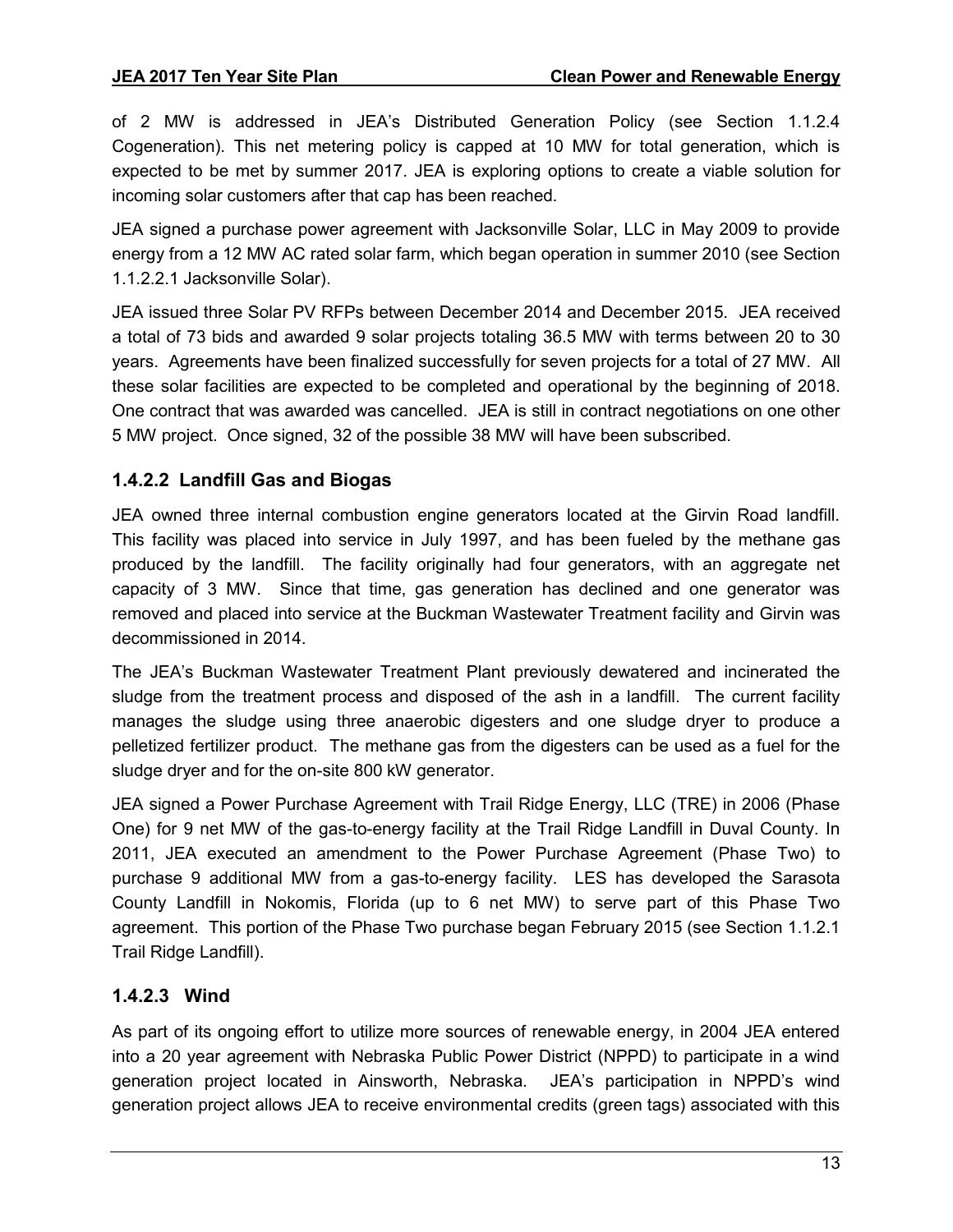green power project. Under the wind generation agreement, JEA purchases 10 MW of capacity from NPPD's wind generation facility. In turn, NPPD buys back the energy at specified on and off peak charges.

With the expansion of JEA's renewable portfolio within the State of Florida, additional landfill gas generation and new solar facilities, JEA and NPPD agreed to terminate the contract effective December 31, 2019.

#### **1.4.2.4 Biomass**

In 2008, to obtain cost-effective biomass generation, JEA completed a detailed feasibility study of both self-build stand-alone biomass units and the co-firing of biomass in Northside 1 and 2. The JEA self-build projects would not have been eligible for the federal tax credits afforded to developers. The co-firing alternative for Northside 1 and 2 considered potential reliability issues associated with both of those units. Even though the price of petroleum coke has been volatile in recent past, petroleum coke prices are still forecasted to be lower than the cost of biomass on an as-fired basis. In addition, JEA conducted an analytical evaluation of specific biomass fuel types to determine the possibility of conducting a co-firing test in Northside 1 or 2.

In 2011, JEA co-fired biomass in the Northside Units 1 and 2, utilizing wood chips from JEA tree trimming activities as a biomass energy source. Northside 1 and 2 produced a total of 2,154 MWh of energy from wood chips during 2011 and 2012. At that time, JEA received bids from local sources to provide sized biomass for potential use for Northside Units 1 and 2. Currently, no biomass is being co-fired in Northside Units 1 and 2.

#### <span id="page-18-0"></span>**1.4.3 Research Efforts**

Many of Florida's renewable resources such as offshore wind, tidal, and energy crops require additional research and development before they can be implemented as large-scale power generating technologies. JEA's renewable energy research efforts have focused on the development of these technologies through a partnership with the University of North Florida's (UNF) Engineering Department. In the past, UNF and JEA have worked on the following projects:

- JEA with UNF, worked to quantify the winter peak reductions of solar hot water systems.
- UNF, in association with the University of Florida, evaluated the effect of biodiesel fuel in a utility-scale combustion turbine. Biodiesel has been extensively tested on diesel engines, but combustion turbine testing has been very limited.
- UNF evaluated the tidal hydro-electric potential for North Florida, particularly in the Intracoastal Waterway, where small proto-type turbines have been tested.
- JEA, UNF, and other Florida municipal utilities partnered on a grant proposal to the Florida Department of Environmental Protection to evaluate the potential for offshore wind development in Florida.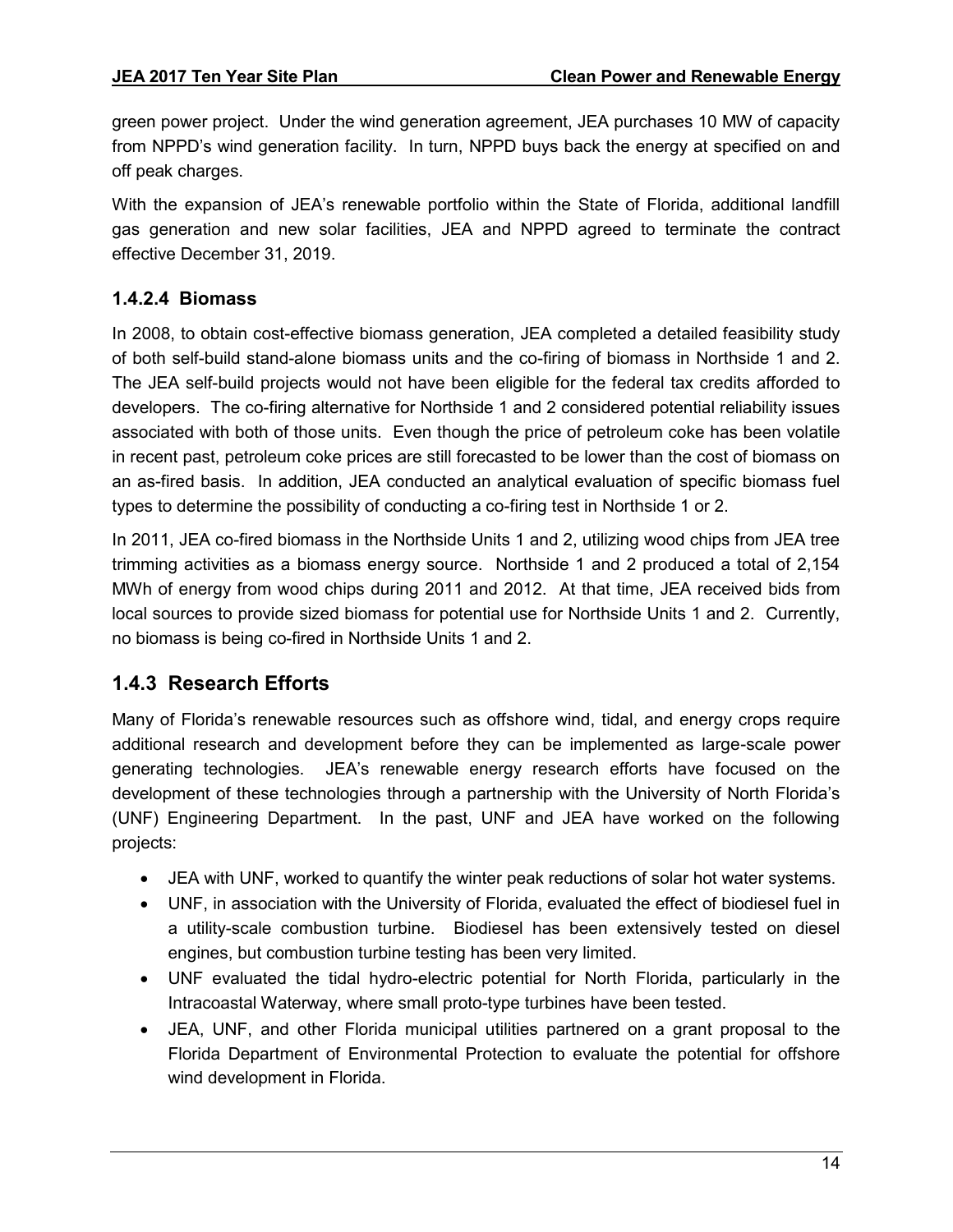- JEA provided solar PV equipment to UNF for installation of a solar system at the UNF Engineering Building to be used for student education.
- JEA developed a 15 acre biomass energy farm where the energy yields of various hardwoods and grasses were evaluated over a 3 year period.
- JEA participated in the research of a high temperature solar collector that has the potential for application to electric generation or air conditioning.

Through Florida State University (FSU), JEA participated in The Sunshine State Solar Grid Initiative (SUNGRIN) which was a five-year project (2010-2015) funded under the DOE Solar Energy Technologies Program (SETP), Systems Integration (SI) Subprogram, High Penetration Solar Deployment Projects. The goal of the SUNGRIN project, which started in Spring 2010, was to gain significant insight into effects of high-penetration levels of solar PV systems in the power grid, through simulation-assisted research and development involving a technically varied and geographically dispersed set of real-world test cases within the Florida grid. JEA provided FSU with data from the output of Jacksonville Solar project.

In addition to these projects, in 2016 JEA pledged its support to the proposed Florida Alliance for Accelerating Solar and Storage Technology Readiness (FAASSTeR) project, which aims to grow solar capacity in FMEA member utility territories to over 10% by 2024. As proposed, the program will be led by Nhu Energy, Inc. and Florida Municipal Electric Association (FMEA), with partial funding from the DOE. The program will provide an opportunity to research solar and solar + storage opportunities prior to strategically implementing on the grid, taking into account Florida's unique load patterns and power systems.

#### **1.4.3.1 Generation Efficiency and New Natural Gas Generation**

In the late 1990's, JEA began to modernize its natural gas/oil fleet of generating units by replacing inefficient steam units and inefficient combustion turbine units with more efficient natural gas fired combustion turbines and combined cycle units. The retirement of units and their replacement with an efficient combined cycle unit and efficient simple cycle combustion turbines at Brandy Branch, Kennedy, and Greenland Energy Center significantly reduces  $CO<sub>2</sub>$ emissions.

#### **1.4.3.2 Renewable Energy Credits**

JEA makes all environmental attributes from renewable facilities available to sell in order to lower rates for our customers. JEA has sold environmental credits for specified periods.

#### **1.4.3.3 Energy Storage**

JEA continues its efforts to demonstrate its commitment to energy efficiency and environmental improvement by researching energy storage as a means of mitigating excess generation.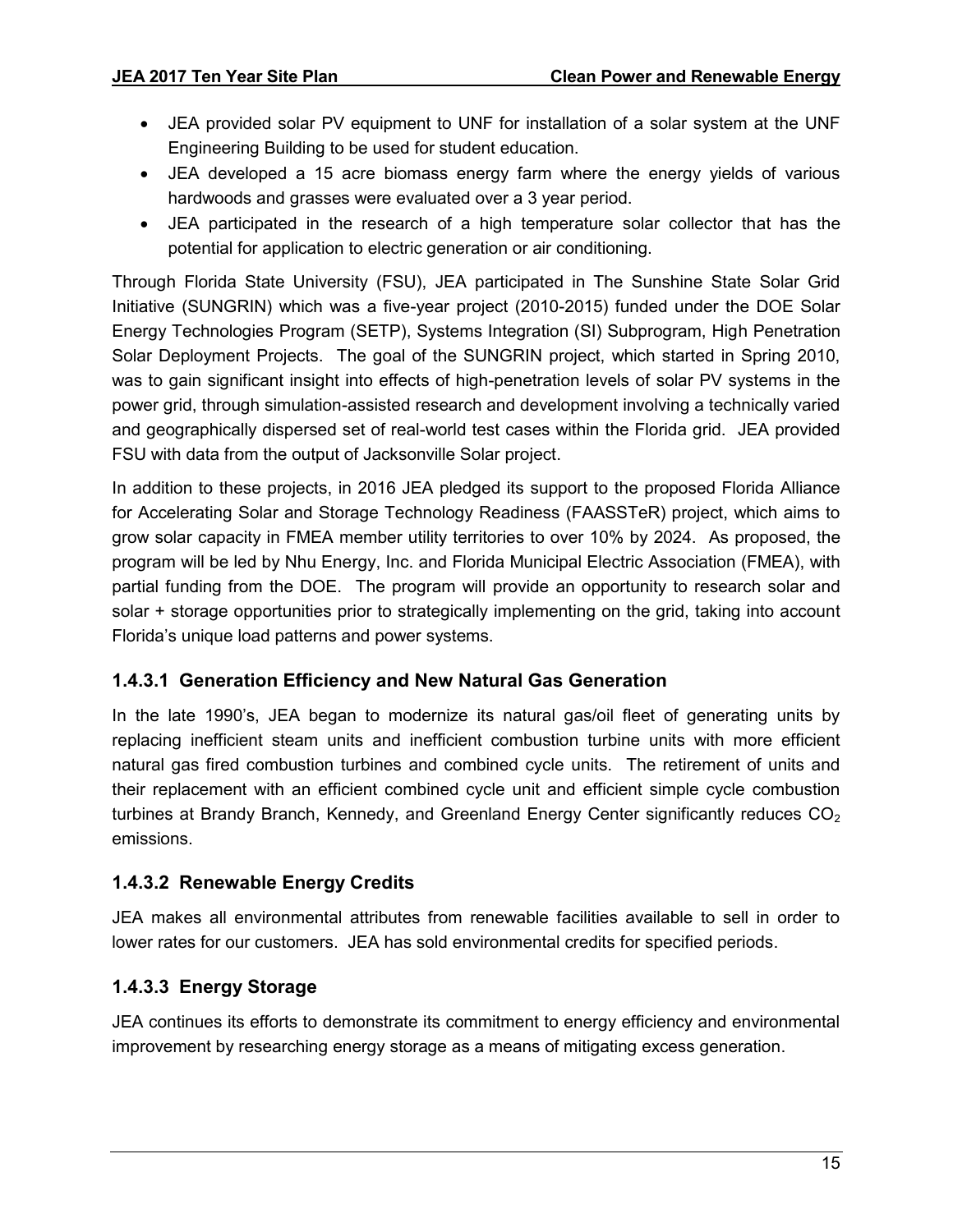# <span id="page-20-0"></span>**2. Forecast of Electric Power Demand and Energy Consumption**

Annually, JEA develops forecasts of seasonal peaks demand, net energy for load (NEL), interruptible customer demand, demand-side management (DSM), and the impact of plug-in electric vehicles (PEVs). JEA removes from the total load forecast all seasonal, coincidental non-firm sources and adds sources of additional demand to derive a firm load forecast.

JEA uses National Oceanic and Atmospheric Administration (NOAA) Weather Station - Jacksonville International Airport for the weather parameters, Moody's Analytics (Moody) economic parameters for Duval County, JEA's Data Warehouse to determine the total number of Residential Premise ID and CBRE Jacksonville for Commercial and Industrial total inventory square footages. JEA develops its annual forecast using SAS and Microsoft Office Excel.

JEA's Fiscal Year 2017 baseline forecast uses 10-years of historical data (2007 to 2016) which captured the pre-2008/09 economic downturn, the 2008/09 economic downturn and the postrecession recovery. Using the shorter periods also allows JEA to capture the more recent trends in customer behavior, energy efficiency and conservation, where these trends are captured in the actual data and used to forecast projections.

### **2.1 Peak Demand Forecast**

<span id="page-20-1"></span>JEA normalizes its historical seasonal peaks using historical maximum and minimum temperatures, 24°F as the normal temperature for the Winter peak and 97°F for the Summer peak. JEA then develops the seasonal peak forecasts using multiple regression analysis of normalized historical seasonal peaks, normalized historical and forecasted residential, commercial and industrial energy for Winter/Summer peak months, heating degree hour for the 72 hours leading to winter peak and cooling degree hours for the 48 hours leading to summer peak. JEA's forecasted Average Annual Growth Rate (AAGR) for total peak demand during the TYSP period is 0.56 percent for summer and 0.62 percent for winter, which reflects the expiration of FPU's wholesale agreement beginning 2018.

### **2.2 Energy Forecast**

<span id="page-20-2"></span>JEA begins its forecast process by weather normalizing energy for each customer class. JEA uses NOAA Weather Station - Jacksonville International Airport for historical weather data. JEA develops its normal weather using 20-year historical (FY95 to FY14) average heating/cooling degree days and maximum/minimum temperatures. Normal months, with heating/cooling degree days and maximum/minimum temperatures that are closest to the averages, are then selected. JEA updates its normal weather every 5 years or more frequently, if needed.

The residential energy forecast was developed using multiple regression analysis of weather normalized historical residential energy, Total Population, Medium Household Income from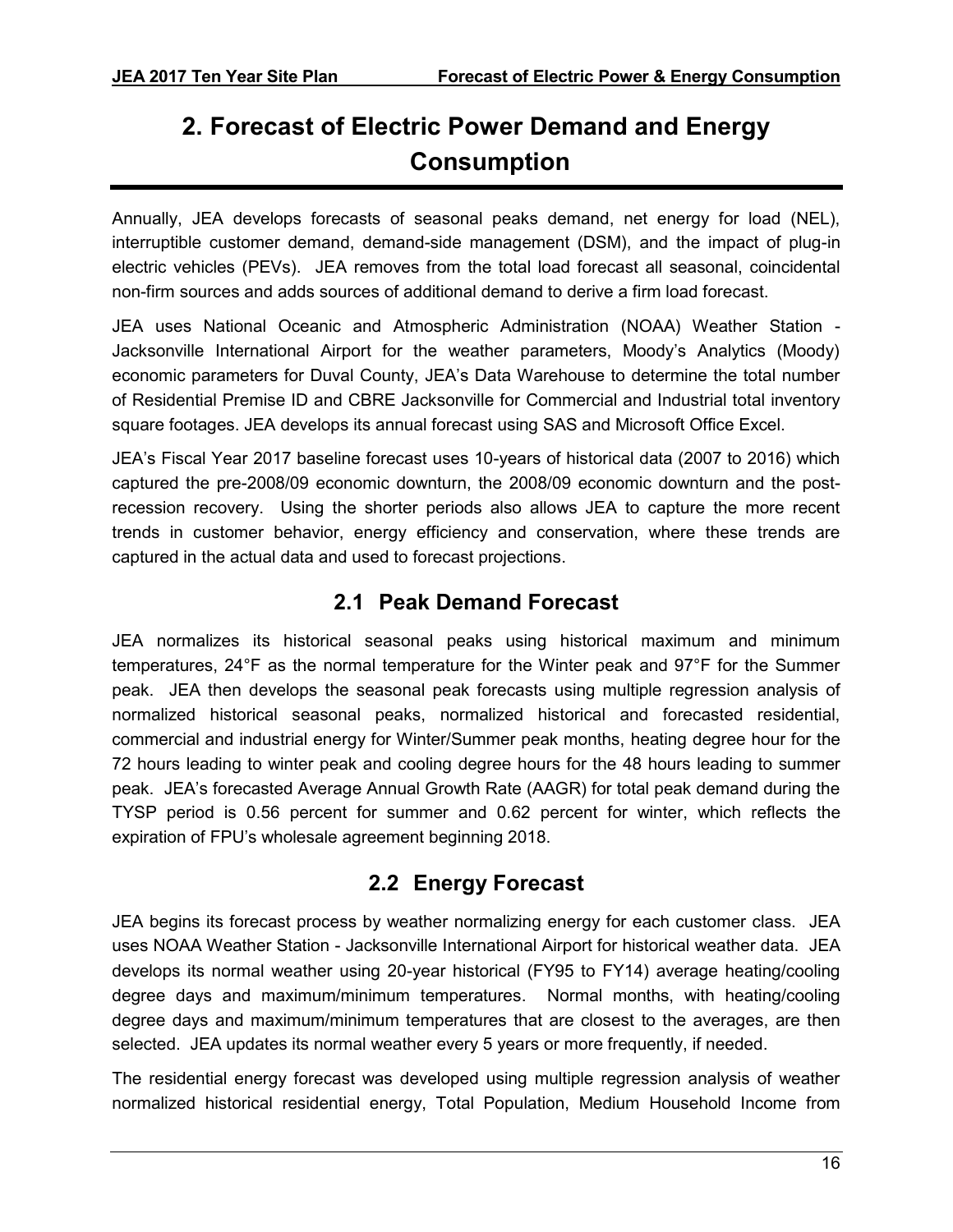Moody's Analytics, total residential Premise ID from JEA's Data Warehouse and JEA's residential electric rate.

The commercial energy forecast was developed using multiple regression analysis of weather normalized historical commercial energy, commercial inventory square footages, total population and gross product.

The industrial energy forecast was developed using multiple regression analysis of weather normalized historical industrial energy, total number of industrial employment and total retail sales product for existing industrial account. JEA then layers in the estimated energy for new industrial customers to the forecasted industrial energy.

The lighting energy forecast was developed using the historical actual energy, number of lightings and JEA's estimated High Pressure Sodium (HPS) to Light-Emitting Diode (LED) street light conversion schedule. The LEDs are estimated to use 45% less energy than the HPS street lights. JEA developed the forecasted number of lightings using regression analysis of number of JEA customers. The forecasted lighting energy was calculated using the forecasted number of lights, applied with the conversion of remaining HPS street lights to LED street lights starting and all new lightings to be LED street lights only.

JEA's forecasted AAGR for net energy for load during the TYSP period is 0.69 percent, which reflects the expiration of FPU's wholesale agreement beginning 2018.



**Figure 1:** Summer Peak Demand History & Forecast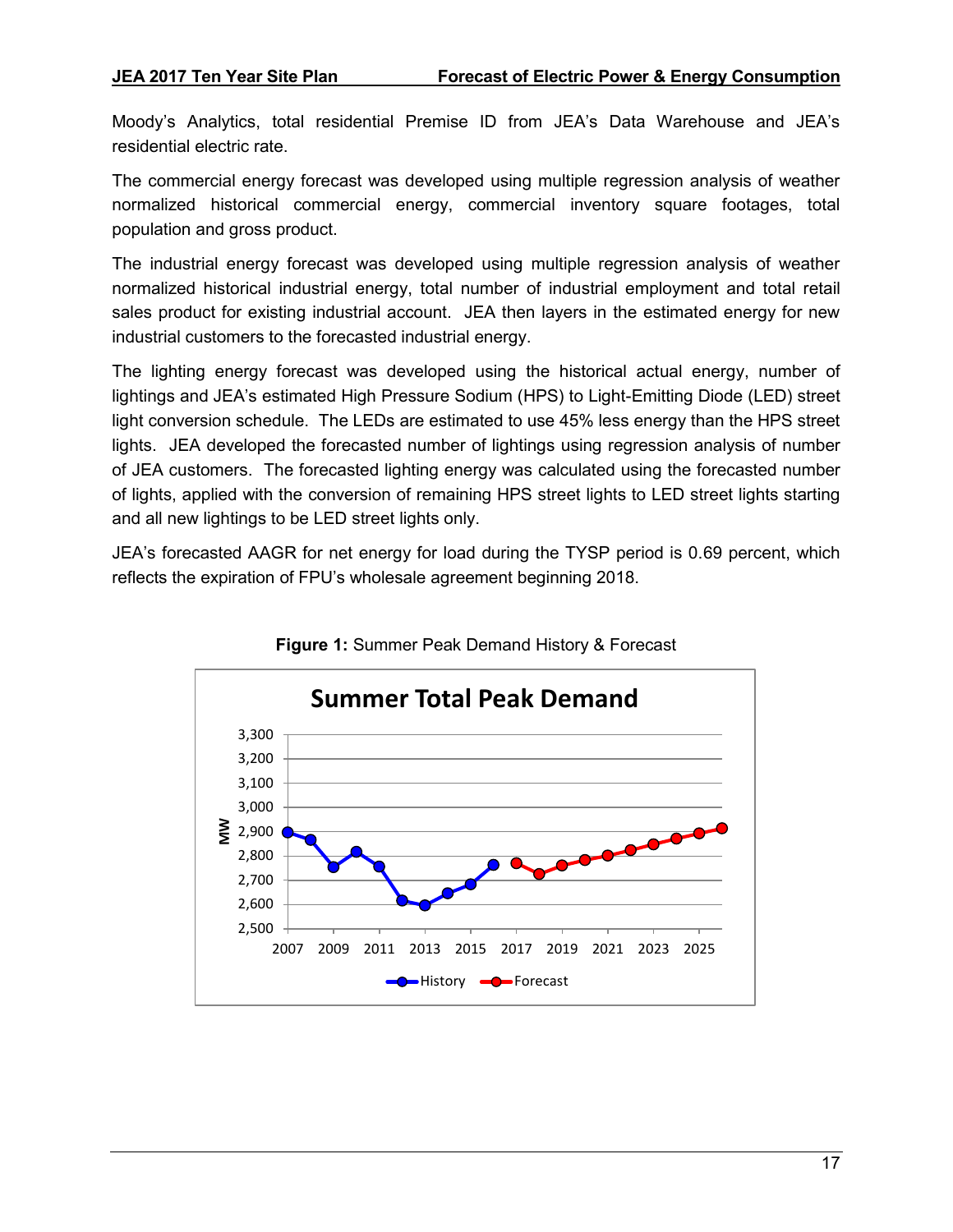

**Figure 2:** Winter Peak Demand History & Forecast

**Figure 3:** Net Energy for Load History & Forecast



### **2.3 Plug-in Electric Vehicle Peak Demand and Energy**

<span id="page-22-0"></span>The PEVs demand and energy forecasts are developed using the historical number of PEVs in Duval County obtained from Florida Department of Highway Safety and Motor Vehicles (DHSMV) and the historical number of vehicles in Duval County from the U.S. Census Bureau.

JEA forecasted the numbers of vehicles in Duval County using multiple regression analysis of historical and forecasted Duval Population, Median Household Income and Number of Households from Moody's Analytics. The forecasted number of PEVs is modeled by using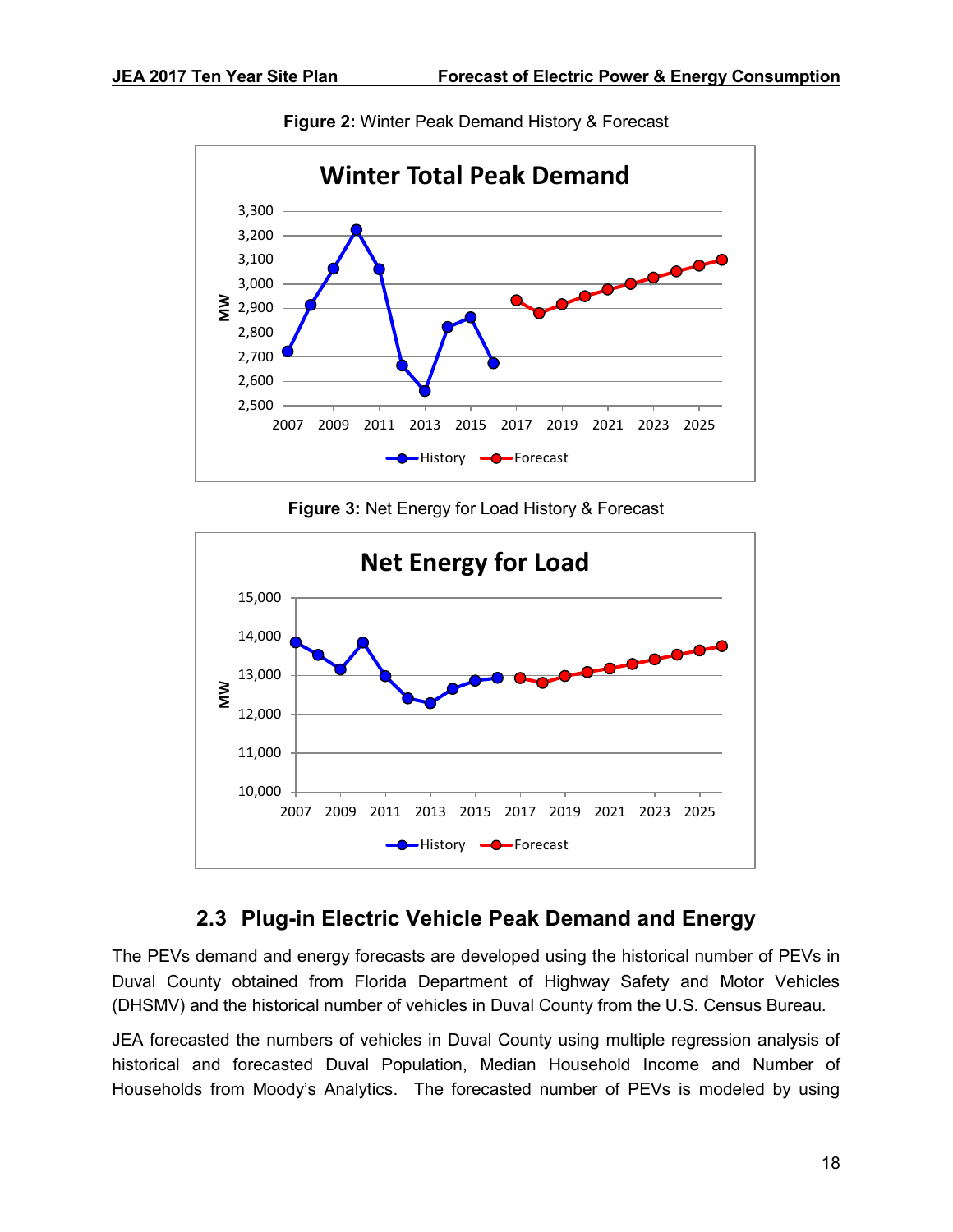multiple regression analysis of the number of vehicles and the U.S. Energy Information Administration (EIA) Annual Energy Outlook (AEO) 2016 average motor gasoline price.

The usable battery capacity (70% of battery capacity) per vehicle was determined based on the current plug-in vehicle models in Duval County, such as BMW, General Motors' Chevrolet and Cadillac, Honda, Fisker, Ford, Mitsubishi, Nissan, Porsche, Tesla, Toyota and Volvo. The average usable battery capacity per PEV is calculated using the average usable battery capacity of each vehicle brand and then assumes the annual growth of usable battery capacity per PEV by using historical 5 years average growth of 0.64 kWh. Similarly, the peak capacity is determined based on the average on-board charging rate of each vehicle brand and the forecast peak capacity per PEV grows by 0.25 kW per year.

JEA developed the PEVs daily charge pattern based on the U.S. Census 2013 American Community Survey (ACS-13) for time of arrival to work and travel time to work for Duval County. The baseline forecast assumed that charging will be once per day and uncontrolled charging (PEV start charging immediately upon returning home).



**Figure 4:** PEVs Daily Charge Pattern

The PEVs peak demand forecast is developed using the on-board charge rate for each model, the PEVs daily charge pattern and the total number of PEVs each year. The PEV energy forecast is developed simply by summing the hourly peak demand for each year. The table below shows the forecasted PEV peak and energy.

JEA's forecasted AAGR for PEV winter and summer coincidental peak demand are 20.9 percent and total energy is 20.9 percent during the TYSP period.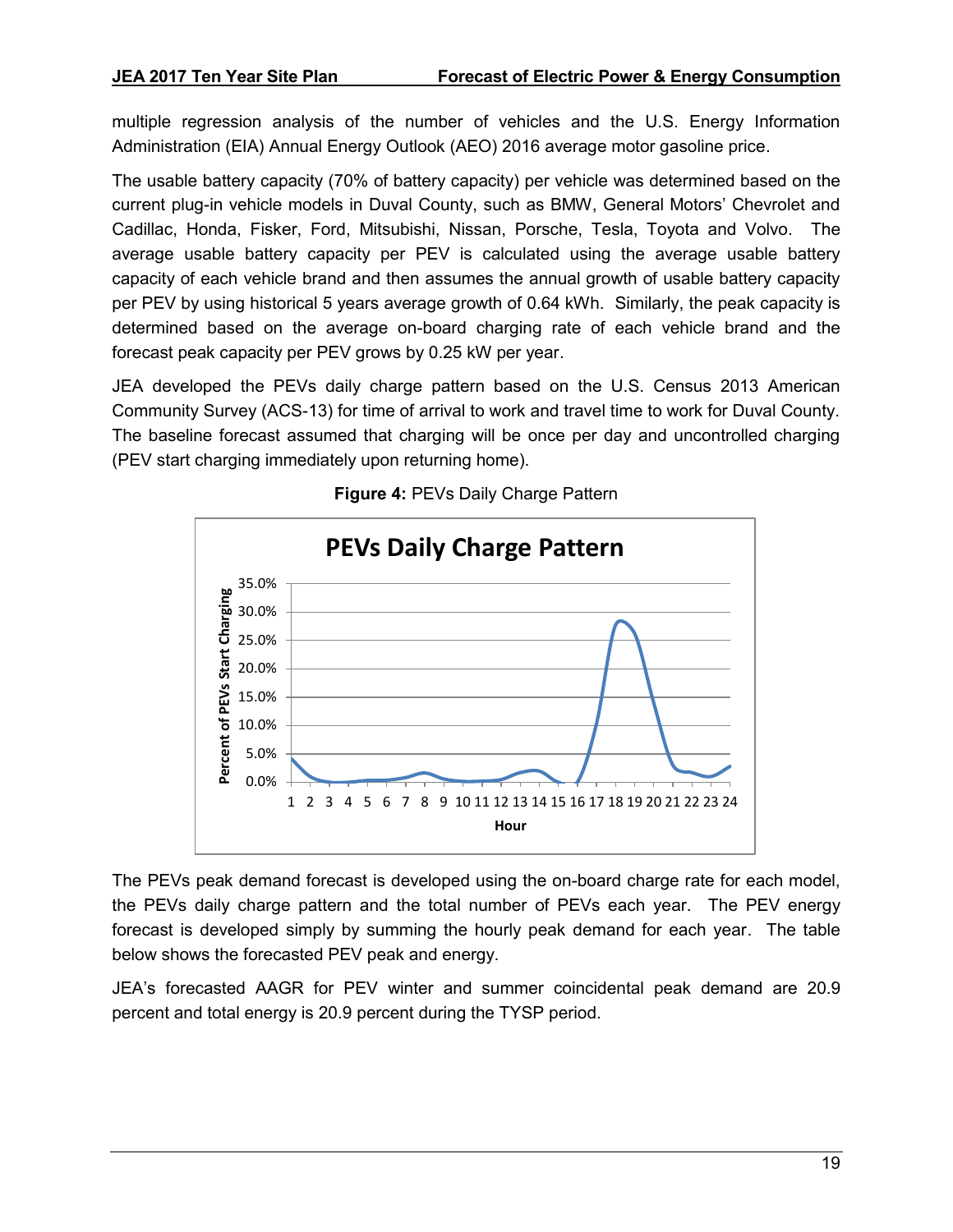| (1)  | (2)              | (3)                               | (4)                         | (5)              | (6)                               | (7)                         | (8)              | (9)                               | (10)                        |  |
|------|------------------|-----------------------------------|-----------------------------|------------------|-----------------------------------|-----------------------------|------------------|-----------------------------------|-----------------------------|--|
|      |                  | <b>Rural and Residential</b>      |                             |                  | Commercial                        |                             | Industrial       |                                   |                             |  |
| Year | <b>GWH Sales</b> | Average<br>Number of<br>Customers | Average<br>kWh/<br>Customer | <b>GWH Sales</b> | Average<br>Number of<br>Customers | Average<br>kWh/<br>Customer | <b>GWH Sales</b> | Average<br>Number of<br>Customers | Average<br>kWh/<br>Customer |  |
| 2007 | 5,507            | 358,918                           | 15,591                      | 4,399            | 42,119                            | 96,392                      | 2,630            | 222                               | 12,855,251                  |  |
| 2008 | 5,307            | 365,363                           | 15,072                      | 4,040            | 44,489                            | 98,887                      | 2,948            | 225                               | 11,671,666                  |  |
| 2009 | 5,319            | 365,872                           | 14,506                      | 4,024            | 45,093                            | 89,591                      | 2,643            | 231                               | 12,776,809                  |  |
| 2010 | 5,747            | 368,111                           | 14,448                      | 4,071            | 45,748                            | 87,957                      | 2,720            | 226                               | 11,692,820                  |  |
| 2011 | 5,237            | 369,051                           | 15,572                      | 3,927            | 46,192                            | 88,137                      | 2,682            | 223                               | 12,192,004                  |  |
| 2012 | 4,880            | 369,761                           | 14,163                      | 3,852            | 46,605                            | 84,255                      | 2,598            | 215                               | 12,468,380                  |  |
| 2013 | 4,852            | 372,430                           | 13,102                      | 3,777            | 47,127                            | 81,735                      | 2,589            | 218                               | 11,906,357                  |  |
| 2014 | 5,162            | 377,326                           | 12,860                      | 3,882            | 47,691                            | 79,204                      | 2,564            | 219                               | 11,812,944                  |  |
| 2015 | 5,197            | 383,998                           | 13,443                      | 4,001            | 49,364                            | 78,642                      | 2,579            | 215                               | 11,951,824                  |  |
| 2016 | 5,351            | 398,387                           | 13,431                      | 4,064            | 51,441                            | 78,994                      | 2,457            | 202                               | 12,159,793                  |  |
| 2017 | 5,245            | 403,959                           | 12,985                      | 4,078            | 52,169                            | 78,162                      | 2,589            | 203                               | 12,754,418                  |  |
| 2018 | 5,288            | 411,160                           | 12,860                      | 4,122            | 53,002                            | 77,772                      | 2,660            | 205                               | 12,975,390                  |  |
| 2019 | 5,335            | 418,103                           | 12,761                      | 4,159            | 53,792                            | 77,309                      | 2,747            | 206                               | 13,333,739                  |  |
| 2020 | 5,361            | 424,502                           | 12,629                      | 4,186            | 54,584                            | 76,689                      | 2,793            | 207                               | 13,490,579                  |  |
| 2021 | 5,391            | 430,690                           | 12,516                      | 4,225            | 55,378                            | 76,286                      | 2,808            | 207                               | 13,565,925                  |  |
| 2022 | 5,433            | 437,049                           | 12,431                      | 4,269            | 56,174                            | 76,003                      | 2,827            | 207                               | 13,657,004                  |  |
| 2023 | 5,482            | 443,533                           | 12,360                      | 4,313            | 56,972                            | 75,707                      | 2,848            | 207                               | 13,758,683                  |  |
| 2024 | 5,531            | 449,895                           | 12,295                      | 4,353            | 57,773                            | 75,353                      | 2,868            | 207                               | 13,854,672                  |  |
| 2025 | 5,583            | 455,978                           | 12,244                      | 4,393            | 58,576                            | 74,998                      | 2,880            | 207                               | 13,912,789                  |  |
| 2026 | 5,638            | 461,783                           | 12,209                      | 4,434            | 59,381                            | 74,666                      | 2,887            | 207                               | 13,945,961                  |  |

**Schedule 2.1**: History and Forecast of Energy Consumption and Number of Customers by Class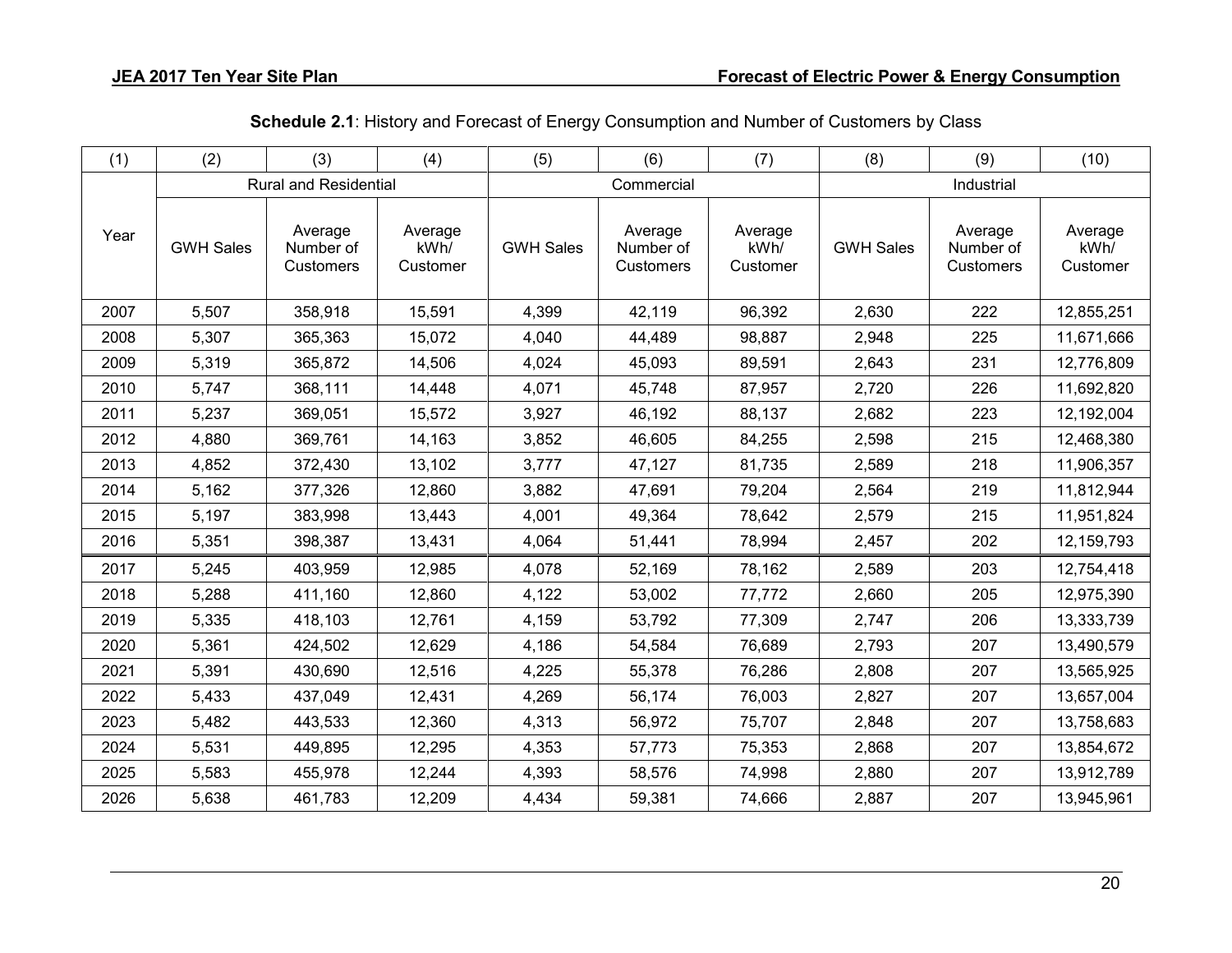|      | (11)                            | (12)                                           | (13)                                           | (14)                | (15)                    | (16)                   | (17)                   | (18)                            |
|------|---------------------------------|------------------------------------------------|------------------------------------------------|---------------------|-------------------------|------------------------|------------------------|---------------------------------|
| Year | Street &<br>Highway<br>Lighting | <b>Other Sales</b><br>to Ultimate<br>Customers | <b>Total Sales to</b><br>Ultimate<br>Customers | Sales For<br>Resale | Utility Use &<br>Losses | Net Energy<br>For Load | <b>Other Customers</b> | Total<br>Number of<br>Customers |
|      | <b>GWH</b>                      | <b>GWH</b>                                     | <b>GWH</b>                                     | <b>GWH</b>          | <b>GWH</b>              | <b>GWH</b>             | (Avg. Number)          |                                 |
| 2007 | 113                             | 0                                              | 12,649                                         | 673                 | 531                     | 13,854                 | $\overline{2}$         | 401,261                         |
| 2008 | 117                             | 0                                              | 12,413                                         | 619                 | 499                     | 13,531                 | 6                      | 410,083                         |
| 2009 | 120                             | 0                                              | 12,105                                         | 591                 | 458                     | 13,155                 | 5                      | 411,200                         |
| 2010 | 122                             | 0                                              | 12,660                                         | 617                 | 569                     | 13,846                 | $\overline{2}$         | 414,086                         |
| 2011 | 123                             | 0                                              | 11,968                                         | 589                 | 424                     | 12,980                 | $\overline{2}$         | 415,468                         |
| 2012 | 123                             | 0                                              | 11,452                                         | 423                 | 537                     | 12,411                 | $\overline{2}$         | 416,583                         |
| 2013 | 122                             | 0                                              | 11,340                                         | 395                 | 550                     | 12,286                 | $\overline{2}$         | 419,777                         |
| 2014 | 105                             | 0                                              | 11,713                                         | 472                 | 472                     | 12,656                 | $\overline{2}$         | 425,238                         |
| 2015 | 87                              | 0                                              | 11,864                                         | 392                 | 612                     | 12,868                 | $\overline{2}$         | 433,578                         |
| 2016 | 77                              | 0                                              | 11,949                                         | 490                 | 498                     | 12,937                 | $\overline{2}$         | 450,032                         |
| 2017 | 74                              | 0                                              | 11,986                                         | 381                 | 566                     | 12,933                 | $\pmb{0}$              | 456,331                         |
| 2018 | 69                              | 0                                              | 12,139                                         | 102                 | 566                     | 12,807                 | 0                      | 464,367                         |
| 2019 | 67                              | 0                                              | 12,308                                         | 103                 | 574                     | 12,985                 | $\mathbf 0$            | 472,101                         |
| 2020 | 66                              | 0                                              | 12,406                                         | 103                 | 580                     | 13,089                 | $\mathbf 0$            | 479,293                         |
| 2021 | 65                              | 0                                              | 12,489                                         | 104                 | 586                     | 13,179                 | $\mathbf 0$            | 486,275                         |
| 2022 | 67                              | 0                                              | 12,596                                         | 105                 | 592                     | 13,293                 | $\mathbf 0$            | 493,430                         |
| 2023 | 68                              | 0                                              | 12,711                                         | 106                 | 599                     | 13,415                 | $\mathbf 0$            | 500,712                         |
| 2024 | 69                              | 0                                              | 12,822                                         | 106                 | 605                     | 13,533                 | $\pmb{0}$              | 507,875                         |
| 2025 | 70                              | 0                                              | 12,926                                         | 107                 | 612                     | 13,645                 | 0                      | 514,761                         |
| 2026 | 71                              | 0                                              | 13,029                                         | 108                 | 618                     | 13,755                 | 0                      | 521,371                         |

**Schedule 2.2**: History and Forecast of Energy Consumption and Number of Customers by Class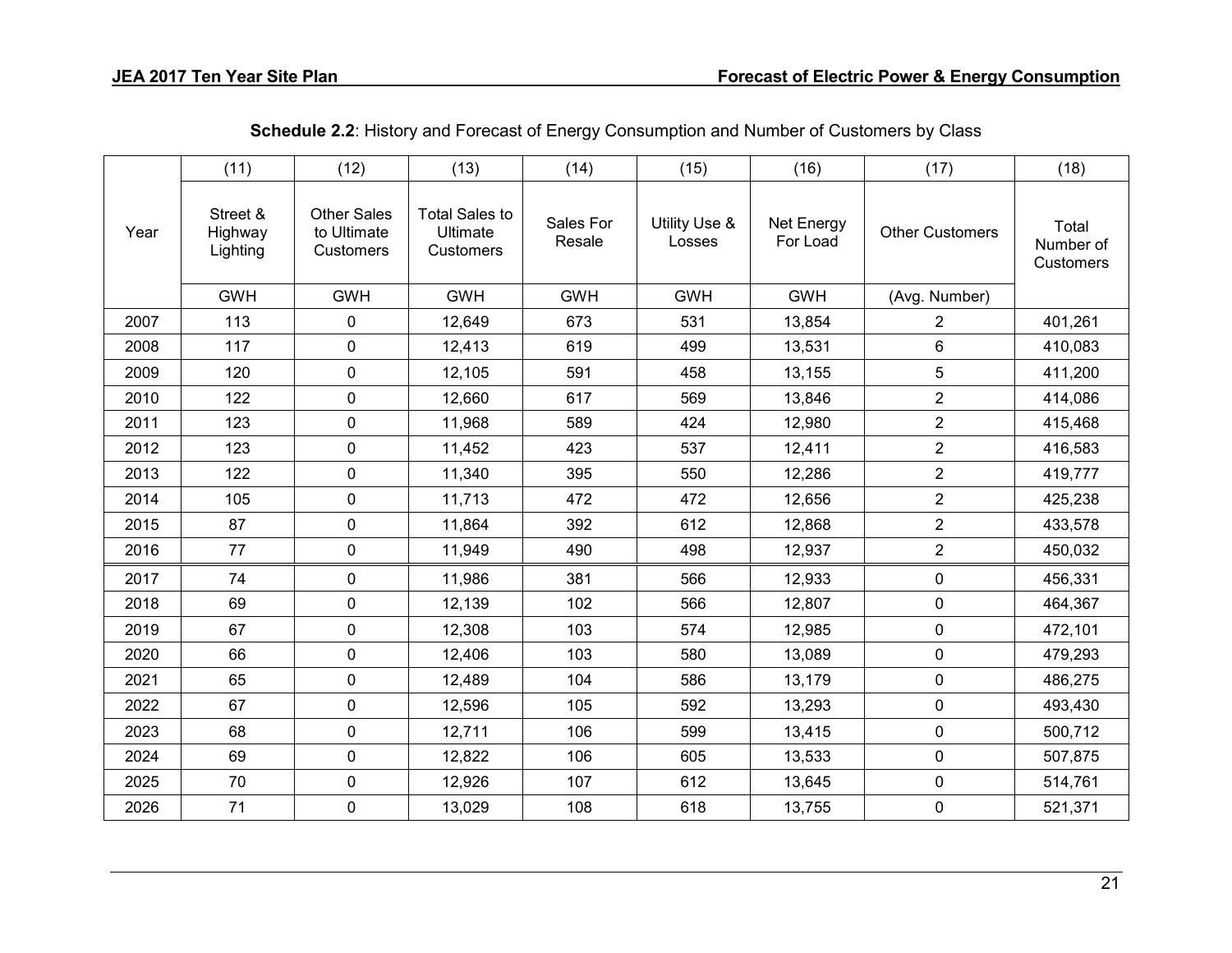| (1)              | (2)             | (3)                   | (4)             | (5)         | (6)                        | (7)            | (8)                        | (9)    | (10)           |                | (11)  |      |
|------------------|-----------------|-----------------------|-----------------|-------------|----------------------------|----------------|----------------------------|--------|----------------|----------------|-------|------|
| Calendar<br>Year | Total<br>Demand | Interruptible<br>Load | Load Management |             | QF Load<br>Served By<br>QF |                | Cumulative<br>Conservation |        | Time Of Peak   |                |       |      |
|                  |                 |                       | Residential     | Comm/Indu   | Generation                 | Residential    | Comm/Indu                  | Demand | Month          | Day            | H.E.  | Temp |
| 2007             | 2,897           | $\mathbf 0$           | $\mathbf 0$     | $\pmb{0}$   | $\mathbf 0$                | $\mathbf 0$    | $\mathbf 0$                | 2,897  | 8              | $\overline{7}$ | 170   | 97   |
| 2008             | 2,866           | $\mathbf 0$           | $\mathbf 0$     | $\pmb{0}$   | $\mathbf 0$                | $\mathbf 0$    | $\mathbf 0$                | 2,866  | 8              | $\overline{7}$ | 1600  | 96   |
| 2009             | 2,754           | $\mathbf 0$           | $\mathbf 0$     | $\pmb{0}$   | $\mathbf 0$                | $\mathbf 0$    | $\mathbf 0$                | 2,754  | 6              | 22             | 1600  | 98   |
| 2010             | 2,817           | $\mathbf 0$           | $\mathbf 0$     | $\pmb{0}$   | $\mathbf 0$                | $\mathbf 0$    | $\mathbf 0$                | 2,817  | 6              | 18             | 1700  | 102  |
| 2011             | 2,756           | $\pmb{0}$             | $\pmb{0}$       | $\pmb{0}$   | $\mathbf 0$                | $\mathbf 0$    | $\mathbf 0$                | 2,756  | 8              | 11             | 1700  | 98   |
| 2012             | 2,616           | $\pmb{0}$             | $\mathbf 0$     | $\pmb{0}$   | $\mathbf 0$                | $\mathbf 0$    | $\mathbf 0$                | 2,616  | $\overline{7}$ | 25             | 1700  | 95   |
| 2013             | 2,596           | $\mathbf 0$           | $\mathbf 0$     | $\mathbf 0$ | $\mathbf 0$                | $\mathbf 0$    | $\mathbf 0$                | 2,596  | 8              | 14             | 1600  | 93   |
| 2014             | 2,646           | $\mathbf 0$           | $\mathbf 0$     | $\pmb{0}$   | $\mathbf 0$                | $\mathbf 0$    | $\mathbf 0$                | 2,646  | 8              | 22             | 1600  | 99   |
| 2015             | 2,683           | $\mathbf 0$           | $\mathbf 0$     | $\mathbf 0$ | $\mathbf 0$                | $\mathbf 0$    | $\mathbf 0$                | 2,683  | 6              | 17             | 1600  | 97   |
| 2016             | 2,763           | $\mathbf 0$           | $\mathbf 0$     | $\pmb{0}$   | $\mathbf 0$                | $\mathbf 0$    | $\mathbf 0$                | 2,763  | 7              | $\overline{7}$ | 1700  | 98   |
| 2017             | 2,770           | 106                   | $\mathbf 0$     | $\pmb{0}$   | $\mathbf 0$                | 4              | 3                          | 2,658  | $---$          | $---$          | $---$ | ---- |
| 2018             | 2,725           | 106                   | $\mathbf 0$     | $\mathbf 0$ | $\mathbf 0$                | $\overline{7}$ | 5                          | 2,607  | $---$          | $---$          | ---   | ---- |
| 2019             | 2,761           | 106                   | $\mathbf 0$     | $\pmb{0}$   | $\mathbf 0$                | 11             | $\bf 8$                    | 2,637  | $---$          | ---            | $---$ | ---- |
| 2020             | 2,783           | 106                   | $\mathbf 0$     | $\mathbf 0$ | $\mathbf 0$                | 14             | 10                         | 2,653  | $---$          | $---$          | $---$ | ---- |
| 2021             | 2,801           | 106                   | $\mathbf 0$     | $\pmb{0}$   | $\mathbf 0$                | 18             | 13                         | 2,665  | $---$          | ---            | $---$ | ---- |
| 2022             | 2,824           | 106                   | $\mathbf 0$     | $\mathbf 0$ | $\mathbf 0$                | 21             | 15                         | 2,682  | $---$          | ---            | ---   |      |
| 2023             | 2,848           | 106                   | $\mathbf 0$     | $\pmb{0}$   | $\mathbf 0$                | 25             | 18                         | 2,700  | $---$          | ---            | ---   | ---- |
| 2024             | 2,871           | 106                   | $\mathbf 0$     | $\pmb{0}$   | $\mathbf 0$                | 28             | 20                         | 2,717  | $---$          | ---            | $---$ | ---- |
| 2025             | 2,893           | 106                   | $\mathbf 0$     | $\pmb{0}$   | $\mathbf 0$                | 32             | 23                         | 2,733  | $---$          | $---$          | $---$ | ---- |
| 2026             | 2,914           | 106                   | $\mathbf 0$     | $\pmb{0}$   | 0                          | 35             | 25                         | 2,748  | $---$          | ---            | $---$ | ---- |

**Schedule 3.1**: History and Forecast of Summer Peak Demand

**Note**: All projections coincident at time of peak.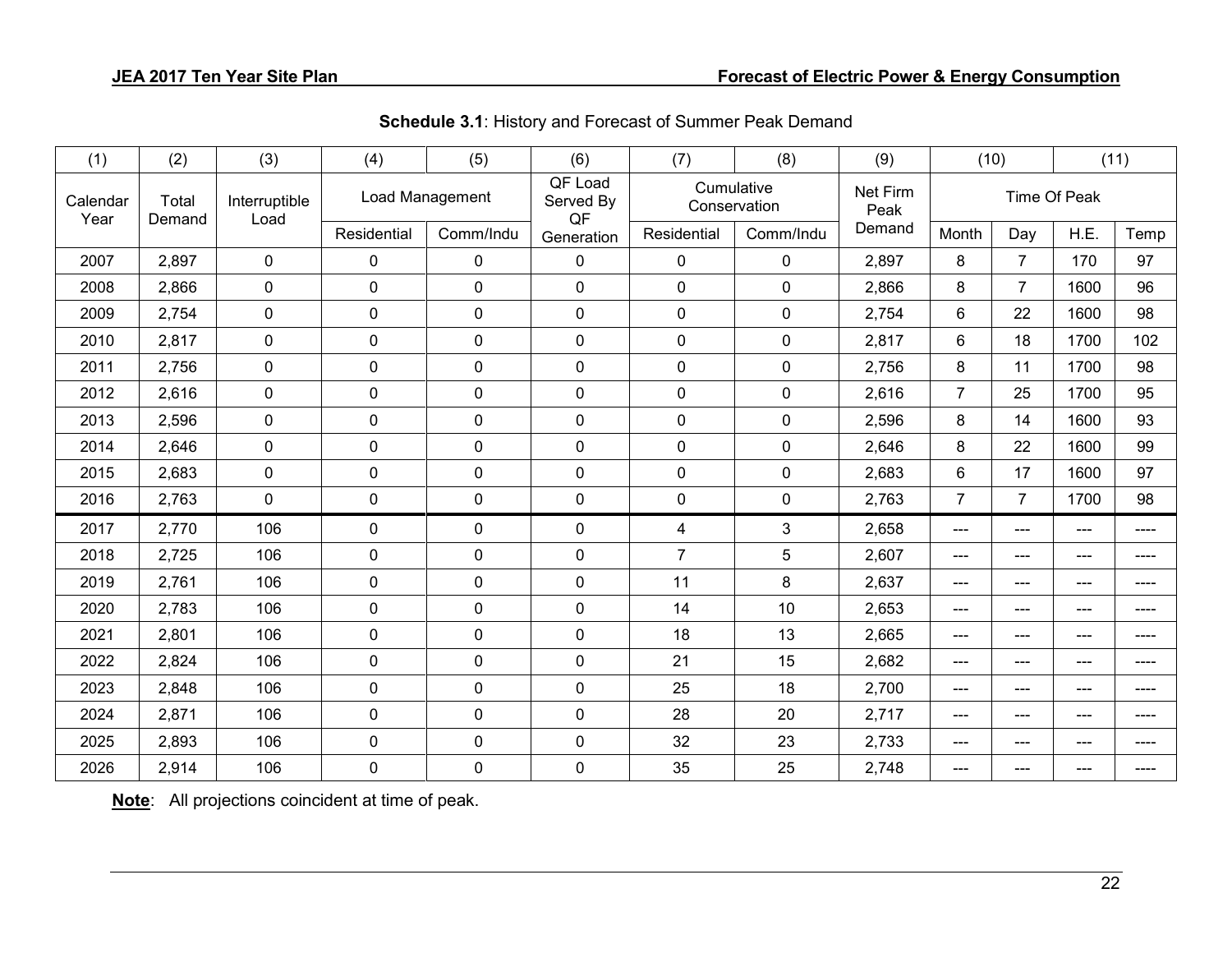| (1)              | (2)             | (3)                   | (4)          | (5)             | (6)                        | (7)         | (8)                        | (9)              |                | (10)                    |              | (11)  |
|------------------|-----------------|-----------------------|--------------|-----------------|----------------------------|-------------|----------------------------|------------------|----------------|-------------------------|--------------|-------|
| Calendar<br>Year | Total<br>Demand | Interruptible<br>Load |              | Load Management | QF Load<br>Served By<br>QF |             | Cumulative<br>Conservation | Net Firm<br>Peak |                |                         | Time Of Peak |       |
|                  |                 |                       | Residential  | Comm/Indu       | Generation                 | Residential | Comm/Indu                  | Demand           | Month          | Day                     | H.E.         | Temp  |
| 2007             | 2,722           | $\mathbf 0$           | $\mathbf 0$  | $\pmb{0}$       | $\mathbf 0$                | $\mathbf 0$ | $\mathbf 0$                | 2,722            | 1              | 30                      | 800          | 28    |
| 2008             | 2,914           | $\mathbf 0$           | $\mathbf 0$  | $\pmb{0}$       | $\mathbf 0$                | $\mathbf 0$ | $\mathbf 0$                | 2,914            | $\mathbf{1}$   | $\mathfrak{B}$          | 800          | 25    |
| 2009             | 3,064           | $\pmb{0}$             | $\mathbf 0$  | $\pmb{0}$       | $\mathbf 0$                | $\mathbf 0$ | $\mathbf 0$                | 3,064            | $\overline{2}$ | $6\phantom{1}$          | 800          | 23    |
| 2010             | 3,224           | $\mathbf 0$           | $\mathbf 0$  | $\mathbf 0$     | $\mathbf 0$                | $\mathbf 0$ | $\mathbf 0$                | 3,224            | 1              | 11                      | 800          | 20    |
| 2011             | 3,062           | $\mathbf 0$           | $\mathbf 0$  | $\pmb{0}$       | $\mathbf 0$                | $\mathbf 0$ | $\mathbf 0$                | 3,062            | $\mathbf{1}$   | 14                      | 800          | 23    |
| 2012             | 2,665           | $\pmb{0}$             | $\mathbf 0$  | $\pmb{0}$       | $\mathbf 0$                | $\mathbf 0$ | $\mathbf 0$                | 2,665            | 1              | $\overline{\mathbf{4}}$ | 800          | 22    |
| 2013             | 2,559           | $\mathbf 0$           | $\mathbf 0$  | $\mathbf 0$     | $\mathbf 0$                | $\mathbf 0$ | $\mathbf 0$                | 2,559            | $\overline{2}$ | 18                      | 800          | 24    |
| 2014             | 2,823           | $\mathbf 0$           | $\mathbf 0$  | $\mathbf 0$     | $\mathbf 0$                | $\mathbf 0$ | $\mathbf 0$                | 2,823            | $\mathbf{1}$   | $\overline{7}$          | 800          | 22    |
| 2015             | 2,863           | $\mathbf 0$           | $\mathbf 0$  | $\mathbf 0$     | $\mathbf 0$                | $\mathbf 0$ | $\mathbf 0$                | 2,863            | $\overline{2}$ | 20                      | 800          | 24    |
| 2016             | 2,674           | $\pmb{0}$             | $\pmb{0}$    | $\pmb{0}$       | $\mathbf 0$                | $\mathbf 0$ | $\mathbf 0$                | 2,674            | $\mathbf 1$    | 20                      | 800          | 28    |
| 2017             | 2,933           | 106                   | $\mathbf{0}$ | 0               | 0                          | 3           | $\overline{2}$             | 2,823            | $---$          | ---                     | ---          | ----  |
| 2018             | 2,880           | 106                   | $\pmb{0}$    | $\pmb{0}$       | $\mathbf 0$                | $\,6\,$     | $\overline{4}$             | 2,765            | $---$          | $---$                   | ---          | $---$ |
| 2019             | 2,917           | 106                   | $\mathbf 0$  | $\pmb{0}$       | $\mathbf 0$                | 8           | 6                          | 2,797            | $---$          | ---                     | ---          | ----  |
| 2020             | 2,950           | 106                   | $\mathbf 0$  | $\pmb{0}$       | $\mathbf 0$                | 11          | 8                          | 2,825            | ---            | ---                     | ---          | ----  |
| 2021             | 2,978           | 106                   | $\mathbf 0$  | $\pmb{0}$       | $\mathbf 0$                | 14          | 10                         | 2,848            | ---            | ---                     | ---          | ----  |
| 2022             | 3,001           | 106                   | $\mathbf 0$  | $\pmb{0}$       | $\mathbf 0$                | 17          | 11                         | 2,867            | ---            | ---                     | ---          | ----  |
| 2023             | 3,027           | 106                   | $\mathbf 0$  | $\pmb{0}$       | $\mathbf 0$                | 20          | 13                         | 2,888            | ---            | ---                     | ---          | ----  |
| 2024             | 3,052           | 106                   | $\mathbf 0$  | $\pmb{0}$       | $\Omega$                   | 22          | 15                         | 2,909            | $---$          | ---                     | ---          | ----  |
| 2025             | 3,076           | 106                   | $\mathbf 0$  | $\pmb{0}$       | $\mathbf 0$                | 25          | 17                         | 2,928            | ---            | ---                     | ---          | ----  |
| 2026             | 3,100           | 106                   | $\mathbf 0$  | $\mathbf 0$     | 0                          | 28          | 19                         | 2,947            | $---$          | ---                     | ---          | ----  |

**Schedule 3.2**: History and Forecast of Winter Peak Demand

**Note**: All projections coincident at time of peak.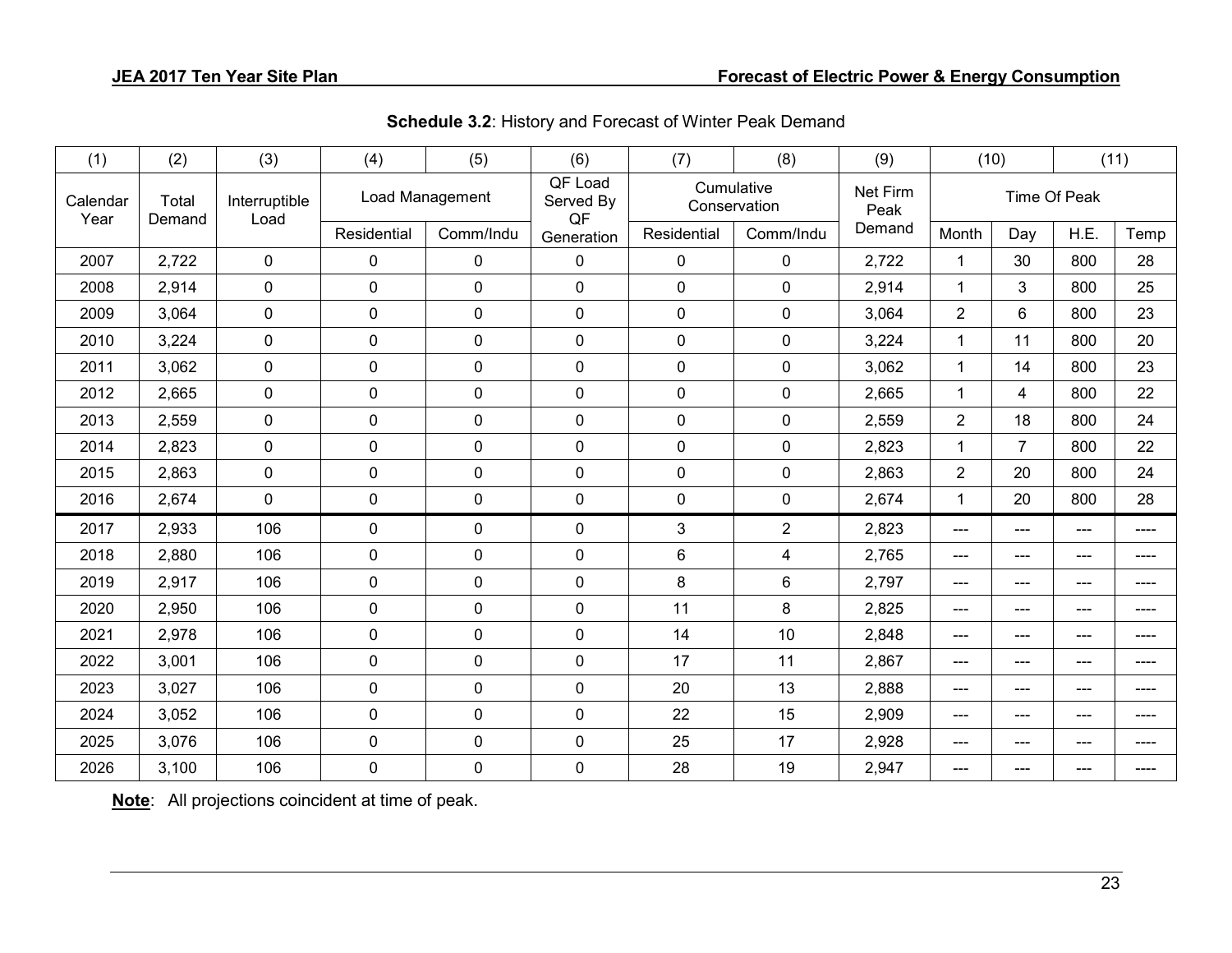| (1)              | (2)                 | (3)                   | (4)            | (5)             | (6)                        | (7)                        | (8)         | (9)                    | (10)           |
|------------------|---------------------|-----------------------|----------------|-----------------|----------------------------|----------------------------|-------------|------------------------|----------------|
| Calendar<br>Year | Total<br>Energy for | Interruptible<br>Load |                | Load Management | QF Load<br>Served By<br>QF | Cumulative<br>Conservation |             | Net Energy<br>for Load | Load<br>Factor |
|                  | Load                |                       | Residential    | Comm/Indu       | Generation                 | Residential                | Comm/Indu   |                        |                |
| 2007             | 13,854              | $\mathbf 0$           | 0              | 0               | 0                          | 0                          | $\mathbf 0$ | 13,854                 | 55%            |
| 2008             | 13,531              | $\mathbf 0$           | 0              | 0               | 0                          | $\mathbf 0$                | $\mathbf 0$ | 13,531                 | 53%            |
| 2009             | 13,155              | $\pmb{0}$             | 0              | 0               | 0                          | 0                          | $\mathbf 0$ | 13,155                 | 49%            |
| 2010             | 13,846              | $\mathbf 0$           | 0              | 0               | 0                          | 0                          | $\mathbf 0$ | 13,846                 | 49%            |
| 2011             | 12,980              | $\mathbf 0$           | 0              | 0               | 0                          | 0                          | $\mathbf 0$ | 12,980                 | 48%            |
| 2012             | 12,411              | $\mathbf 0$           | 0              | 0               | 0                          | $\mathbf 0$                | $\mathbf 0$ | 12,411                 | 53%            |
| 2013             | 12,286              | $\mathbf 0$           | 0              | 0               | 0                          | 0                          | $\mathbf 0$ | 12,286                 | 54%            |
| 2014             | 12,656              | $\mathbf 0$           | 0              | 0               | 0                          | 0                          | $\mathbf 0$ | 12,656                 | 51%            |
| 2015             | 12,868              | $\mathbf 0$           | 0              | 0               | 0                          | 0                          | $\mathbf 0$ | 12,868                 | 51%            |
| 2016             | 12,937              | $\mathbf 0$           | 0              | 0               | $\pmb{0}$                  | $\mathbf 0$                | $\mathbf 0$ | 12,937                 | 53%            |
| 2017             | 12,960              | $\mathbf 0$           | 0              | 0               | 0                          | 13                         | 13          | 12,933                 | 52%            |
| 2018             | 12,860              | $\mathbf 0$           | 0              | 0               | 0                          | 26                         | 27          | 12,807                 | 53%            |
| 2019             | 13,064              | $\mathbf 0$           | 0              | 0               | 0                          | 39                         | 40          | 12,985                 | 53%            |
| 2020             | 13,195              | $\mathbf 0$           | 0              | 0               | $\mathbf 0$                | 52                         | 53          | 13,089                 | 53%            |
| 2021             | 13,311              | $\mathbf 0$           | 0              | 0               | $\mathbf 0$                | 65                         | 66          | 13,179                 | 53%            |
| 2022             | 13,452              | $\mathbf 0$           | 0              | 0               | $\pmb{0}$                  | 79                         | 80          | 13,293                 | 53%            |
| 2023             | 13,600              | $\mathbf 0$           | $\overline{0}$ | 0               | $\mathbf 0$                | 92                         | 93          | 13,415                 | 53%            |
| 2024             | 13,744              | $\mathbf 0$           | 0              | 0               | 0                          | 105                        | 106         | 13,533                 | 53%            |
| 2025             | 13,882              | $\mathbf 0$           | 0              | 0               | $\mathbf 0$                | 118                        | 120         | 13,645                 | 53%            |
| 2026             | 14,019              | $\mathbf 0$           | 0              | 0               | 0                          | 131                        | 133         | 13,755                 | 53%            |

**Schedule 3.3**: History and Forecast of Annual Net Energy For Load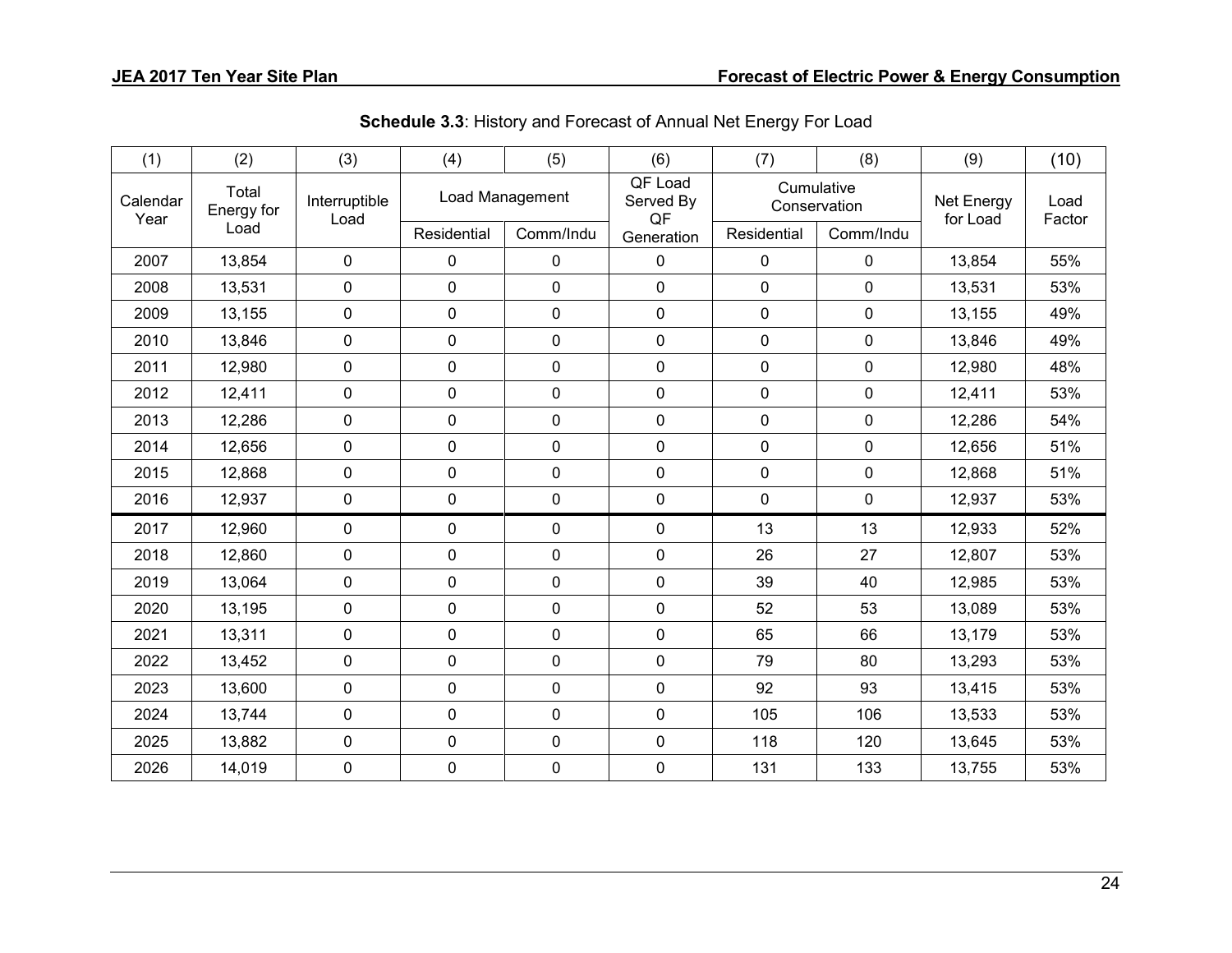| (1)                      | (2)    | (3)         | (2)    | (3)           | (4)    | (5)           | (6)    | (7)           |
|--------------------------|--------|-------------|--------|---------------|--------|---------------|--------|---------------|
|                          |        | Actual 2016 |        | Forecast 2017 |        | Forecast 2018 |        | Forecast 2019 |
| Month                    | Peak   | Net Energy  | Peak   | Net Energy    | Peak   | Net Energy    | Peak   | Net Energy    |
|                          | Demand | For load    | Demand | For load      | Demand | For load      | Demand | For load      |
|                          | (MW)   | (GWH)       | (MW)   | (GWH)         | (MW)   | (GWH)         | (MW)   | (GWH)         |
| January                  | 2,674  | 1,083       | 2,823  | 1,053         | 2,765  | 1,039         | 2,797  | 1,055         |
| February                 | 2,575  | 951         | 2,597  | 913           | 2,545  | 901           | 2,574  | 915           |
| March                    | 1,928  | 921         | 2,009  | 955           | 1,968  | 944           | 1,991  | 959           |
| April                    | 2,192  | 926         | 2,002  | 935           | 1,965  | 925           | 1,986  | 939           |
| May                      | 2,310  | 1,107       | 2,417  | 1,103         | 2,371  | 1,091         | 2,398  | 1,108         |
| June                     | 2,743  | 1,268       | 2,547  | 1,198         | 2,498  | 1,184         | 2,526  | 1,202         |
| July                     | 2,763  | 1,393       | 2,619  | 1,303         | 2,569  | 1,288         | 2,598  | 1,308         |
| August                   | 2,672  | 1,335       | 2,658  | 1,284         | 2,607  | 1,270         | 2,637  | 1,289         |
| September                | 2,450  | 1,180       | 2,493  | 1,153         | 2,446  | 1,141         | 2,473  | 1,159         |
| October                  | 2,137  | 987         | 2,298  | 1,041         | 2,258  | 1,036         | 2,282  | 1,045         |
| November                 | 1,813  | 868         | 2,203  | 959           | 2,165  | 956           | 2,186  | 965           |
| December                 | 1,891  | 918         | 2,390  | 1,036         | 2,349  | 1,032         | 2,373  | 1,041         |
| Annual Peak/Total Energy | 2,763  | 12,937      | 2,823  | 12,933        | 2,765  | 12,807        | 2,797  | 12,985        |

**Schedule 4:** Previous Year Actual and Two Year Forecast of Peak Demand and Net Energy for Load By Month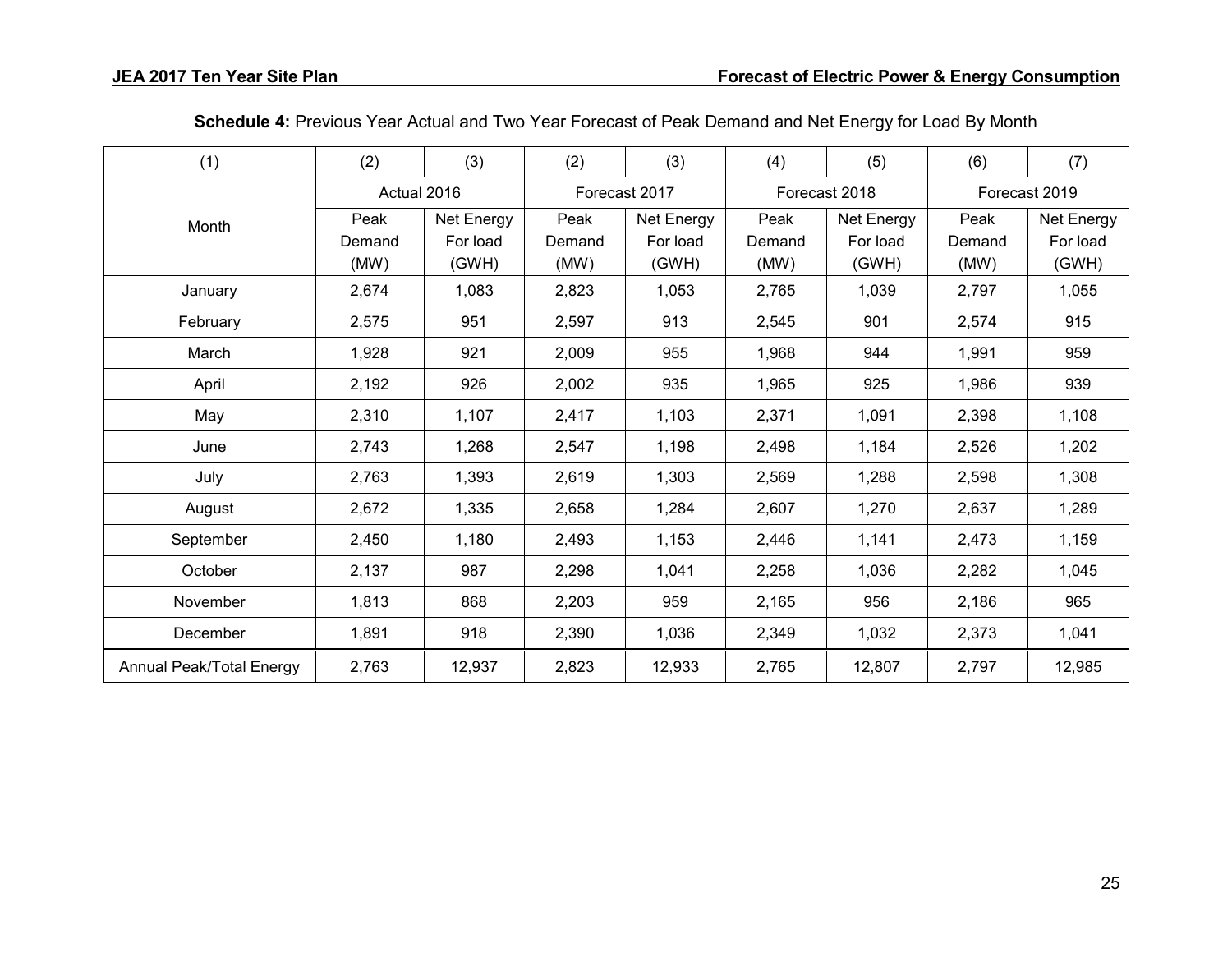# **3. Forecast of Facilities Requirements**

## **3.1 Future Resource Needs**

<span id="page-30-1"></span><span id="page-30-0"></span>JEA evaluates future supply capacity needs for the electric system based on peak demand and energy forecasts, existing supply resources and contracts, transmission considerations, existing unit capacity changes, and future committed resources as well as other planning assumptions. The base capacity plan includes the addition of the purchased power agreement with MEAG for the future Vogtle Units 3 and 4, the retirement of SJRPP Units 1 and 2 in January 2018 and the expiration of FPU's agreement for wholesale power at the end of 2017. With these baseline assumptions, annual and/or seasonal capacity purchases are needed each year of this TYSP period beginning in 2018 (see Table 4).

|      |           |           |               |              | Summer    |              |                      |                                 |           |                   |
|------|-----------|-----------|---------------|--------------|-----------|--------------|----------------------|---------------------------------|-----------|-------------------|
|      | Installed |           | Firm Capacity | QF           | Available | Firm<br>Peak |                      | Reserve Margin<br><b>Before</b> |           | Reserve Margin    |
| Year | Capacity  | Import    | Export        |              | Capacity  | Demand       |                      | Maintenance                     |           | After Maintenance |
|      | <b>MW</b> | <b>MW</b> | <b>MW</b>     | <b>MW</b>    | <b>MW</b> | <b>MW</b>    | <b>MW</b><br>Percent |                                 | <b>MW</b> | Percent           |
| 2017 | 3,769     | 15        | 376           | 0            | 3,408     | 2,658        | 750                  | 28%                             | 750       | 28%               |
| 2018 | 2,767     | 15        | 0             | 0            | 2,782     | 2,607        | 175                  | 7%                              | 175       | 7%                |
| 2019 | 2,767     | 106       | 0             | $\mathbf{0}$ | 2,873     | 2,637        | 236                  | 9%                              | 236       | 9%                |
| 2020 | 2,767     | 206       | $\mathbf 0$   | 0            | 2,973     | 2,653        | 320                  | 12%                             | 320       | 12%               |
| 2021 | 2,767     | 206       | $\mathbf 0$   | 0            | 2,973     | 2,665        | 308                  | 12%                             | 308       | 12%               |
| 2022 | 2,767     | 206       | 0             | 0            | 2,973     | 2,682        | 291                  | 11%                             | 291       | 11%               |
| 2023 | 2,767     | 206       | $\mathbf{0}$  | $\Omega$     | 2,973     | 2,700        | 273                  | 10%                             | 273       | 10%               |
| 2024 | 2,767     | 206       | $\mathbf 0$   | $\mathbf 0$  | 2,973     | 2,717        | 256                  | 9%                              | 256       | 9%                |
| 2025 | 2,767     | 206       | $\mathbf 0$   | 0            | 2,973     | 2,733        | 240                  | 9%                              | 240       | 9%                |
| 2026 | 2,767     | 206       | $\mathbf{0}$  | 0            | 2,973     | 2,748        | 225                  | 8%                              | 225       | 8%                |

#### **Table 4a:** Resource Needs after Committed Units - Summer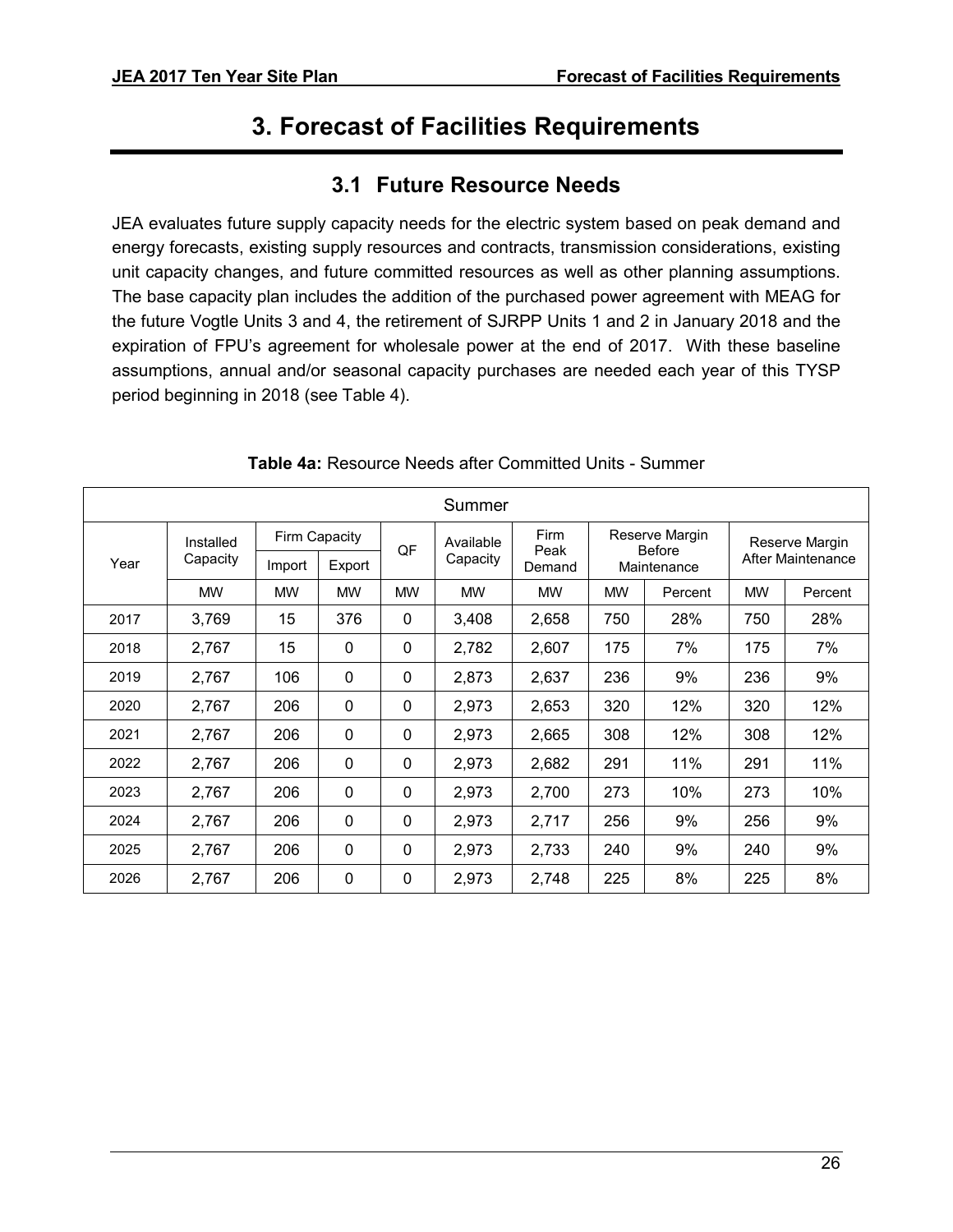|           |           |           |               |             | Winter    |              |           |                                 |           |                   |
|-----------|-----------|-----------|---------------|-------------|-----------|--------------|-----------|---------------------------------|-----------|-------------------|
|           | Installed |           | Firm Capacity | QF          | Available | Firm<br>Peak |           | Reserve Margin<br><b>Before</b> |           | Reserve Margin    |
| Year      | Capacity  | Import    | Export        |             | Capacity  | Demand       |           | Maintenance                     |           | After Maintenance |
|           | <b>MW</b> | <b>MW</b> | <b>MW</b>     | <b>MW</b>   | <b>MW</b> | <b>MW</b>    | <b>MW</b> | Percent                         | <b>MW</b> | Percent           |
| 2016 / 17 | 4,110     | 15        | 383           | $\mathbf 0$ | 3,743     | 2,823        | 920       | 33%                             | 920       | 33%               |
| 2017/18   | 3,090     | 15        | 0             | $\mathbf 0$ | 3,105     | 2,765        | 340       | 12%                             | 340       | 12%               |
| 2018/19   | 3,090     | 6         | $\mathbf 0$   | $\mathbf 0$ | 3,096     | 2,797        | 300       | 11%                             | 300       | 11%               |
| 2019/20   | 3,090     | 106       | $\mathbf 0$   | $\mathbf 0$ | 3,196     | 2,825        | 371       | 13%                             | 371       | 13%               |
| 2020 / 21 | 3,090     | 206       | $\mathbf 0$   | $\mathbf 0$ | 3,296     | 2,848        | 448       | 16%                             | 448       | 16%               |
| 2021/22   | 3,090     | 206       | $\mathbf{0}$  | $\mathbf 0$ | 3,296     | 2,867        | 429       | 15%                             | 429       | 15%               |
| 2022/23   | 3,090     | 206       | $\mathbf 0$   | $\Omega$    | 3,296     | 2,888        | 408       | 14%                             | 408       | 14%               |
| 2023/24   | 3,090     | 206       | $\mathbf 0$   | $\mathbf 0$ | 3,296     | 2,909        | 387       | 13%                             | 387       | 13%               |
| 2024/25   | 3,090     | 206       | $\mathbf 0$   | $\mathbf 0$ | 3,296     | 2,928        | 368       | 13%                             | 368       | 13%               |
| 2025/26   | 3,090     | 206       | $\mathbf 0$   | $\mathbf 0$ | 3,296     | 2,947        | 349       | 12%                             | 349       | 12%               |

**Table 4b:** Resource Needs after Committed Units - Winter

**Note:** Committed Capacity Additions:

- Vogtle Unit 3 – June 2019

- Vogtle Unit 4 – June 2020

JEA's Planning Reserve Policy defines the planning reserve requirements that are used to develop the resource portfolio through the Integrated Resource Planning process. These guidelines set forth the planning criteria relative to the planning reserve levels and the constraints of the resource portfolio.

JEA's system capacity is planned with a targeted 15 percent generation reserve level for forecasted wholesale and retail firm customer coincident one hour peak demand, for both winter and summer seasons. This reserve level has been determined to be adequate to meet and exceed the industry standard Loss of Load Probability of 0.1 days per year. This level has been used by the Florida Public Service Commission (FPSC) for municipalities in the consideration of need for additional generation additions.

To meet these Planning Reserve Policy requirements, JEA will acquire the needed capacity and associated energy as identified in Table 5. The Energy Authority (TEA), JEA's affiliated energy market services company, has negotiated combined cycle capacity and energy pricing with a source to meet JEA's identified annual need in 2018 and 2019. A purchased power agreement will be signed for the annual needs once definitive approvals for SJRPP's decommissioning are acquired.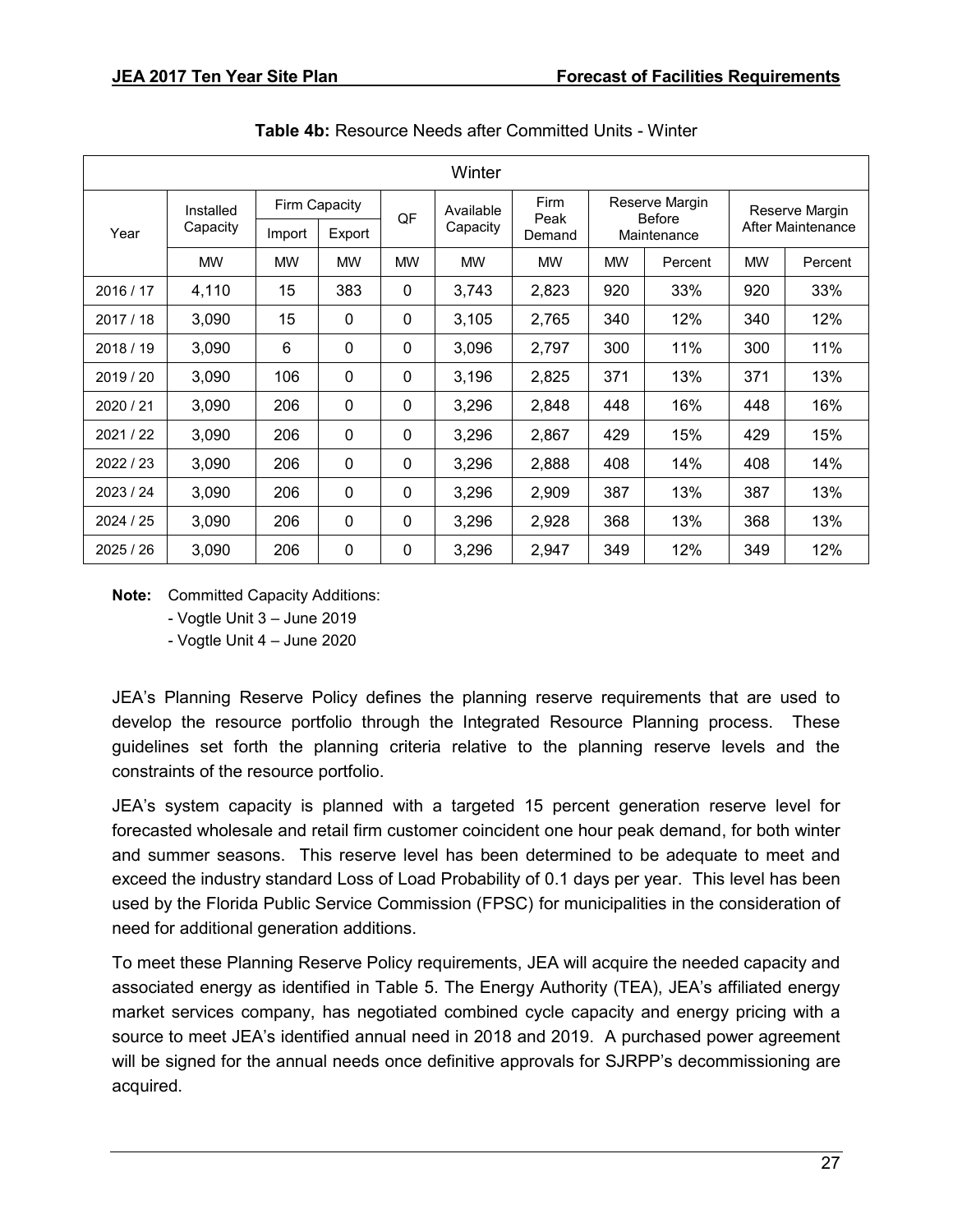JEA's Planning Reserve Policy establishes a guideline that provides an allowance to meet the 15 percent reserve margin with up to 3 percent of forecasted firm peak demand in any season from purchases acquired in the operating horizon. Because JEA's seasonal needs are greater than 3% of firm peak demand, TEA will acquire short-term seasonal market purchases for JEA no later than the season prior to the need. TEA actively trades energy with a large number of counterparties throughout the United States, and is generally able to acquire capacity and energy from other market participants when any of its members require additional resources.

| Year | Summer<br>(MW) | Winter<br>(MW) | <b>Type</b> |
|------|----------------|----------------|-------------|
| 2017 |                |                |             |
| 2018 | 225            | 225            | Annual      |
| 2019 | 225            | 225            | Annual      |
| 2020 | 200            | 55             | Seasonal    |
| 2021 | 200            |                | Seasonal    |
| 2022 | 200            |                | Seasonal    |
| 2023 | 200            | 25             | Seasonal    |
| 2024 | 200            | 50             | Seasonal    |
| 2025 | 200            | 75             | Seasonal    |
| 2026 | 200            | 100            | Seasonal    |

#### **Table 5:** Purchased Power Capacity Need

#### **3.2 Resource Plan**

<span id="page-32-0"></span>To develop the resource plan outlined in this TYSP submittal, JEA included a review of existing electric supply resources, forecasts of customer energy requirements and peak demands, forecasts of fuel prices and fuel availability, committed unit additions, existing capacity changes and annual and seasonal capacity purchase additions. All these factors considered collectively provide JEA with sufficient capacity to cover customer demand and reserves during this ten year period. Table 6 presents the ten year resource plan which meets JEA's strategic goals. Schedules 5-10 provide further detail on this plan.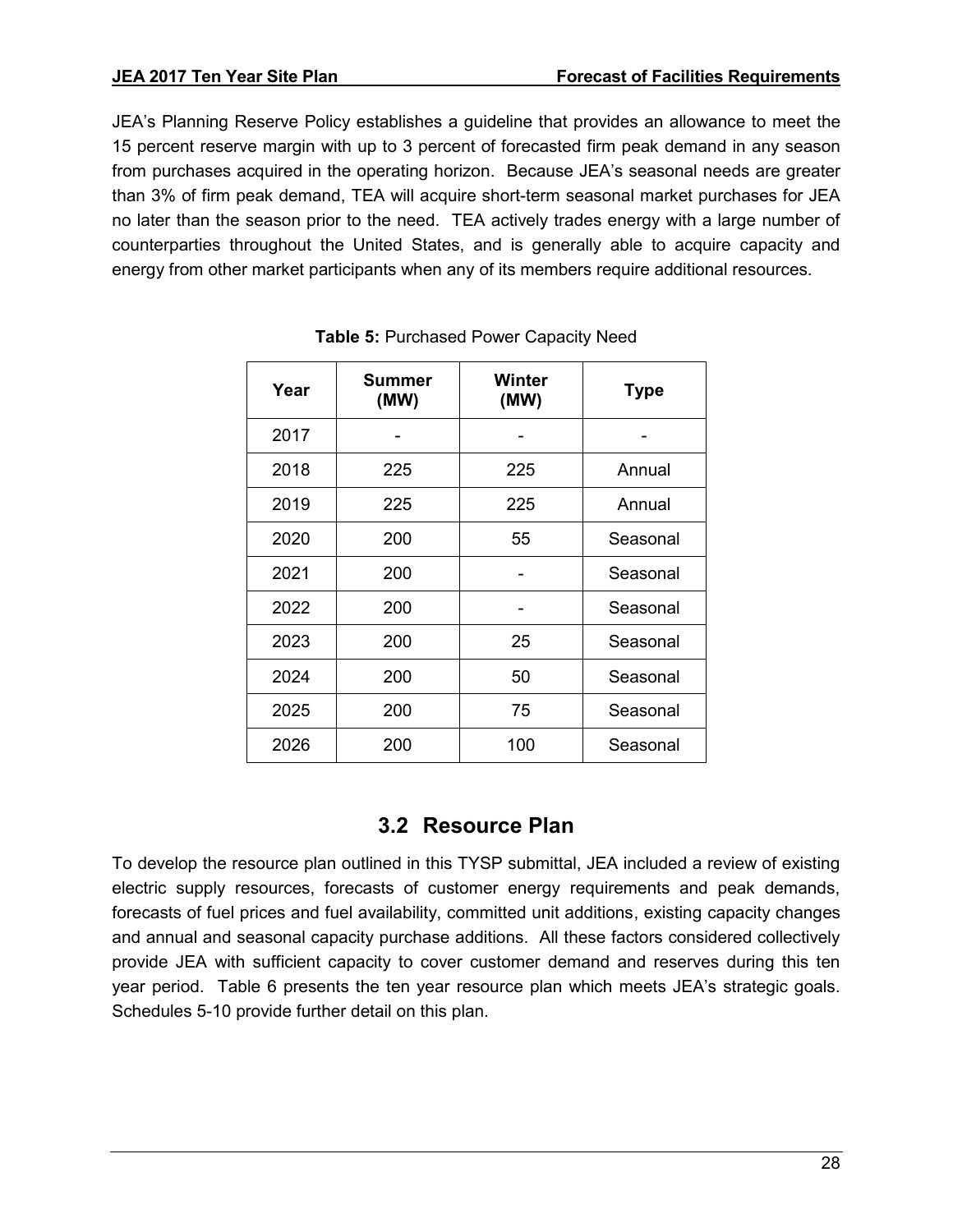#### **Table 6:** Resource Plan

| Year | Resource Plan(1)(2)(3)                                                                                                                                 |
|------|--------------------------------------------------------------------------------------------------------------------------------------------------------|
| 2017 |                                                                                                                                                        |
| 2018 | SJRPP Sale to FPL Suspended (383 MW) <sup>(4)</sup><br>SJRPP Units 1 & 2 Retired (- 1020 MW) <sup>(4)</sup><br>Annual Combined Cycle Purchase (225 MW) |
| 2019 | Trail Ridge Contract Expires (- 9 MW)<br>Annual Combined Cycle Purchase (225 MW)<br>MEAG Plant Vogtle 3 Purchase (100 MW) <sup>(5)</sup>               |
| 2020 | MEAG Plant Vogtle 4 Purchase (100 MW) <sup>(5)</sup>                                                                                                   |
| 2021 |                                                                                                                                                        |
| 2022 |                                                                                                                                                        |
| 2023 |                                                                                                                                                        |
| 2024 |                                                                                                                                                        |
| 2025 |                                                                                                                                                        |
| 2026 |                                                                                                                                                        |

# **Notes:**

- Cumulative DSM addition of 47 MW Winter and 60 MW Summer at time of peak by 2026.
- $(2)$  New Solar addition of 27 MW per signed agreements as of this update.
- (3) See Seasonal Purchases in Table 5.
- (4) SJRPP sales return and SJRPP Units 1 and 2 retired January 2018.
- (5) After accounting for transmission losses, JEA expects to receive 100 MW in June 2019 and 100 MW in June 2020 for a total of 200 MW of net firm capacity from the Vogtle units under construction.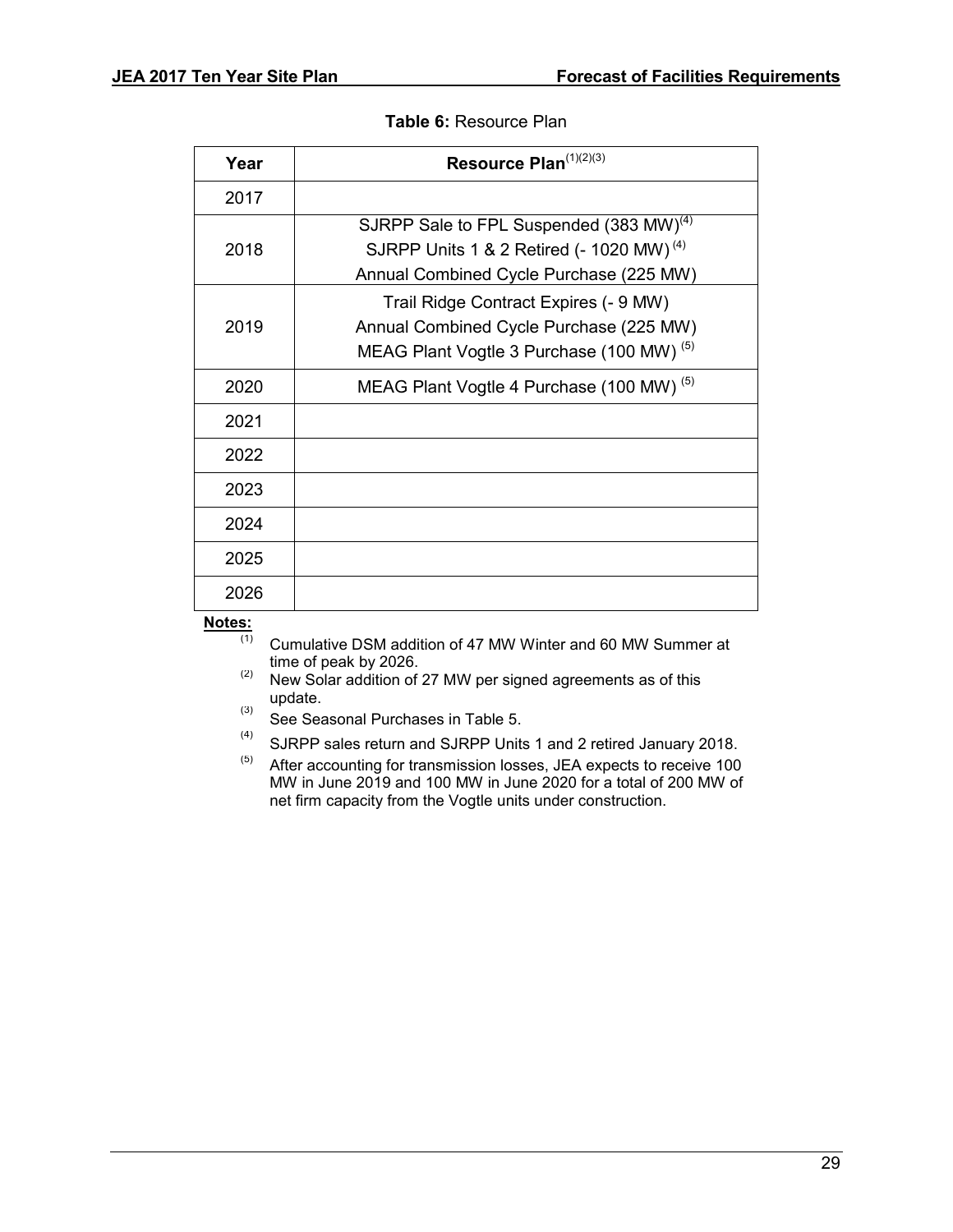**Schedule 5**: Fuel Requirements

|      | (1)               | (2)                    | (3)                 | (4)         | (5)           | (6)            | (7)          | (8)            | (9)       | (10)           | (11)         | (12)        | (13)         | (14)           | (15)         |
|------|-------------------|------------------------|---------------------|-------------|---------------|----------------|--------------|----------------|-----------|----------------|--------------|-------------|--------------|----------------|--------------|
|      |                   |                        |                     |             | <b>Actual</b> |                |              |                |           |                |              |             |              |                |              |
|      | <b>Fuel</b>       | <b>Type</b>            | <b>Units</b>        | 2015        | 2016          | 2017           | 2018         | 2019           | 2020      | 2021           | 2022         | 2023        | 2024         | 2025           | 2026         |
| (1)  | <b>NUCLEAR</b>    |                        |                     |             |               |                |              |                |           |                |              |             |              |                |              |
|      |                   | <b>TOTAL</b>           | <b>TRILLION BTU</b> | $\mathbf 0$ | $\pmb{0}$     | $\mathbf 0$    | $\mathbf 0$  | $\mathbf 0$    | $\pmb{0}$ | $\mathbf 0$    | $\mathbf 0$  | $\mathbf 0$ | $\mathbf 0$  | $\pmb{0}$      | $\mathbf 0$  |
| (2)  | $COAL^{(1)}$      |                        |                     |             |               |                |              |                |           |                |              |             |              |                |              |
|      |                   | <b>TOTAL</b>           | <b>1000 TON</b>     | 2,479       | 2,352         | 2,106          | 930          | 983            | 991       | 1,120          | 993          | 899         | 782          | 1,031          | 1,071        |
|      | <b>RESIDUAL</b>   |                        |                     |             |               |                |              |                |           |                |              |             |              |                |              |
| (3)  |                   | <b>STEAM</b>           | 1000 BBL            | 10          | 27            | 0              | 0            | 0              | 0         | $\mathbf{0}$   | 0            | 0           | 0            | $\mathbf 0$    | $\mathbf{0}$ |
| (4)  |                   | CC                     | 1000 BBL            | 0           | $\mathbf 0$   | 0              | $\mathbf{0}$ | 0              | 0         | $\Omega$       | $\Omega$     | $\Omega$    | 0            | 0              | $\Omega$     |
| (5)  |                   | CT/GT                  | 1000 BBL            | 0           | $\mathbf 0$   | 0              | $\mathbf 0$  | 0              | 0         | $\mathbf 0$    | $\mathbf{0}$ | 0           | 0            | $\mathbf 0$    | 0            |
| (6)  |                   | <b>TOTAL</b>           | <b>1000 BBL</b>     | 10          | 27            | 0              | 0            | 0              | 0         | 0              | 0            | 0           | $\mathbf 0$  | $\mathbf 0$    | $\mathbf 0$  |
|      | <b>DISTILLATE</b> |                        |                     |             |               |                |              |                |           |                |              |             |              |                |              |
| (7)  |                   | <b>STEAM</b>           | 1000 BBL            | 0           | $\mathbf{1}$  | $\overline{2}$ | 3            | $\overline{2}$ | 3         | $\overline{2}$ | $\mathbf{2}$ | 3           | $\mathbf{1}$ | $\overline{2}$ | 3            |
| (8)  |                   | CC                     | 1000 BBL            | 0           | $\mathbf 0$   | 0              | $\mathbf{0}$ | 0              | 0         | $\Omega$       | $\mathbf{0}$ | $\Omega$    | 0            | 0              | $\Omega$     |
| (9)  |                   | CT/GT                  | 1000 BBL            | 5           | 6             | 3              | 30           | 22             | 10        | 10             | 31           | 38          | 18           | 28             | 13           |
| (10) |                   | <b>TOTAL</b>           | 1000 BBL            | 5           | 8             | 5              | 33           | 24             | 13        | 12             | 33           | 41          | 19           | 30             | 16           |
|      |                   | <b>NATURAL GAS</b>     |                     |             |               |                |              |                |           |                |              |             |              |                |              |
| (12) |                   | <b>STEAM</b>           | 1000 MCF            | 12,104      | 14,025        | 14,495         | 18,065       | 16,237         | 19,045    | 16,530         | 21,247       | 18,971      | 21,265       | 18,462         | 19,223       |
| (13) |                   | cc                     | 1000 MCF            | 26,876      | 19,754        | 26,335         | 25,607       | 23,475         | 25,802    | 25,507         | 23,582       | 26,262      | 26,087       | 24,842         | 25,736       |
| (14) |                   | CT/GT                  | 1000 MCF            | 2,400       | 4,593         | 2,776          | 5,153        | 4.984          | 4,542     | 5,255          | 6,819        | 6.864       | 6,280        | 7,666          | 5,248        |
| (15) |                   | <b>TOTAL</b>           | <b>1000 MCF</b>     | 41,380      | 38,372        | 43,605         | 48,825       | 44,696         | 49,390    | 47,291         | 51,648       | 52,096      | 53,632       | 50,970         | 50,207       |
|      |                   | <b>PETROLEUM COKE</b>  |                     |             |               |                |              |                |           |                |              |             |              |                |              |
| (16) |                   | <b>TOTAL</b>           | <b>1000 TON</b>     | 584         | 802           | 364            | 398          | 413            | 432       | 413            | 377          | 399         | 433          | 435            | 436          |
|      |                   | <b>OTHER (SPECIFY)</b> |                     |             |               |                |              |                |           |                |              |             |              |                |              |
| (17) |                   | <b>TOTAL</b>           | <b>TRILLION BTU</b> | $\mathbf 0$ | $\mathbf 0$   | 0              | $\mathbf 0$  | 0              | 0         | 0              | 0            | $\mathbf 0$ | $\mathbf{0}$ | $\mathbf 0$    | $\mathbf 0$  |

Note: (1) Coal includes JEA's share of SJRPP, JEA's share of Scherer 4, and Northside Coal.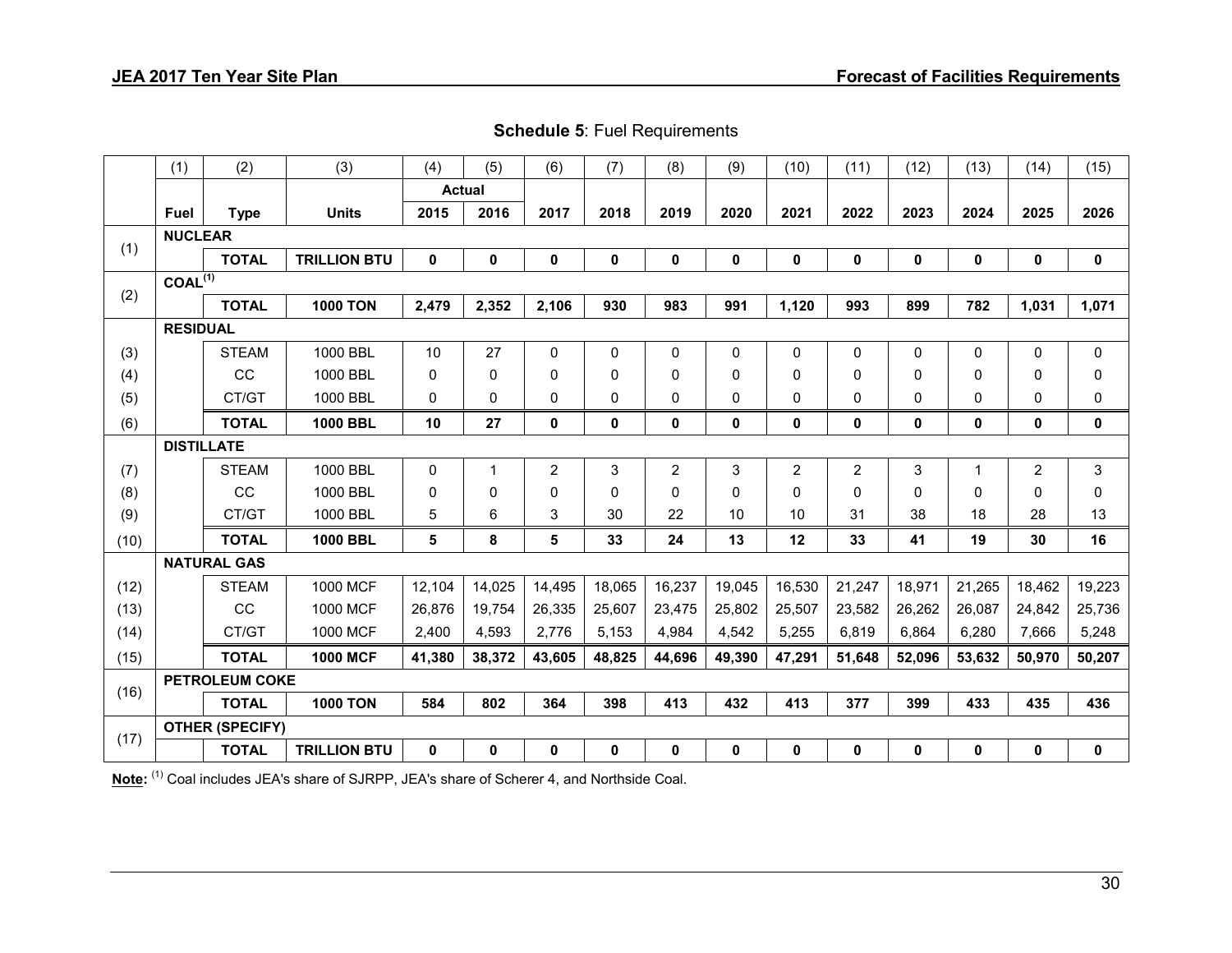|      | (1)                            | (2)                                          | (3)          | (4)                  | (5)          | (6)          | (7)         | (8)          | (9)          | (10)         | (11)         | (12)         | (13)           | (14)         | (15)     |
|------|--------------------------------|----------------------------------------------|--------------|----------------------|--------------|--------------|-------------|--------------|--------------|--------------|--------------|--------------|----------------|--------------|----------|
|      |                                |                                              |              | <b>Actual</b>        |              |              |             |              |              |              |              |              |                |              |          |
|      | <b>Fuel</b>                    | <b>Type</b>                                  | <b>Units</b> | 2015                 | 2016         | 2017         | 2018        | 2019         | 2020         | 2021         | 2022         | 2023         | 2024           | 2025         | 2026     |
| (1)  |                                | Firm Inter-Region Interchange <sup>(1)</sup> | <b>GWH</b>   | 935                  | 1,363        | $\mathbf 0$  | 1,777       | 2,269        | 1,590        | 1,909        | 1,945        | 1,997        | 1,969          | 1,981        | 2,062    |
| (2)  |                                | <b>NUCLEAR</b>                               | <b>GWH</b>   | $\mathbf 0$          | 0            | 0            | $\mathbf 0$ | 0            | 0            | $\mathbf{0}$ | 0            | 0            | 0              | 0            | 0        |
| (3)  |                                | COAL <sup>(2)</sup>                          | <b>GWH</b>   | 5,132                | 4,580        | 4,994        | 2,504       | 2,672        | 2,731        | 2,873        | 2,648        | 2,493        | 2,362          | 2,779        | 2,855    |
| (4)  |                                | <b>STEAM</b>                                 |              | 13                   | 16           | 0            | 0           | $\mathbf 0$  | 0            | 0            | $\mathbf{0}$ | 0            | 0              | $\Omega$     | 0        |
| (5)  | <b>RESIDUAL</b>                | CC                                           | <b>GWH</b>   | 0                    | $\mathbf{0}$ | 0            | 0           | 0            | $\Omega$     | $\mathbf{0}$ | 0            | 0            | 0              | 0            | 0        |
| (6)  |                                | <b>CT</b>                                    |              | 0                    | $\mathbf{0}$ | 0            | 0           | 0            | 0            | $\mathbf{0}$ | 0            | 0            | 0              | 0            | 0        |
| (7)  |                                | <b>TOTAL</b>                                 |              | 13                   | 16           | 0            | $\mathbf 0$ | $\mathbf 0$  | 0            | $\mathbf{0}$ | $\mathbf 0$  | 0            | $\mathbf 0$    | $\mathbf 0$  | 0        |
| (8)  |                                | <b>STEAM</b>                                 |              | $\mathbf{0}$         | $\Omega$     | $\Omega$     | $\mathbf 0$ | $\mathbf 0$  | $\Omega$     | $\mathbf{0}$ | $\mathbf{0}$ | $\Omega$     | 0              | $\mathbf{0}$ | 0        |
| (9)  |                                | CC                                           |              | $\Omega$             | 0            | 0            | 0           | 0            | 0            | $\mathbf 0$  | $\Omega$     | 0            | 0              | 0            | $\Omega$ |
| (10) | <b>DISTILLATE</b><br><b>CT</b> |                                              | <b>GWH</b>   | 1                    | 2            | 1            | 13          | 9            | 4            | 4            | 13           | 16           | $\overline{7}$ | 12           | 5        |
| (11) |                                | <b>TOTAL</b>                                 |              | $\blacktriangleleft$ | $\mathbf{2}$ | $\mathbf{1}$ | 13          | 9            | 4            | 4            | 13           | 16           | $\overline{7}$ | 12           | 5        |
| (12) |                                | <b>STEAM</b>                                 |              | 1,011                | 1,279        | 1,370        | 1,725       | 1,551        | 1,830        | 1,574        | 2,089        | 1,848        | 2,077          | 1,808        | 1,849    |
| (13) | <b>NATURAL</b>                 | CC                                           |              | 3,983                | 2,977        | 4,141        | 4,004       | 3,644        | 4,039        | 3,988        | 3,703        | 4,122        | 4,089          | 3,893        | 4,030    |
| (14) | <b>GAS</b>                     | <b>CT</b>                                    | <b>GWH</b>   | 215                  | 415          | 246          | 465         | 449          | 407          | 475          | 625          | 632          | 574            | 702          | 476      |
| (15) |                                | <b>TOTAL</b>                                 |              | 5,209                | 4,672        | 5,757        | 6,194       | 5,643        | 6,276        | 6,037        | 6,417        | 6,602        | 6,740          | 6,404        | 6,355    |
| (16) | <b>NUG</b>                     |                                              | <b>GWH</b>   | $\mathbf{0}$         | $\mathbf{0}$ | $\mathbf{0}$ | $\mathbf 0$ | $\mathbf{0}$ | $\mathbf{0}$ | $\mathbf{0}$ | $\mathbf{0}$ | $\mathbf{0}$ | $\mathbf 0$    | $\mathbf{0}$ | 0        |
| (17) |                                | <b>HYDRO</b>                                 |              | $\Omega$             | $\mathbf{0}$ | 0            | $\mathbf 0$ | $\mathbf 0$  | $\Omega$     | $\mathbf{0}$ | $\mathbf{0}$ | 0            | 0              | $\mathbf{0}$ | 0        |
| (18) |                                | <b>LANDFILL GAS</b>                          |              | 81                   | 75           | 130          | 123         | 52           | 52           | 52           | 52           | 52           | 52             | 52           | 47       |
| (19) | <b>RENEWABLES</b><br>SOLAR     |                                              | <b>GWH</b>   | 20                   | 24           | 36           | 82          | 82           | 82           | 81           | 81           | 80           | 80             | 79           | 79       |
| (20) | <b>TOTAL</b>                   |                                              |              | 101                  | 99           | 166          | 205         | 133          | 133          | 132          | 132          | 132          | 132            | 131          | 126      |
| (21) |                                | <b>PETROLEUM COKE</b>                        | <b>GWH</b>   | 1,475                | 2,206        | 2,016        | 2,114       | 2,259        | 2,356        | 2,224        | 2,138        | 2,176        | 2,323          | 2,339        | 2,352    |
| (22) | <b>OTHER (SPECIFY)</b>         |                                              | <b>GWH</b>   | $\mathbf{0}$         | 0            | 0            | $\mathbf 0$ | $\mathbf{0}$ | 0            | 0            | $\mathbf{0}$ | 0            | $\mathbf 0$    | $\mathbf{0}$ | 0        |
| (23) | <b>NET ENERGY FOR LOAD(3)</b>  |                                              | <b>GWH</b>   | 12,868               | 12,937       | 12,933       | 12,807      | 12,985       | 13,089       | 13,179       | 13,293       | 13,415       | 13,533         | 13,645       | 13,755   |

**Schedule 6.1**: Energy Sources (GWh)

Note: (1) Seasonal and Year-Round PPA starting in 2018 and Nuclear PPA from MEAG commencing in 2019 included in Firm Inter-Regional Interchange.

<sup>(2)</sup> Coal includes JEA's share of SJRPP, Scherer 4 and Northside Coal. SJRPP retires January 2018.

(3) May not add due to rounding.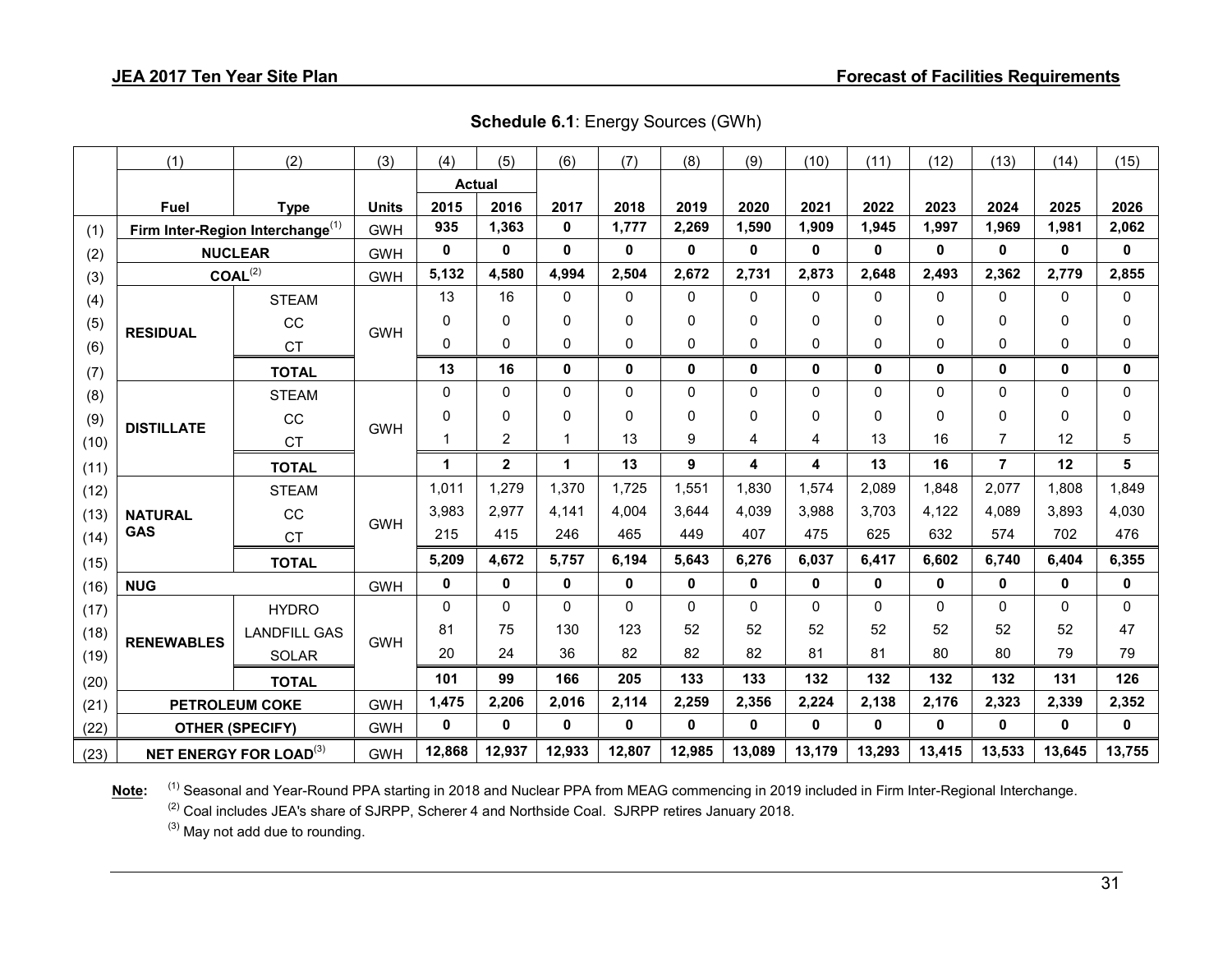| <b>Schedule 6.2: Energy Sources (Percent)</b> |  |
|-----------------------------------------------|--|
|-----------------------------------------------|--|

|      | (1)                           | (2)                 | (3)           | (4)           | (5)  | (6)  | (7)  | (8)  | (9)  | (10) | (11) | (12) | (13) | (14) | (15) |
|------|-------------------------------|---------------------|---------------|---------------|------|------|------|------|------|------|------|------|------|------|------|
|      |                               |                     |               | <b>Actual</b> |      |      |      |      |      |      |      |      |      |      |      |
|      | <b>Fuel</b>                   | <b>Type</b>         | <b>Units</b>  | 2015          | 2016 | 2017 | 2018 | 2019 | 2020 | 2021 | 2022 | 2023 | 2024 | 2025 | 2026 |
| (1)  | Firm Inter-Region Interchange |                     | $\%$          | 7.3           | 10.5 | 0.0  | 13.9 | 17.5 | 12.1 | 14.5 | 14.6 | 14.9 | 14.6 | 14.5 | 15.0 |
| (2)  | <b>NUCLEAR</b>                |                     | $\frac{0}{0}$ | 0.0           | 0.0  | 0.0  | 0.0  | 0.0  | 0.0  | 0.0  | 0.0  | 0.0  | 0.0  | 0.0  | 0.0  |
| (3)  | $COAL^{(1)}$                  |                     | $\%$          | 39.9          | 35.4 | 38.6 | 19.6 | 20.6 | 20.9 | 21.8 | 19.9 | 18.6 | 17.5 | 20.4 | 20.8 |
| (4)  |                               | <b>STEAM</b>        |               | 0.1           | 0.1  | 0.0  | 0.0  | 0.0  | 0.0  | 0.0  | 0.0  | 0.0  | 0.0  | 0.0  | 0.0  |
| (5)  | <b>RESIDUAL</b>               | CC                  | $\frac{0}{0}$ | 0.0           | 0.0  | 0.0  | 0.0  | 0.0  | 0.0  | 0.0  | 0.0  | 0.0  | 0.0  | 0.0  | 0.0  |
| (6)  | <b>CT</b>                     |                     |               | 0.0           | 0.0  | 0.0  | 0.0  | 0.0  | 0.0  | 0.0  | 0.0  | 0.0  | 0.0  | 0.0  | 0.0  |
| (7)  | <b>TOTAL</b>                  |                     |               | 0.1           | 0.1  | 0.0  | 0.0  | 0.0  | 0.0  | 0.0  | 0.0  | 0.0  | 0.0  | 0.0  | 0.0  |
| (8)  |                               | <b>STEAM</b>        |               | 0.0           | 0.0  | 0.0  | 0.0  | 0.0  | 0.0  | 0.0  | 0.0  | 0.0  | 0.0  | 0.0  | 0.0  |
| (9)  | <b>DISTILLATE</b>             | CC                  | $\frac{0}{0}$ | 0.0           | 0.0  | 0.0  | 0.0  | 0.0  | 0.0  | 0.0  | 0.0  | 0.0  | 0.0  | 0.0  | 0.0  |
| (10) |                               | <b>CT</b>           |               | 0.0           | 0.0  | 0.0  | 0.1  | 0.1  | 0.0  | 0.0  | 0.1  | 0.1  | 0.1  | 0.1  | 0.0  |
| (11) |                               | <b>TOTAL</b>        |               | 0.0           | 0.0  | 0.0  | 0.1  | 0.1  | 0.0  | 0.0  | 0.1  | 0.1  | 0.1  | 0.1  | 0.0  |
| (12) |                               | <b>STEAM</b>        |               | 7.9           | 9.9  | 10.6 | 13.5 | 11.9 | 14.0 | 11.9 | 15.7 | 13.8 | 15.3 | 13.3 | 13.4 |
| (13) | <b>NATURAL</b>                | CC                  | $\frac{0}{0}$ | 31.0          | 23.0 | 32.0 | 31.3 | 28.1 | 30.9 | 30.3 | 27.9 | 30.7 | 30.2 | 28.5 | 29.3 |
| (14) | <b>GAS</b>                    | <b>CT</b>           |               | 1.7           | 3.2  | 1.9  | 3.6  | 3.5  | 3.1  | 3.6  | 4.7  | 4.7  | 4.2  | 5.1  | 3.5  |
| (15) |                               | <b>TOTAL</b>        |               | 40.5          | 36.1 | 44.5 | 48.4 | 43.5 | 47.9 | 45.8 | 48.3 | 49.2 | 49.8 | 46.9 | 46.2 |
| (16) | <b>NUG</b>                    |                     | $\%$          | 0.0           | 0.0  | 0.0  | 0.0  | 0.0  | 0.0  | 0.0  | 0.0  | 0.0  | 0.0  | 0.0  | 0.0  |
| (17) |                               | <b>HYDRO</b>        |               | 0.0           | 0.0  | 0.0  | 0.0  | 0.0  | 0.0  | 0.0  | 0.0  | 0.0  | 0.0  | 0.0  | 0.0  |
| (18) | <b>RENEWABLES</b>             | <b>LANDFILL GAS</b> | $\%$          | 0.6           | 0.6  | 1.0  | 1.0  | 0.4  | 0.4  | 0.4  | 0.4  | 0.4  | 0.4  | 0.4  | 0.3  |
| (19) |                               | <b>SOLAR</b>        |               | 0.2           | 0.2  | 0.3  | 0.6  | 0.6  | 0.6  | 0.6  | 0.6  | 0.6  | 0.6  | 0.6  | 0.6  |
| (20) |                               | <b>TOTAL</b>        |               | 0.8           | 0.8  | 1.3  | 1.6  | 1.0  | 1.0  | 1.0  | 1.0  | 1.0  | 1.0  | 1.0  | 0.9  |
| (21) | <b>PETROLEUM COKE</b>         |                     | $\%$          | 11.5          | 17.1 | 15.6 | 16.5 | 17.4 | 18.0 | 16.9 | 16.1 | 16.2 | 17.2 | 17.1 | 17.1 |
| (22) | <b>OTHER (SPECIFY)</b>        |                     | $\%$          | 0.0           | 0.0  | 0.0  | 0.0  | 0.0  | 0.0  | 0.0  | 0.0  | 0.0  | 0.0  | 0.0  | 0.0  |
| (23) | <b>NET ENERGY FOR LOAD(2)</b> |                     | $\%$          | 100           | 100  | 100  | 100  | 100  | 100  | 100  | 100  | 100  | 100  | 100  | 100  |

Note: <sup>(1)</sup> Nuclear PPA from MEAG commencing in 2019 included in Firm Inter-Regional Interchange.

<sup>(2)</sup> Coal includes JEA's share of SJRPP, Scherer 4 and Northside Coal. SJRPP retires January 2018.

(3) May not add due to rounding.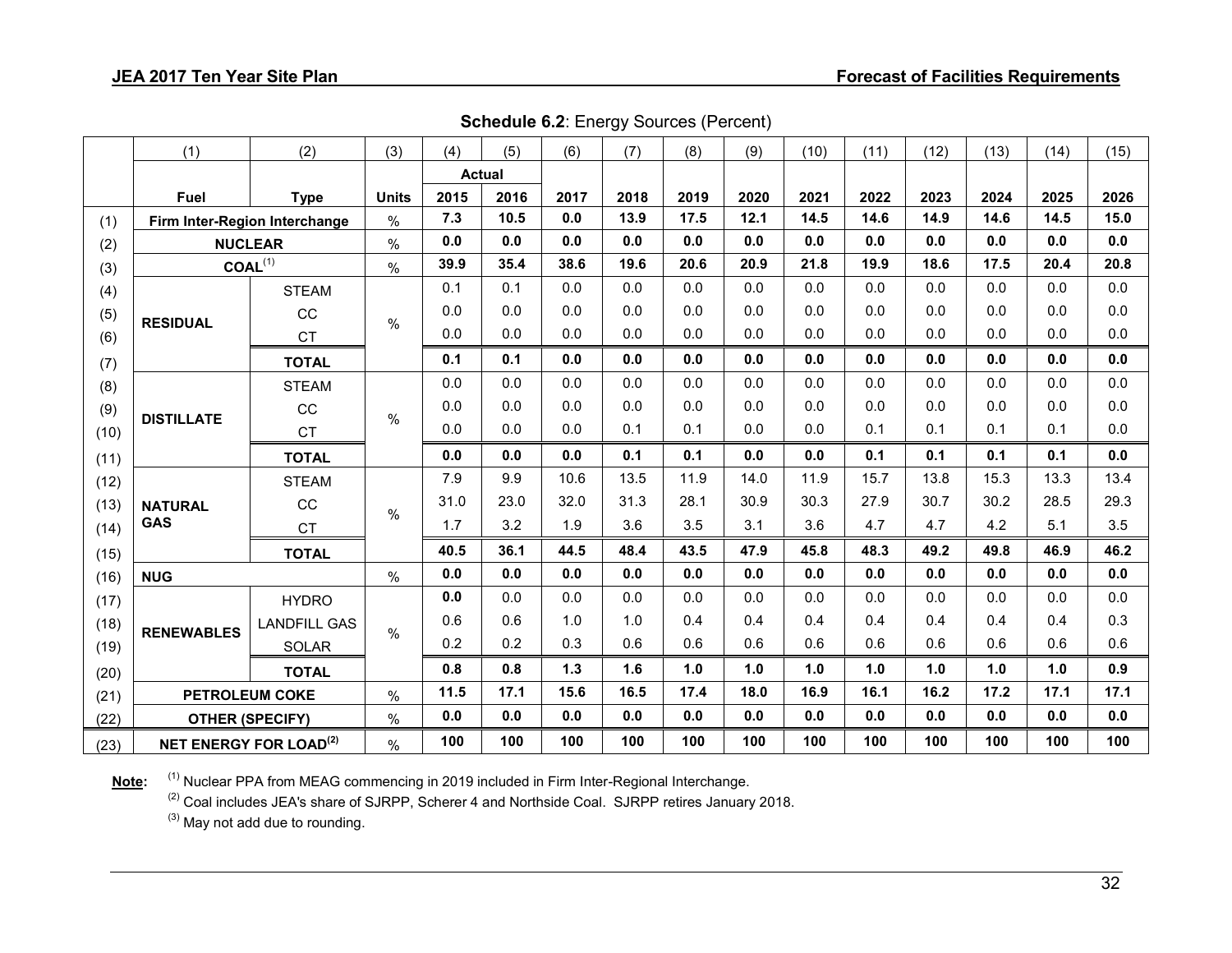| Installed |           |           | Firm Capacity | QF        | Available | Firm Peak |           | Reserve Margin Before | Scheduled   |           | Reserve Margin After |
|-----------|-----------|-----------|---------------|-----------|-----------|-----------|-----------|-----------------------|-------------|-----------|----------------------|
| Year      | Capacity  | Import    | Export        |           | Capacity  | Demand    |           | Maintenance           | Maintenance |           | Maintenance          |
|           | <b>MW</b> | <b>MW</b> | <b>MW</b>     | <b>MW</b> | <b>MW</b> | <b>MW</b> | <b>MW</b> | Percent               | <b>MW</b>   | <b>MW</b> | Percent              |
| 2017      | 3,769     | 15        | 376           | 0         | 3,408     | 2,658     | 750       | 28%                   | 0           | 750       | 28%                  |
| 2018      | 2,767     | 240       | 0             | 0         | 3,007     | 2,607     | 400       | 15%                   | 0           | 400       | 15%                  |
| 2019      | 2,767     | 331       | $\mathbf 0$   | $\Omega$  | 3,098     | 2,637     | 461       | 18%                   | 0           | 461       | 18%                  |
| 2020      | 2,767     | 406       | $\mathbf 0$   | $\Omega$  | 3,173     | 2,653     | 520       | 20%                   | 0           | 520       | 20%                  |
| 2021      | 2,767     | 406       | 0             | 0         | 3,173     | 2,665     | 508       | 19%                   | 0           | 508       | 19%                  |
| 2022      | 2,767     | 406       | 0             | 0         | 3,173     | 2,682     | 491       | 18%                   | 0           | 491       | 18%                  |
| 2023      | 2,767     | 406       | 0             | 0         | 3,173     | 2,700     | 473       | 18%                   | 0           | 473       | 18%                  |
| 2024      | 2,767     | 406       | $\mathbf 0$   | $\Omega$  | 3,173     | 2,717     | 456       | 17%                   | 0           | 456       | 17%                  |
| 2025      | 2,767     | 406       | $\mathbf 0$   | $\Omega$  | 3,173     | 2,733     | 440       | 16%                   | 0           | 440       | 16%                  |
| 2026      | 2,767     | 406       | 0             | 0         | 3,173     | 2,748     | 425       | 15%                   | 0           | 425       | 15%                  |

**Schedule 7.1**: Summer Forecast of Capacity, Demand, and Scheduled Maintenance at Time of Peak

**Schedule 7.2**: Winter Forecast of Capacity, Demand, and Scheduled Maintenance at Time of Peak

| Year | Installed<br>Capacity | Firm Capacity<br>Export<br>Import |             | QF        | Available<br>Capacity | Firm Peak<br>Demand | Reserve Margin Before<br>Maintenance |         | Scheduled<br>Maintenance | Reserve Margin After<br>Maintenance |         |
|------|-----------------------|-----------------------------------|-------------|-----------|-----------------------|---------------------|--------------------------------------|---------|--------------------------|-------------------------------------|---------|
|      | <b>MW</b>             | <b>MW</b>                         | <b>MW</b>   | <b>MW</b> | <b>MW</b>             | <b>MW</b>           | <b>MW</b>                            | Percent | <b>MW</b>                | <b>MW</b>                           | Percent |
|      |                       |                                   |             |           |                       |                     |                                      |         |                          |                                     |         |
| 2017 | 4,110                 | 15                                | 383         | 0         | 3,743                 | 2,823               | 920                                  | 33%     | 0                        | 920                                 | 33%     |
| 2018 | 3,090                 | 240                               | 0           | 0         | 3,330                 | 2,765               | 565                                  | 20%     | 0                        | 565                                 | 20%     |
| 2019 | 3,090                 | 231                               | $\mathbf 0$ | 0         | 3,321                 | 2,797               | 525                                  | 19%     | 0                        | 525                                 | 19%     |
| 2020 | 3,090                 | 161                               | $\mathbf 0$ | 0         | 3,251                 | 2,825               | 426                                  | 15%     | 0                        | 426                                 | 15%     |
| 2021 | 3,090                 | 206                               | 0           |           | 3,296                 | 2,848               | 448                                  | 16%     | 0                        | 448                                 | 16%     |
| 2022 | 3,090                 | 206                               | 0           | 0         | 3,296                 | 2,867               | 429                                  | 15%     | 0                        | 429                                 | 15%     |
| 2023 | 3,090                 | 231                               | 0           | 0         | 3,321                 | 2,888               | 433                                  | 15%     | 0                        | 433                                 | 15%     |
| 2024 | 3,090                 | 256                               | $\mathbf 0$ | 0         | 3,346                 | 2,909               | 437                                  | 15%     | 0                        | 437                                 | 15%     |
| 2025 | 3,090                 | 281                               | 0           | $\Omega$  | 3,371                 | 2,928               | 443                                  | 15%     | 0                        | 443                                 | 15%     |
| 2026 | 3,090                 | 306                               | $\mathbf 0$ | 0         | 3,396                 | 2,947               | 449                                  | 15%     | 0                        | 449                                 | 15%     |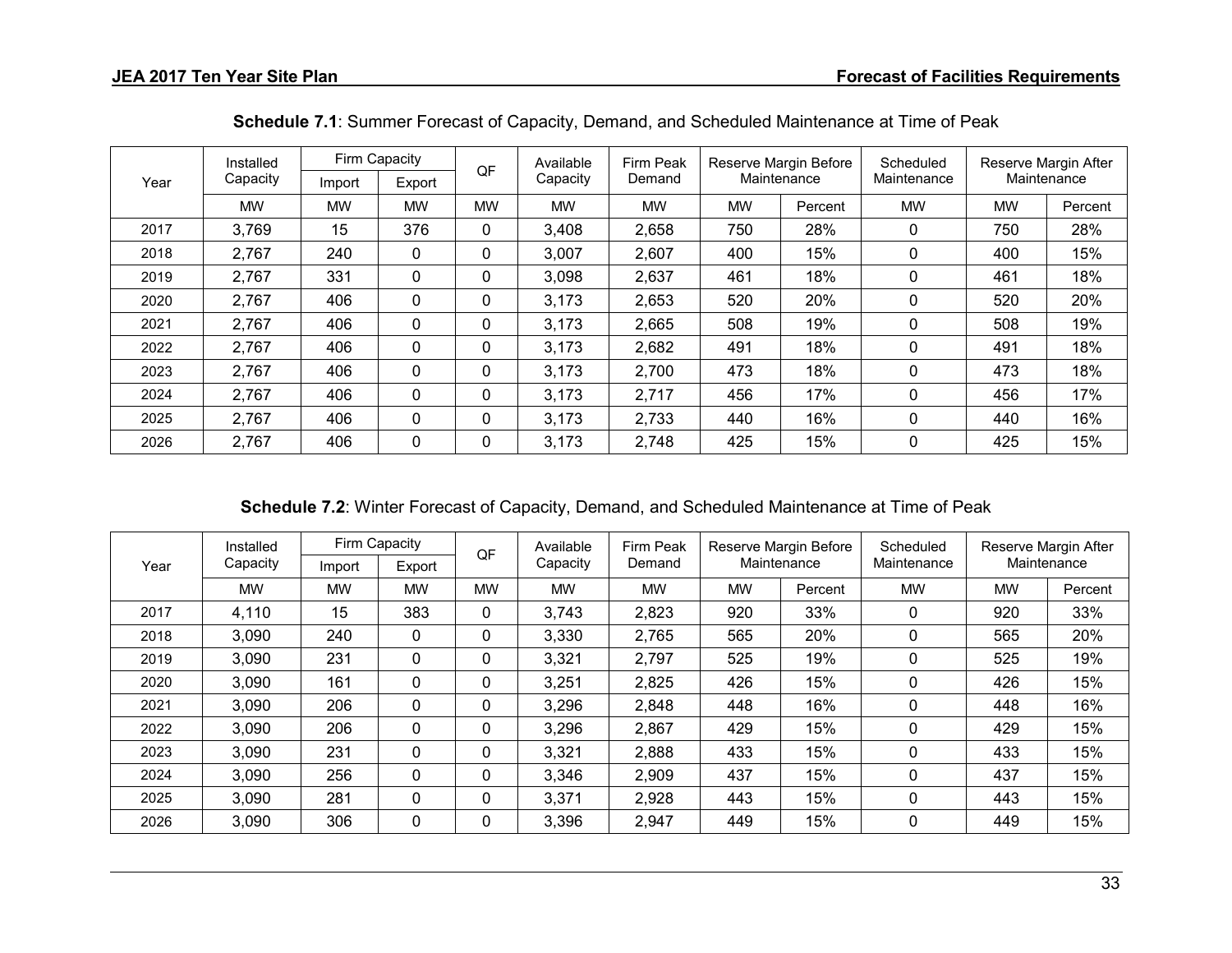| (1)           | (2)         | (3)      | (4)          | (5)        | (6)       | (7)                   | (8)       | (9) | (10)        | (11)     | (12)    | (13)                              | (14)      | (15)                    |                         |           |        |        |        |
|---------------|-------------|----------|--------------|------------|-----------|-----------------------|-----------|-----|-------------|----------|---------|-----------------------------------|-----------|-------------------------|-------------------------|-----------|--------|--------|--------|
|               |             |          |              | Fuel Type  |           | <b>Fuel Transport</b> |           |     | Commercial/ | Expected | Gen Max | Net Capability                    |           |                         |                         |           |        |        |        |
| Plant<br>Name | Unit<br>No. | Location | Unit<br>Type | Primary    | Alternate | Primary<br>Alternate  |           |     |             |          |         | Construction<br><b>Start Date</b> |           | In-Service or<br>Change | Retirement/<br>Shutdown | Nameplate | Summer | Winter | Status |
|               |             |          |              |            |           |                       |           |     | Date        | Date     | kW      | <b>MW</b>                         | <b>MW</b> |                         |                         |           |        |        |        |
| <b>SJRPP</b>  |             | 12-031   | <b>ST</b>    | <b>BIT</b> | PC        | <b>RR</b>             | <b>WA</b> |     |             | 01/2018  | 679,600 | (501)                             | (510)     | Retired                 |                         |           |        |        |        |
| <b>SJRPP</b>  | ົ           | 12-031   | <b>ST</b>    | <b>BIT</b> | PC        | <b>RR</b>             | <b>WA</b> |     |             | 01/2018  | 679,600 | (501)                             | (510)     |                         |                         |           |        |        |        |

**Note**: Net capability reflects JEA's 80% ownership of Power Park.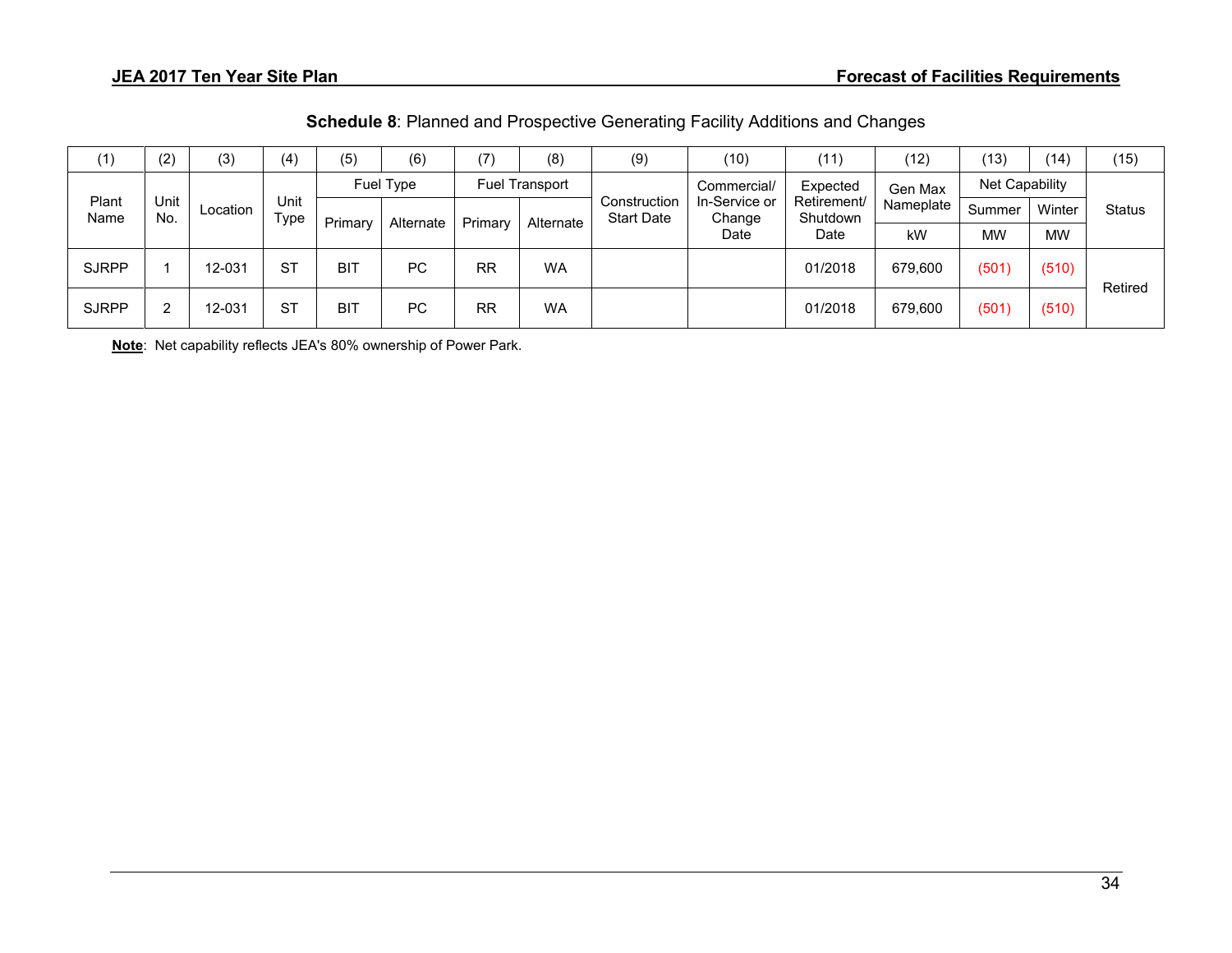**Schedule 9:** Status Report and Specifications of Proposed Generating Facilities

*(2017 Dollars)*

| 1           | <b>Plant Name and Unit Number:</b>            |                |  |  |  |  |  |  |
|-------------|-----------------------------------------------|----------------|--|--|--|--|--|--|
| $\mathbf 2$ | Capacity:                                     |                |  |  |  |  |  |  |
| 3           | Summer MW                                     |                |  |  |  |  |  |  |
| 4           | <b>Winter MW</b>                              |                |  |  |  |  |  |  |
| 5           | <b>Technology Type:</b>                       |                |  |  |  |  |  |  |
| 6           | <b>Anticipated Construction Timing:</b>       |                |  |  |  |  |  |  |
| 7           | <b>Field Construction Start-date:</b>         |                |  |  |  |  |  |  |
| 8           | Commercial In-Service date:                   |                |  |  |  |  |  |  |
| 9           | Fuel:                                         |                |  |  |  |  |  |  |
| 10          | Primary                                       |                |  |  |  |  |  |  |
| 11          | Alternate                                     |                |  |  |  |  |  |  |
| 12          | <b>Air Pollution Control Strategy:</b>        |                |  |  |  |  |  |  |
| 13          | <b>Cooling Method:</b>                        |                |  |  |  |  |  |  |
| 14          | <b>Total Site Area:</b>                       |                |  |  |  |  |  |  |
| 15          | <b>Construction Status:</b>                   |                |  |  |  |  |  |  |
| 16          | <b>Certification Status:</b>                  | None to Report |  |  |  |  |  |  |
| 17          | <b>Status with Federal Agencies:</b>          |                |  |  |  |  |  |  |
| 18          | <b>Projected Unit Performance Data:</b>       |                |  |  |  |  |  |  |
| 19          | Planned Outage Factor (POF):                  |                |  |  |  |  |  |  |
| 20          | Forced Outage Factor (FOF):                   |                |  |  |  |  |  |  |
| 21          | Equivalent Availability Factor (EAF):         |                |  |  |  |  |  |  |
| 22          | Resulting Capacity Factor (%):                |                |  |  |  |  |  |  |
| 23          | Average Net Operating Heat Rate (ANOHR):      |                |  |  |  |  |  |  |
| 24          | <b>Projected Unit Financial Data:</b>         |                |  |  |  |  |  |  |
| 25          | Book Life:                                    |                |  |  |  |  |  |  |
| 26          | Total Installed Cost (In-Service year \$/kW): |                |  |  |  |  |  |  |
| 27          | Direct Construction Cost (\$/kW):             |                |  |  |  |  |  |  |
| 28          | AFUDC Amount (\$/kW):                         |                |  |  |  |  |  |  |
| 29          | Escalation (\$/kW):                           |                |  |  |  |  |  |  |
| 30          | Fixed O&M (\$/kW-yr):                         |                |  |  |  |  |  |  |
| 31          | Variable O&M (\$/MWh):                        |                |  |  |  |  |  |  |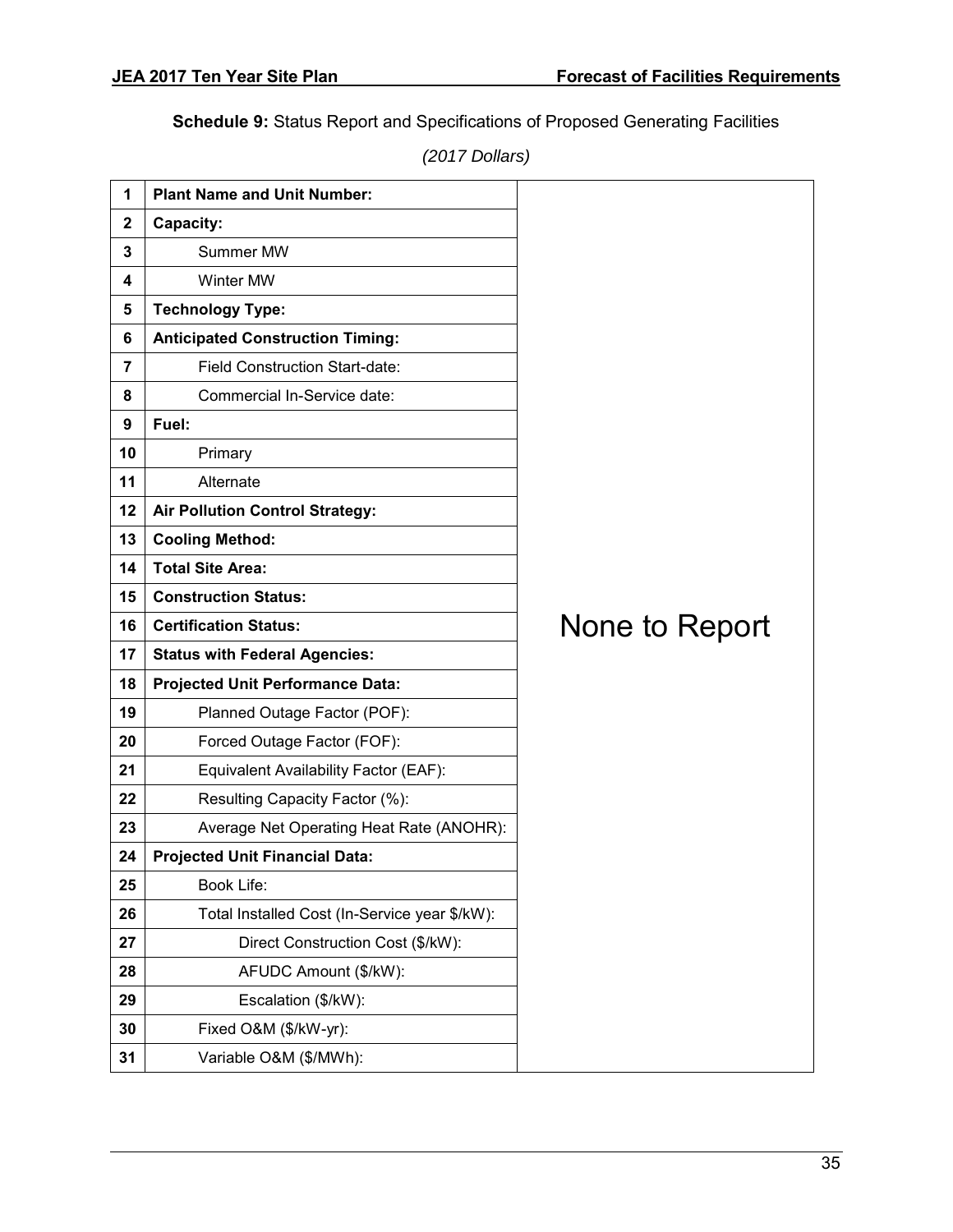**Schedule 10**: Status Report and Specification of Proposed Directly Associated Transmission

Lines

| 1              | Point of Origin and Termination       |                |
|----------------|---------------------------------------|----------------|
| 2              | Number of Lines                       |                |
| 3              | <b>Right of Way</b>                   |                |
| 4              | Line Length                           |                |
| 5              | Voltage                               | None To Report |
| 6              | <b>Anticipated Construction Time</b>  |                |
| $\overline{7}$ | <b>Anticipated Capital Investment</b> |                |
| 8              | <b>Substations</b>                    |                |
| 9              | Participation with Other Utilities    |                |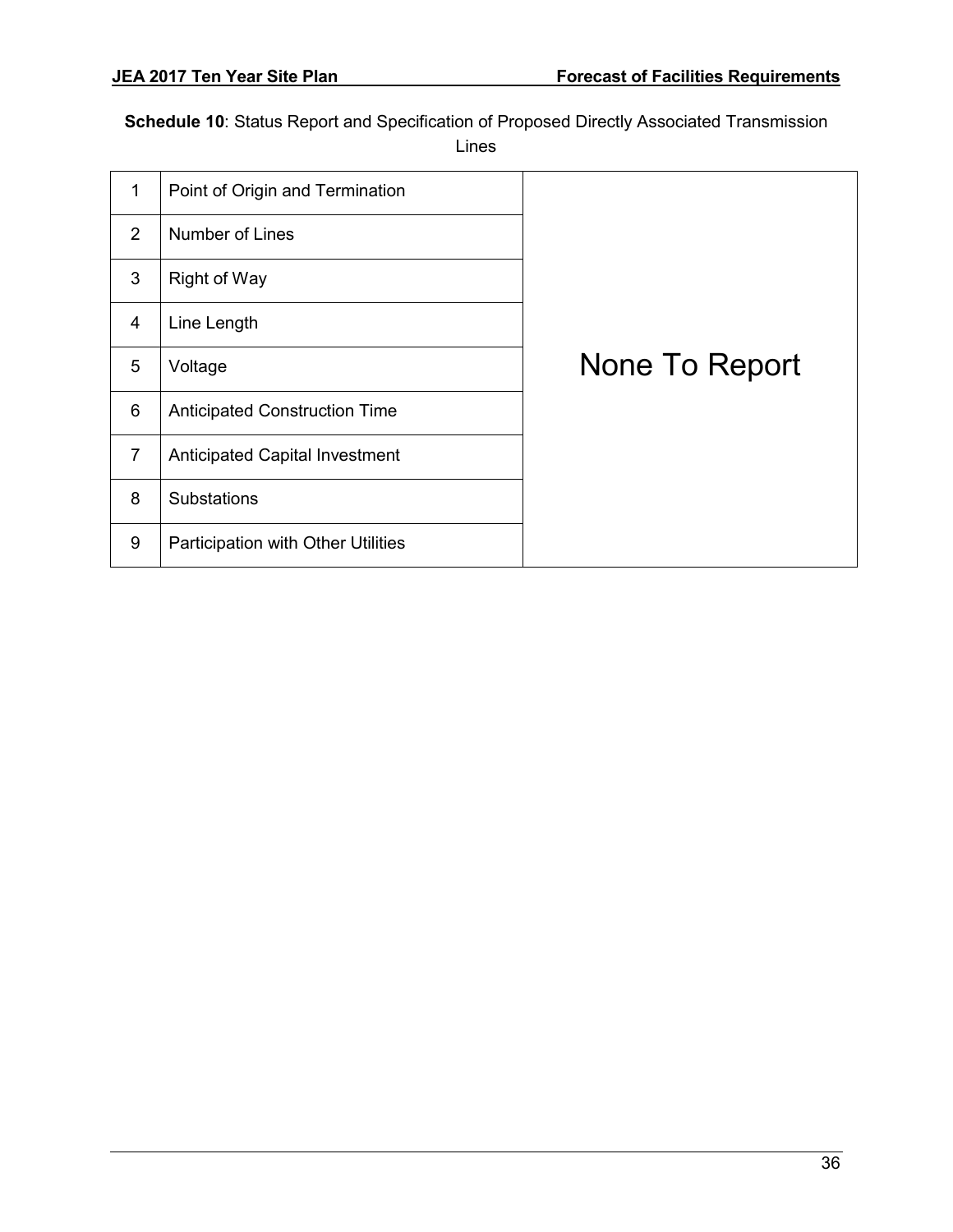# <span id="page-41-0"></span>**4. Other Planning Assumptions and Information**

### **4.1 Fuel Price Forecast**

<span id="page-41-1"></span>JEA uses a diverse mix of fuels in its generating units. The fuel price projections include natural gas, coal, petroleum coke, uranium, residual fuel oil and diesel fuel.

The fuel price projections for natural gas, coal, and petroleum coke used in this forecast were developed based on long-term price forecasts from PIRA Energy Group. PIRA is an international consulting firm that specializes in global energy market research and intelligence. PIRA provides long-term price projections for fuels, power, freight and emissions in its Energy Price Portal through 2035.

The fuel price projections for diesel fuel used in this TYSP were developed based on those included in the U.S. Energy Information Administration (EIA) Annual Energy Outlook 2017 (AEO2017). AEO2017 presents projections of energy supply, demand, and prices through 2050. The AEO2017 projections are based on results from the EIA's National Energy Modeling System (NEMS). NEMS is a computer based energy-economy modeling system of U.S. energy markets. NEMS projects the production, imports, conversion, consumption, and prices of energy, subject to a variety of assumptions related to macroeconomic and financial factors, world energy markets, resource availability and costs, behavioral and technological choice criteria, technology characteristics, and demographics.

The price projections for emissions allowances are derived from JD Energy's most recent outlook. JD Energy is an independent energy and environmental price forecasting firm. JD Energy uses a proprietary Generation and Emissions Modeling System (GEMS) methodology that integrates independent macroeconomic, energy and emissions pricing projections to deliver forecasts and perspectives on the outlook for fuel, power and emissions markets.

Scherer 4 burns Powder River Basin (PRB) coal. Projections of the commodity price for PRB coal are based on PIRA's long-term projections for PRB coal. The transportation component of the delivered price projection was derived from existing contracts and escalated by an inflation rate of 2.1% thereafter. The inflation rate of 2.1% originates from the AEO2017.

SJRPP currently burns Colombian coal. The commodity price for SJRPP is based on the existing coal supply agreement, which will supply the plant until it is retired at the end of 2017. The current freight rate for 2017 waterborne delivery of Columbian coal was used for the 2017 transportation cost.

Northside units 1 and 2 currently burn a blend of petroleum coke and coal. These units are projected to burn 60 percent petroleum coke and 40 percent coal during the forecast period. The Northside coal and petroleum coke price projections are based on PIRA's long-term Colombian coal forecast with a three year historical petroleum coke to coal price ratio applied to derive the petroleum coke price. The projected transportation costs to Northside Generating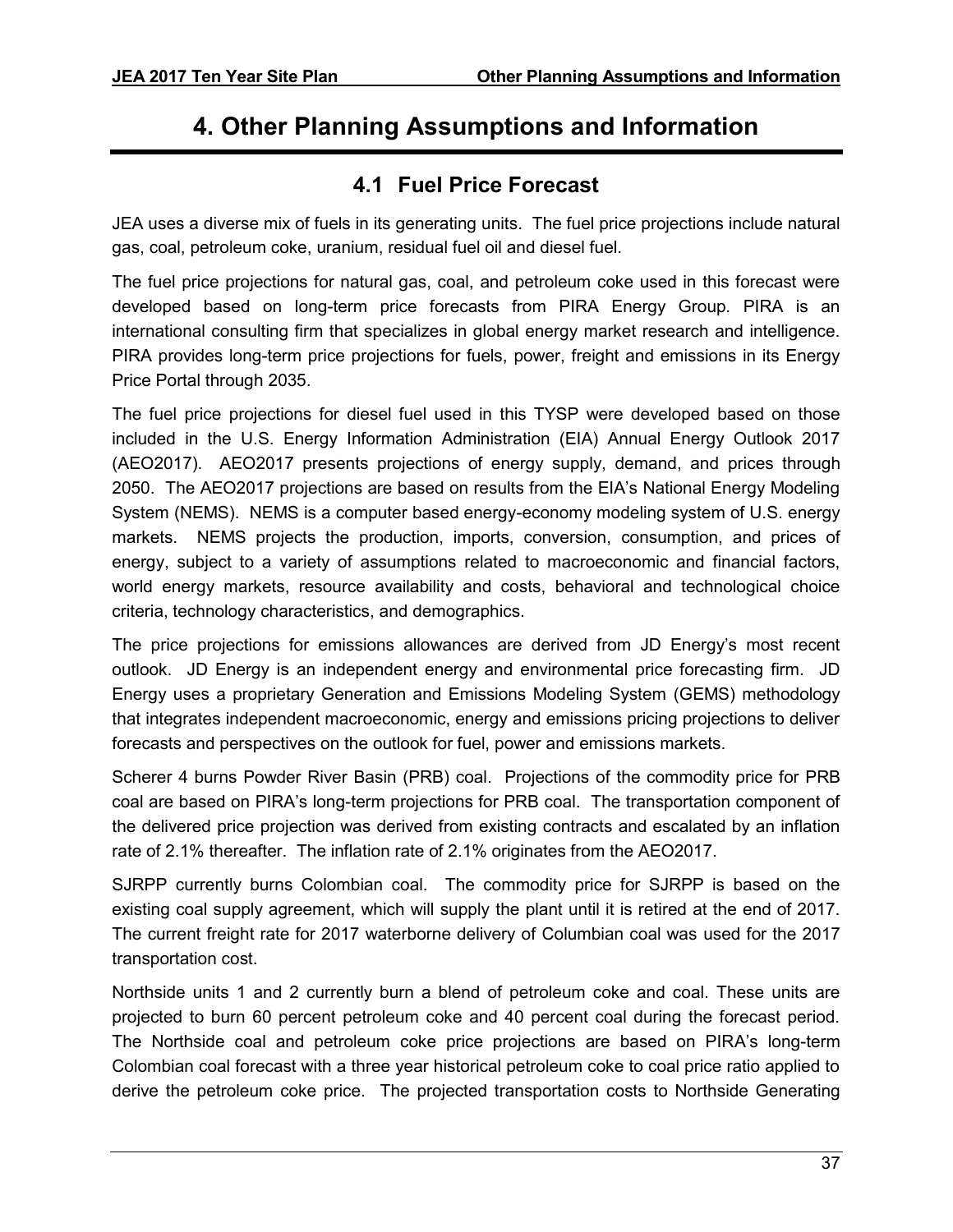Station used the same 2017 freight rates for Colombia coal and escalated it using the AEO2017 inflation rate, with an additional transportation price adder given because of the shallower draft at its offloading facility.

Northside 3 is capable of operating on residual fuel oil as an alternative to natural gas. The projected prices for residual fuel oil are based on the AEO2017 price forecast for residual fuel oil delivered to the Florida Reliability Coordinating Council Region (FRCC).

JEA currently operates eight units utilizing natural gas as a primary fuel. These units are GEC GT1 and GT2, Brandy Branch GT1, CT2 and CT3, Northside 3, and Kennedy GT7 and GT8. The natural gas price projection reflects delivery to a Florida city gate based on PIRA's longterm Henry Hub price forecast and expected variable transportation costs on Florida Gas Transmission.

The 1970's-vintage combustion turbine units at Northside Generating Station (GT3, GT4, GT5, and GT6) burn diesel fuel as the primary fuel type. Five JEA units utilize diesel fuel as an alternative to natural gas: Kennedy GT7 and GT8 and Brandy Branch GT1, CT2, and CT3. GEC GT1 and GEC GT2 are capable of using diesel fuel as a backup fuel. Projections for the price of diesel fuel are based on current ultra-low sulfur diesel pricing and AEO2017 oil growth rate.

JEA has a purchase power agreement with MEAG for 200MW from Vogtle Units 3 and 4 currently under construction in Georgia with planned in-service dates of 2019 and 2020. The fuel price forecast accounts for the costs of mine-mouth uranium, enrichment and fabrication.

### **4.2 Economic Parameters**

<span id="page-42-0"></span>This section presents the parameters and methodology used for economic evaluations as part of JEA's least-cost expansion plan to satisfy forecast capacity requirements throughout the TYSP period.

#### <span id="page-42-1"></span>**4.2.1 Inflation and Escalation Rates**

The general inflation rate, construction cost escalation rate, fixed O&M escalation rate, and nonfuel variable O&M escalation rate are each assumed to be 2.1 percent.

#### <span id="page-42-2"></span>**4.2.2 Municipal Bond Interest Rate**

JEA performs sensitivity assessments of project cost to test the robustness of JEA's resource plan. Project cost includes forecast of direct cost of construction, indirect cost, and financing cost. Financing cost includes the forecast of long term tax exempt municipal bond rates, issuance cost, and insurance cost. For JEA's plan development, the long term tax exempt municipal bond rate is assumed to be 4.50 percent. This rate is based on JEA's judgment and expectation that the long term financial markets will return to historical stable behavior under more stable economic conditions.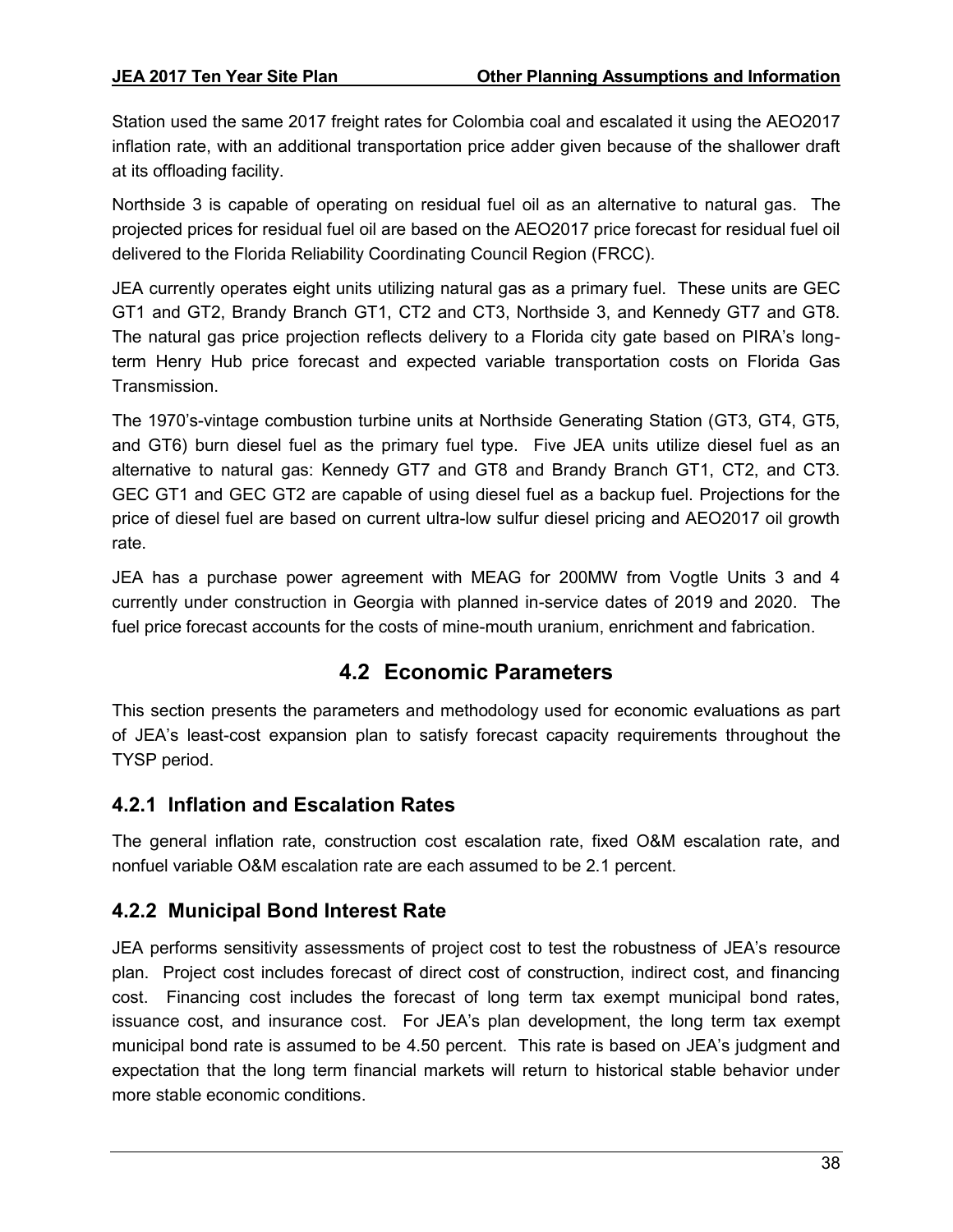#### <span id="page-43-0"></span>**4.2.3 Present Worth Discount Rate**

The present worth discount rate is assumed to be equal to the tax exempt municipal bond interest rate of 4.50 percent.

#### <span id="page-43-1"></span>**4.2.4 Interest During Construction Interest Rate**

The interest during construction rate, or IDC, is assumed to be 4.50 percent.

#### <span id="page-43-2"></span>**4.2.5 Levelized Fixed Charge Rate**

The fixed charge rate (FCR) represents the sum of a project's fixed charges as a percent of the initial investment cost. When the FCR is applied to the initial investment, the product equals the revenue requirements needed to offset the fixed charges during a given year. A separate FCR can be calculated and applied to each year of an economic analysis, but it is common practice to use a single, levelized FCR (LFCR) that has the same present value as the year-by-year fixed charge rate.

Different generating technologies are assumed to have different economic lives and therefore different financing terms. Simple cycle combustion turbines are assumed to have a 20 year financing term; while natural gas fired combined cycle units are assumed to be financed over 25 years. Given the various economic lives and corresponding financing terms, different LFCRs were developed.

All LFCR calculations assume the 4.50 percent tax exempt municipal bond interest rate, a 1.00 percent bond issuance fee, and a 0.50 percent annual property insurance cost. The resulting 20 year fixed charge rate is 8.265 percent and the 25 year fixed charge rate is 7.312 percent.